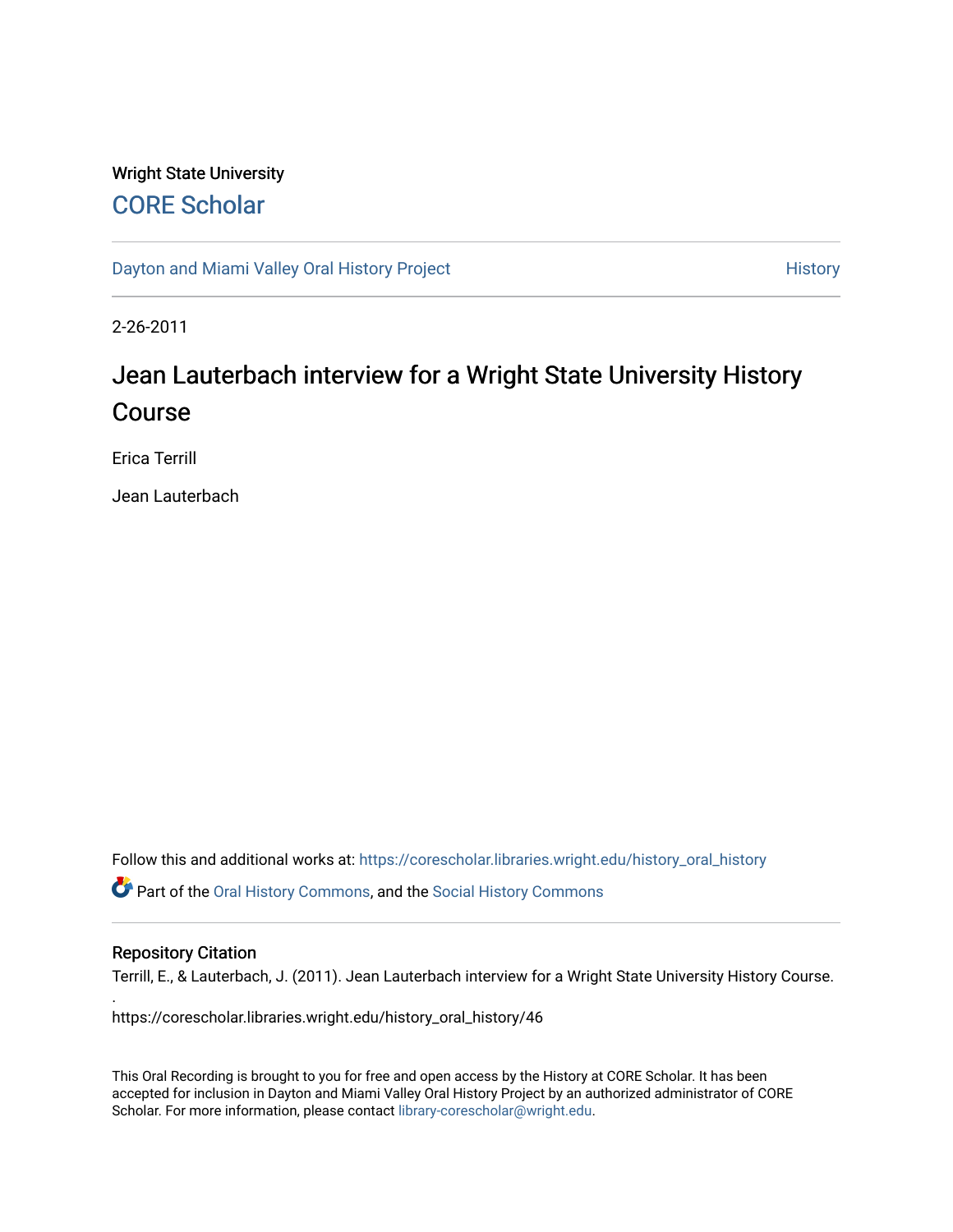Profile

Narrator Name: Jean Lauterbach

Interviewer: Erica Terrill

Author: Erica Terrill

Date of Interview: 02/26/11

Subject: Oral History Interview with a teacher from Lakota East High School and a community leader. She discusses her life and her service in community involvement.

Key Words: Education Teacher of the Year Teachers Academy Teacher History Travel Community Kettering Travelers Lawyer Family Award Inspired

Working throughout the Community: An Oral History with Jean Lauterbach, HST 485: Introduction to Oral History, Dr. Marjorie McLellan, Winter Quarter 2011.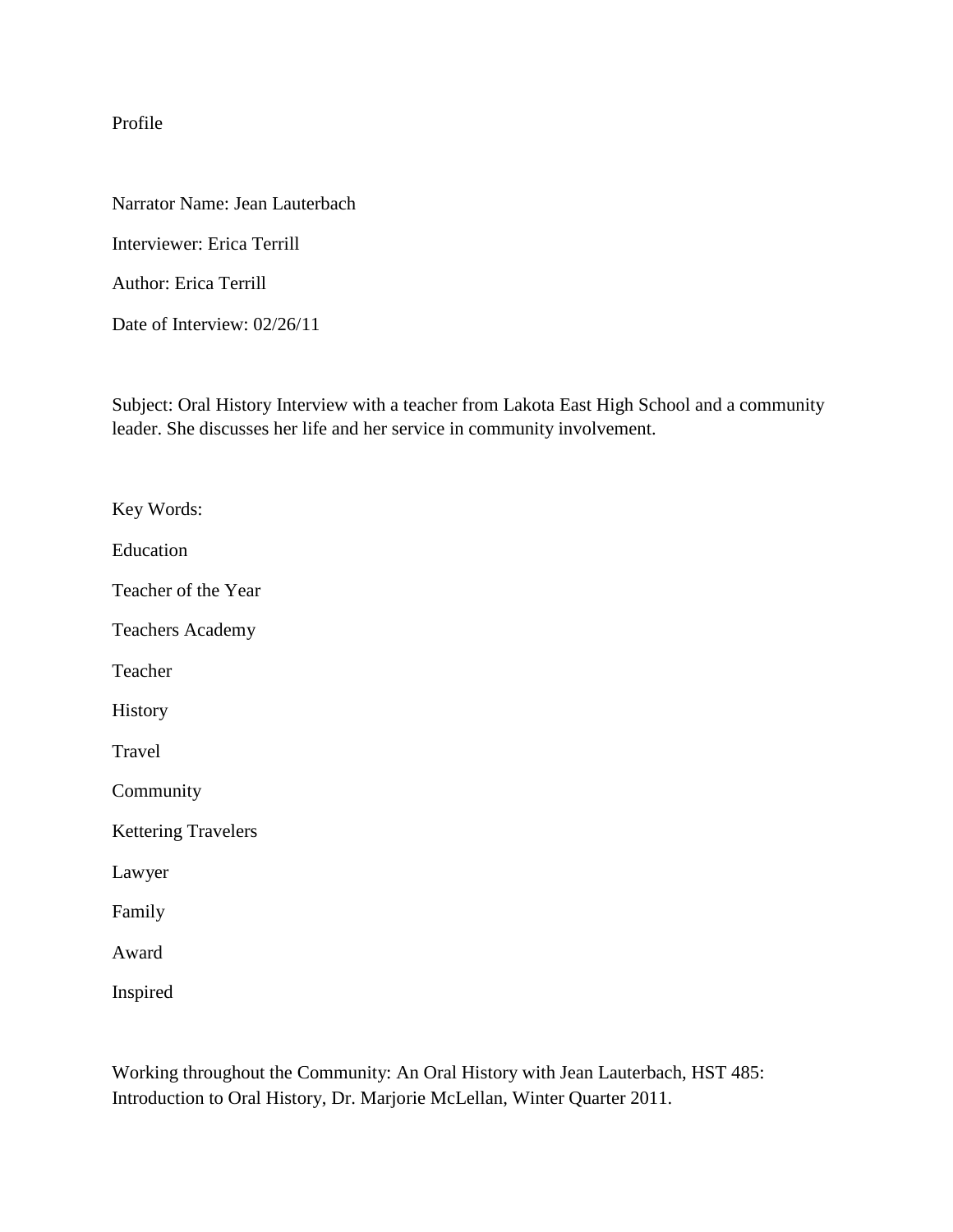On February 26, 20[1](#page-2-0)1, I interviewed Jean Lauterbach<sup>1</sup> at her home in Kettering, Ohio. We conducted the interview in her living room. Jean was born in 1972 to a big family and has two older brothers and one younger sister. Her childhood and family were stable growing up, as a result of her parents beginning their relationship at age 16. She lived in Union Township in Montgomery County, Ohio until she was five years old. The next ten years, her and her family lived in Buffalo, New York near Syracuse. While in New York, the family became active in the Catholic Church and religion played a strong role on how she grew up. Her family transferred back to Dayton, Ohio and she started high school there. The transition from New York back to Dayton was difficult. Growing up, her mother told her that education gave people opportunities in life to succeed. Her mother would tell her that if you have education then you don't have to rely on a man to support you and being independent is stability. Her father treated all of the children the same by not using ''oh you're a girl, or you're a boy'' as a reason.

Jean's mother was a nurse and was the first of her family to get a college education. Her mother's family was very poor and her father came from a wealthy family, as his father was a doctor. She felt blessed to grow up with the type of belief that everyone is the same. Growing up during the Civil Rights Movement, especially with women's rights, helped the way she grew up. Jean went to Catholic schools through the sixth grade but started public school in the seventh grade. She recalls coming home from school and telling her mother that she was in school with Jews and blacks. This was very different for her. She thought that she was lucky to go to public school because she was able to take honor classes. At the Catholic school, there wasn't any extra money to offer honor classes. Jean was moved into the eleventh grade after returning to Dayton because she had already taken required classes while in New York. She had advanced in grades because of her testing skills. Even though her parents did not shove education down their throats, they wanted their kids to be knowledgeable about the world and that is why she thinks she wanted to be a history teacher.

Jean's parents were big in community service and they believe that you should leave a place better than you have found it. An example: she remembers all of way back to when she was two and going camping. Her parents made them pick-up trash in the entire campground.

When Jean was in eighth grade, she started wanting to be a lawyer and a federal judge. Her brother murdered a man when she was a senior in high school and she was really unsure if she had become a lawyer, could she defend someone who she felt was guilty. These thoughts pushed her into making the decision to become a teacher. Jean's mother was very upset over her decision and said that she was wasting her intelligence with only becoming a teacher. Her mother felt that she could do so much more. Her father supported her decision and said he only wanted her to be happy. She told her mother that after going to college for 4 years in education, she could still go to law school. Her mother then agreed and Jean went to Miami University. Jean chose Education and decided to be a History teacher. In her sophomore year, she went into a

<span id="page-2-0"></span> $1$  Throughout the interview, Jean is referred to as "Chrissy." Everyone throughout her life calls her Chrissy.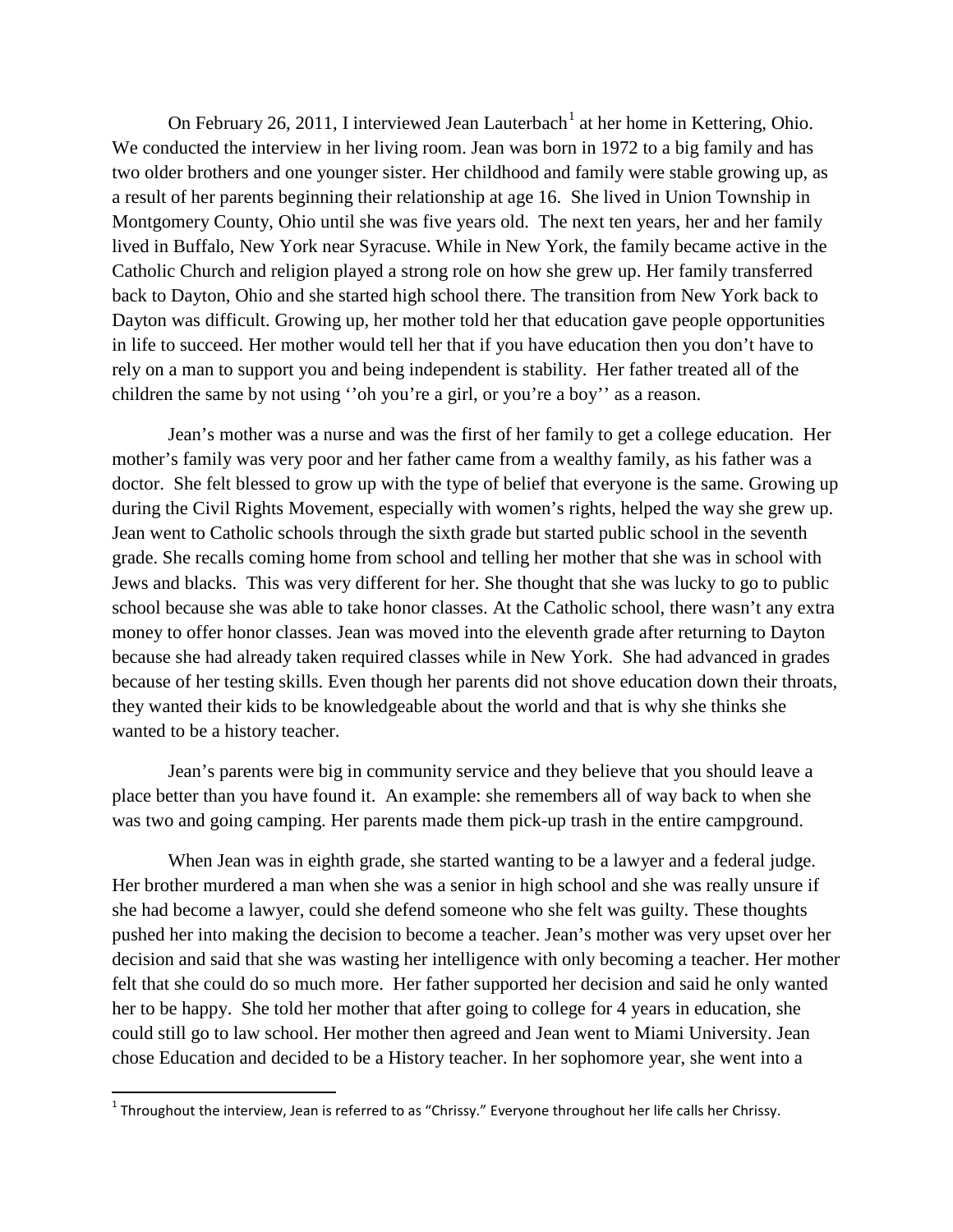history class and knew she had chosen the right major. When Jean did her student teaching, she felt very comfortable in her decision. Once she starting teaching she wanted to come up with a way her students cold learn what she was teaching.

Jean wanted the students to learn not by her giving them the answers, but by having fun in the classroom to learn the material. One-class re-enacted parts of the civil war by having the students actually act out roles of soldiers. This inspired them to want to learn more about the subject matter. She felt that the more honest she was with her kids, then they would start opening up to her. Her classes started scoring higher on the aptitude tests because she taught outside the box. In 1994, she taught a class about gay rights and her students really enjoyed when she taught subject matters that other teachers wouldn't. Jean feels that being a teacher means that a teacher can speak for those who cannot. Her first year of teaching, she was nominated for Teacher of the Year. When she gave her speech on winning the award, her mother was listening, and afterwards told her that she believed that she had found her passion and that she felt she was going to be great at this. Jean won the award again in her third year and during her tenth year; she was nominated for Teacher of the Year for the State of Ohio. Even though on the day of the interview, she had to grade eighty-five essay papers instead of spending time with her boyfriend, it is very rewarding to make the sacrifice.

Jean gets to take kids all around the world on trips, and she started a history club in which there are over 300 students in the club. She teaches Teacher's Academy<sup>[2](#page-3-0)</sup> at Lakota East High School and feels that if you can get your students involved in the world happenings; the more they want to learn about it. Jean also feels that being a teacher comes with having power and teachers need to be careful on how they handle student. She feels that she has power of being able to touch a student's mind and what is taught to them.

It was an honor and privilege to interview a woman who is extremely inspiring and influential as I will be a future teacher. As the founder of Kettering Travelers<sup>[3](#page-3-1)</sup>, an excellent teacher, and award recipient for many outstanding awards, she was able to talk to me about her life's experiences and goals. I learned a vast amount about her life, career, goals, ambitions, and struggles she has faced over the years. Jean has dedicated her skills and ambition to bettering her community and the lives of her students. She has taught me what it takes to be a great teacher and how it is extremely important in giving back to your community.

<span id="page-3-0"></span><sup>&</sup>lt;sup>2</sup> She teachers Teacher's Academy and started the program at Lakota East High School. She teacher's students who want to be future teachers and teach them the tools they will need to be a successful teacher.<br><sup>3</sup> She created the "Kettering Travelers" to give kids the chance to travel around the world. She raises money and

<span id="page-3-1"></span>donates the money to the kids for their cost on the trip.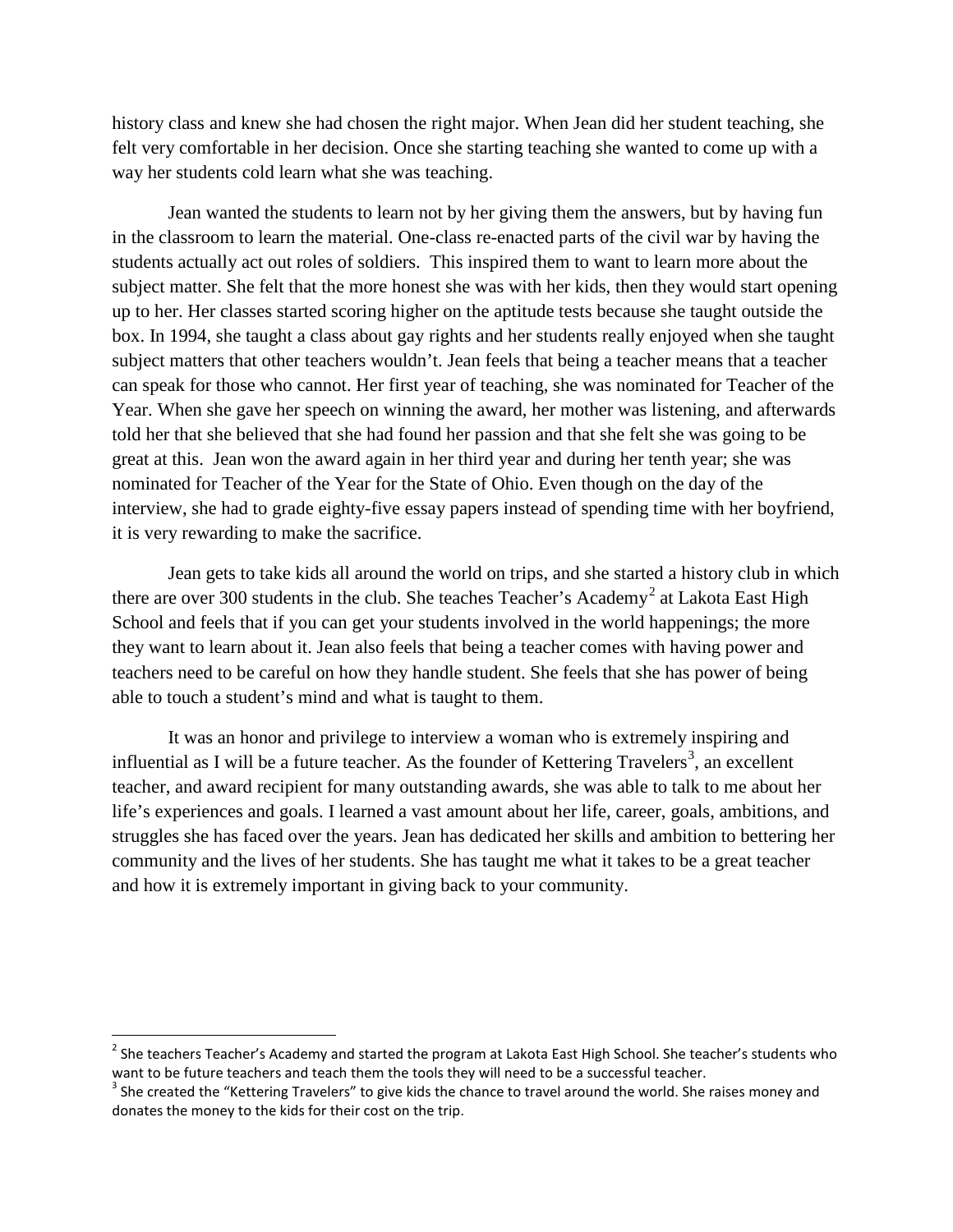# **Oral History Interview Name of the Project:** Working Throughout the Community: An Oral History with Jean Lauterbach **Name of the project director: Marjorie McLellan, Department of Urban Affairs and Geography, Wright State University Archives or repository**

**Interviewee/narrator name:** Jean Lauterbach **Interviewer name:** Erica Terrill **Others present:** none **Place:** 1480 Elmdale Dr. Kettering, Ohio 45409 (her living room) **Time:** 12:00 pm **Date:** 02/26/11 **Length of recording:** 1:35:41 **Original format:** .wav

## **Key words:**

Community Teachers Academy Teach of the Year Award Respect Contact learning Kettering Travelers Service Trips Advice College

# **Indexed by** Erica Terrill

## **Index**

#### **0:00:00-0:21:05 Childhood, family background, and awards.**

Jean discusses her unique childhood experiences and how she moved a lot when she was little. She has two brothers and a younger sister, but was never treated as a boy or girl, but as an equal. She discusses her experiences growing up and her success throughout high school. She also discusses the awards she has received over the years.

**Keywords:**  Syracuse Equal Family Education Award

#### **0:21:05-0:26:10 College years and experiences**

Jean discusses how she decided she wanted to be a teacher, after deciding she didn't want to be a lawyer anymore. She talks about the trials and tribulations her professor gave her for being a girl that wanted to teach social studies. **Keywords:**  Miami University Girl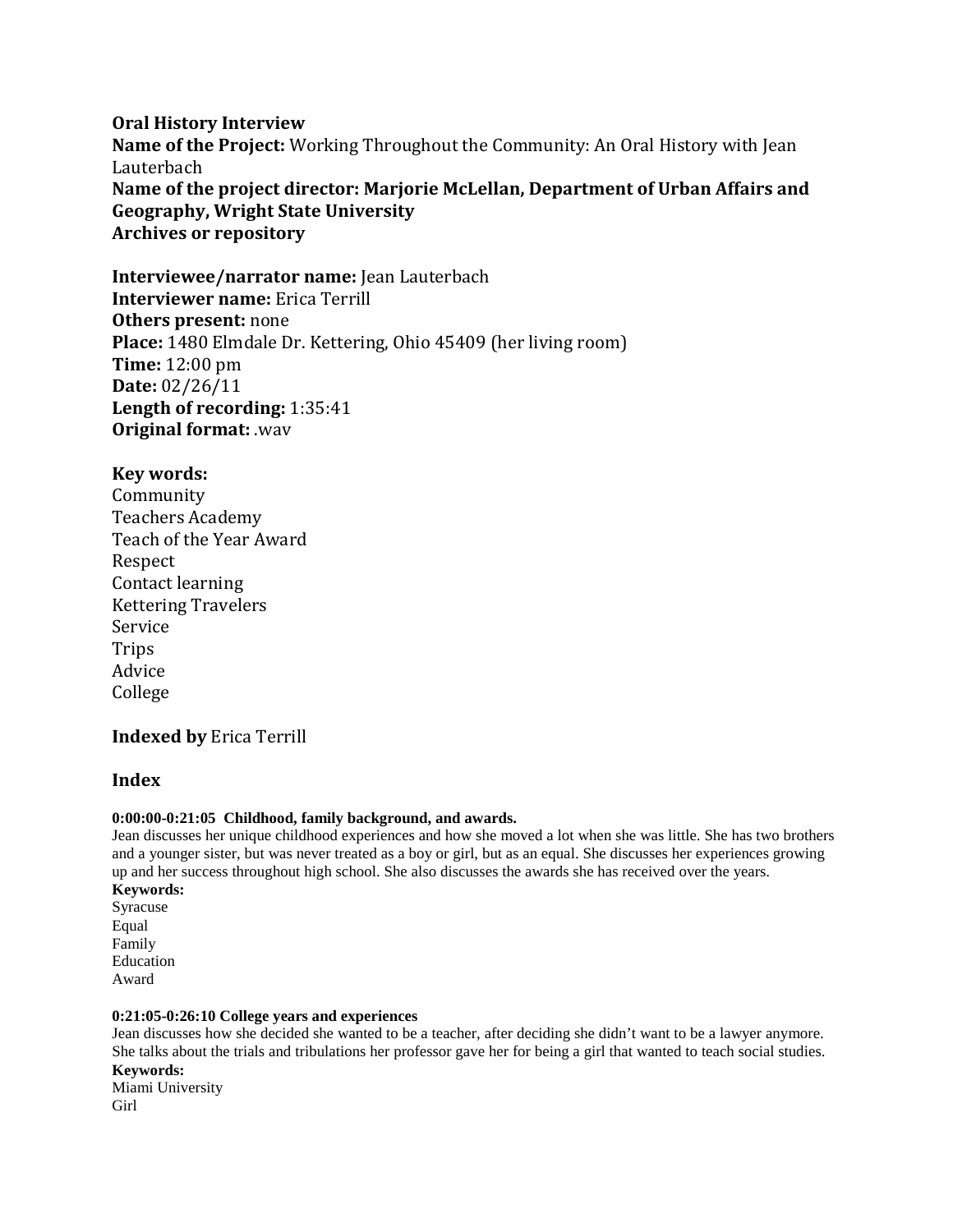Teacher UD Social Studies

#### **0:26:10-28:34 Teacher's Academy**

Jean discusses teaching Teacher's Academy at Lakota East High school and how she was the first teacher to bring this to the school. The kids have experience in the classroom and learn what it takes to be a successful teacher.

**Keywords:**  Teacher's Academy Lakota East Experience Hard work

#### **0:28:34-0:30:51 Community work**

Jean discusses the importance of community work in your community and how you can and should make a difference. She talks about when she was little she did community work and still to this day she does a lot of things throughout her community and career.

**Keywords:**

Community work Difference Career

#### **0:30:51-0:34:19 Importance of Service**

Jean discusses the importance of service and why everyone should work to give back to their community. She believes that if everyone worked hard throughout their community then the world would be a better place.

**Keywords:** Important Serivce Community World

#### **0:34:19-0:47:36 Changes in Teaching**

Jean discusses the changes she has endured over her years of teaching. She talks about the different schools she has taught at, and the differences in them. She has talks about funding and views on teachers.

**Keywords:**  Teacher's Academy Lakota East Experience Hard work

#### **0:47:36-0:56:39 Obstacles and Frustrations in community work and career**

Jean discusses the frustrations and obstacles she has had to overcome throughout her community work and her career. She talks about parents in the classroom not wanting to help their students, or people not thinking that she will be a good teacher.

#### **0:56:39-0:57:08 Satisfying Contributions or Accomplishments**

She discusses the most interesting programs and events that she's involved with. Explains rewards she faces whenever doing community work or helping a student out. She also has many awards that she has received and she talks about those.

#### **Keywords:**

Teacher's Academy Lakota East Experience Hard work Community work **Difference**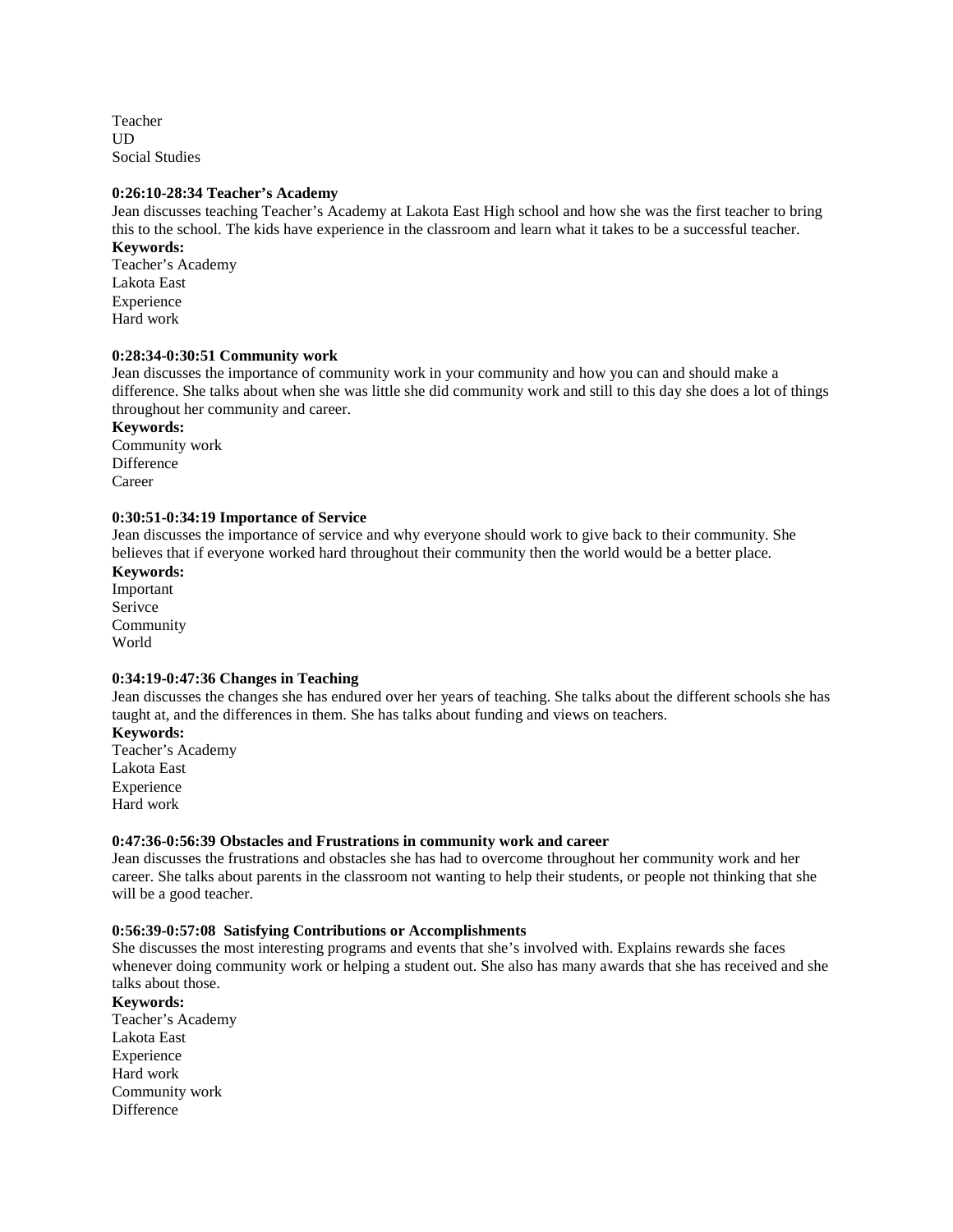Career

#### **0:57:08-0:59:02 Contact Learning**

Jean discusses the contact-learning program and how it helps the students in her classroom at Lakota.

#### **0:56:39-0:57:08 Roles As a Teacher**

Jean discusses the importance of being a teacher and the roles she portrays throughout her career. She helps parents with their kids and helps them with the problems they may not face at home.

#### **Keywords:**

Teacher's Academy Lakota East Experience Hard work Community work **Difference** 

#### **0:59:02-1:04:00 Funding Trips**

Jean talks about the funding for the trips she takes and how she and her students are able to go on them. The school pays for her to go and also helps the students with their costs.

**Keywords:**  Travel Funding Students Teachers

#### **1:04:00-1:09:00 Controversy with Parents**

Jean discusses the controversy she has with parents when their children are not able or picked to go on trips. She says this is the most difficult part when she has to pick a child and then deal with angry parents when their child does not get selected.

**Keywords:**  Travel Funding Students Teachers

#### **1:09:0-1:19:00 Community and How Media Portrays New Badly**

Jean discusses how media only portrays the bad things in society and never does pieces on community work or people who do good things throughout the community. She talks about how she likes CBS on Sunday mornings because they actually show good things.

#### **Keywords:**

Community News Society CBS

#### **1:19:00-1:20:53 Kettering Travelers**

Jean discusses the Kettering Travelers and how she founded this program and talks about what they do in the program. She has raised \$20,000 in the last seventeen years and has used this money as scholarships to let other kids in the community travel to different countries.

#### **Keywords:**

Travel Funding Students Teachers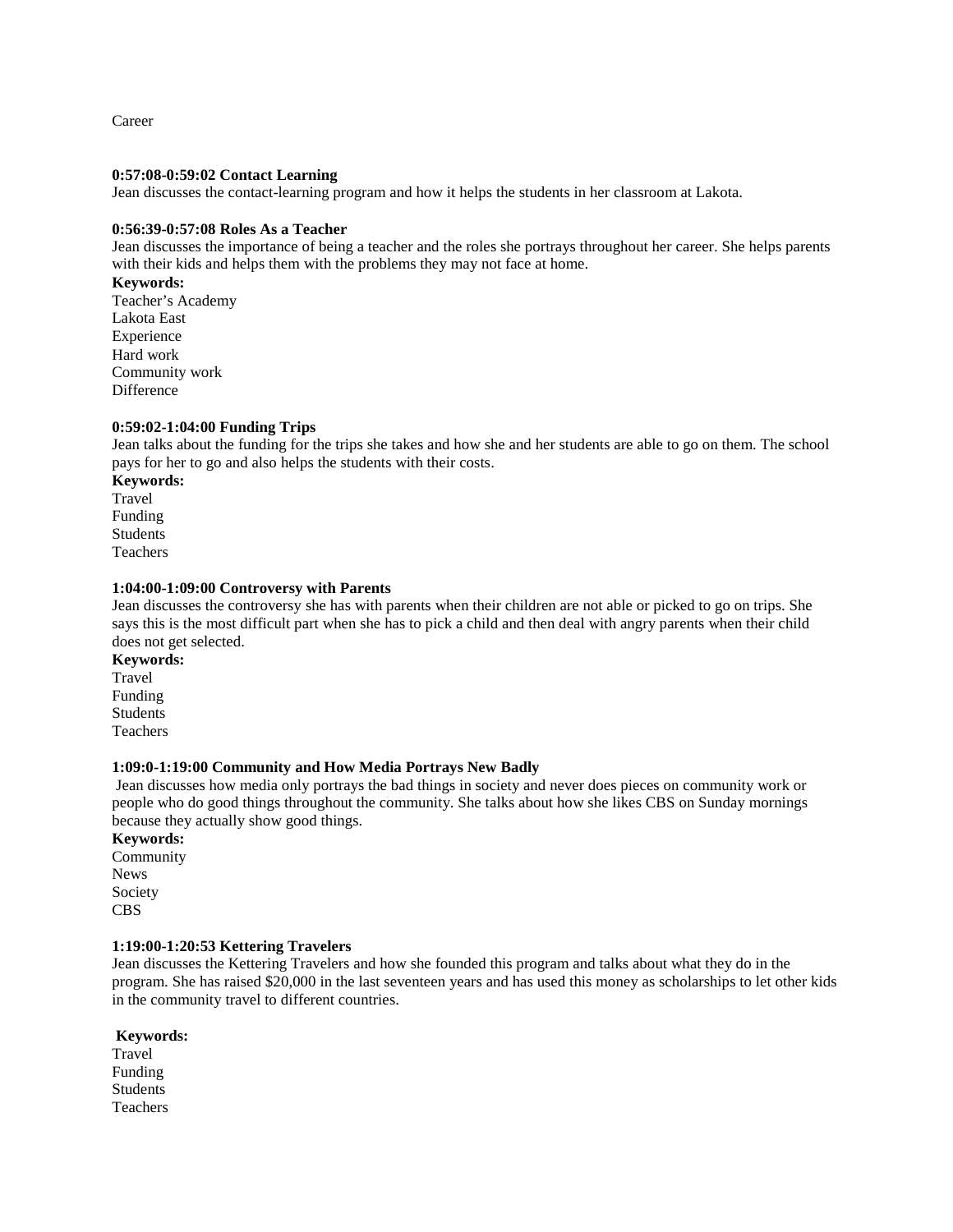Countries Scholarship Raised

#### **1:20:53-1:35:00 Advice About Teaching and Experiences**

Jean starts wrapping up the interview and talks about teaching and her experiences over the years and what it takes to be a successful and respected teacher. She gives me advice and what to do situations when I become a teacher. **Keywords:** 

Travel Funding Students Teachers Situations Scholarship Raised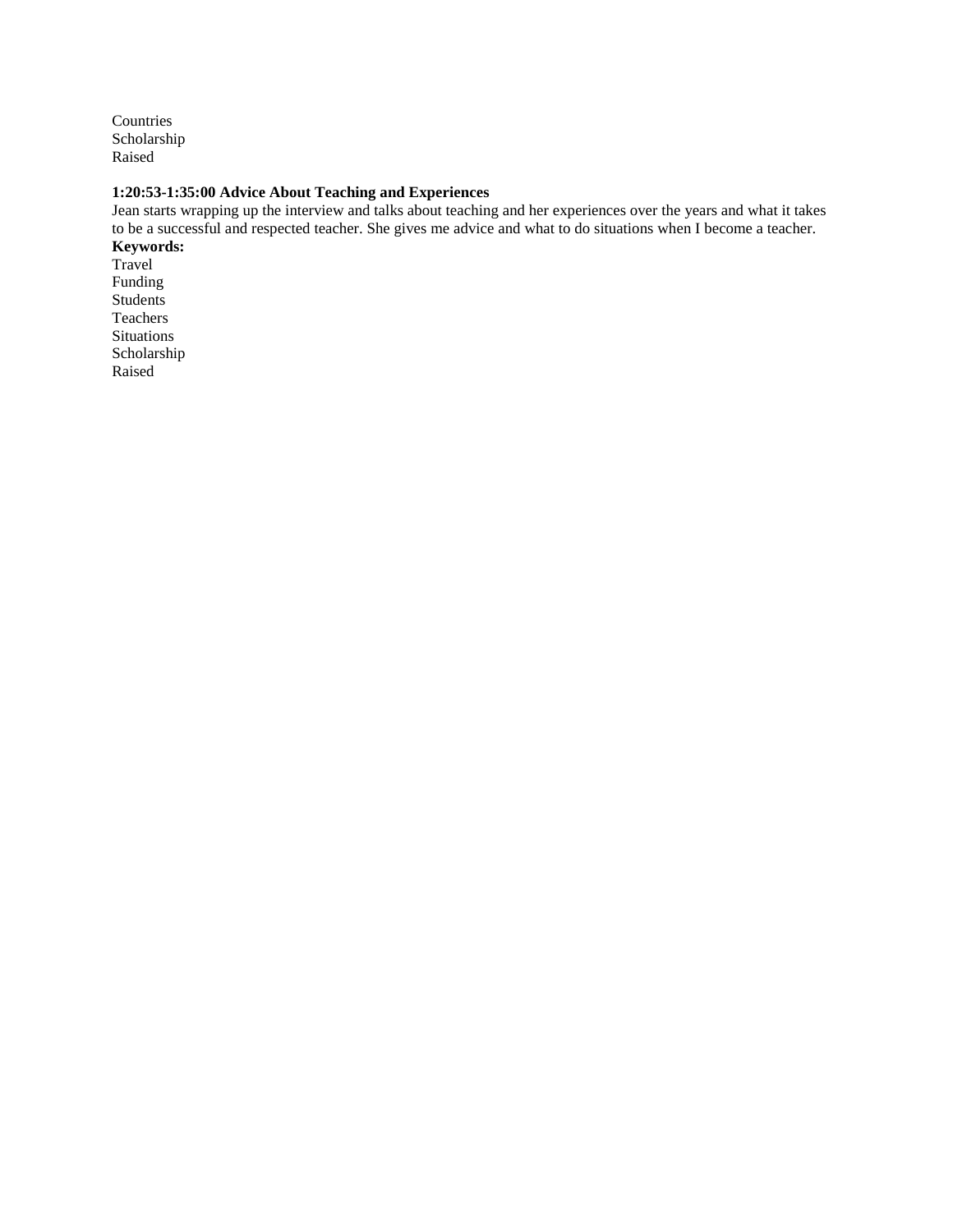#### **Oral History Interview**

**Name of the Project:** Working Throughout the Community: An Oral History with Jean Lauterbach

**Name of the project director: Marjorie McLellan, Department of Urban Affairs and Geography, Wright State University**

**Archives or repository**

**Interviewee/narrator name** Jean Lauterbach **Interviewer name** Erica Terrill **Others present** none **Place** 1480 Elmdale Dr. Kettering, Ohio 45409 (Jean's living room) **Date** 02/26/11 **Length of recording:** 1:35:14 **Original format:** .wav **Transcribed by** Erica Terrill

## **Interview transcript**

Terrill: Uh, the first one is tell me about you childhood, family, and your experiences growing up.

Lauterbach: Oh my gosh. Okay, uh I have a pretty big family. I have two older brothers and a younger sister. And my parents have been together since they were sixteen. So, they were childhood sweethearts pretty much. They, , are still together and they're sixty-five. So, I grew up in a house where I had both of my parents. We grew up pretty much in suburbia I would say the majority of the time. We grew up, I grew up in uh Union, until I was about five. Then we moved to Buffalo New York and I lived in Buffalo for ten years. And then I came back here to Dayton for high school. So, , I mean that's a lot of transitions for kids. But, luckily, for me it was all at ages that I was starting a different level of schooling. Like Kindergarten, and Jr. High so, and then High School. So the transition for me was much easier for me than for my brothers who were in the middle of their experience. I lived in Syracuse for two years. , my family is very catholic, so I went to Catholic school for six years, which I think has a lot to do with my personality and the way that I grew up. You know and respecting teachers and respecting what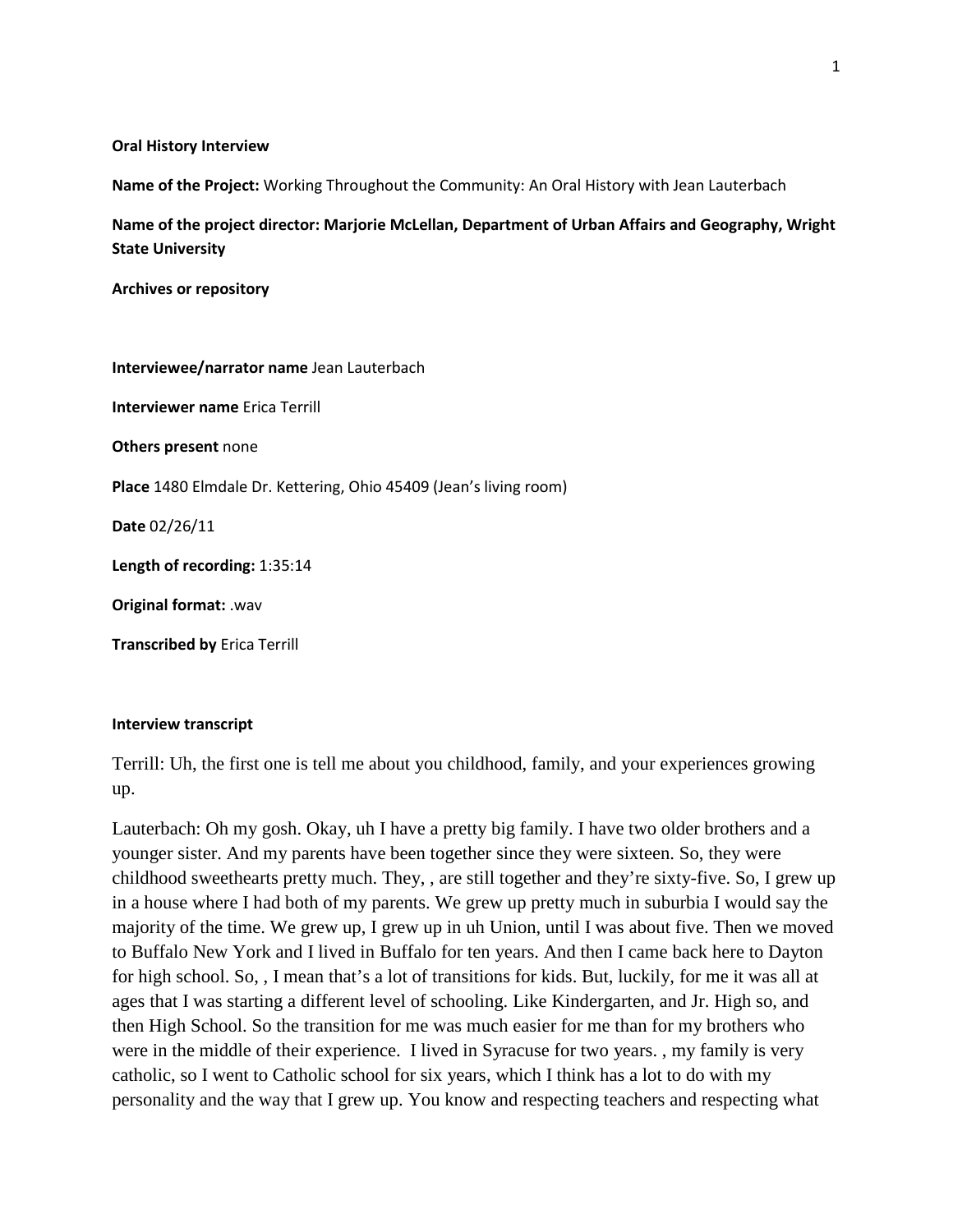education means. , my mom was a full time nurse and she was one of the first in her family to get a college education or at that time you know nursing school was equal to a bachelor's degree. So, my mom is the oldest and she came from a very poor family. And my dad is the youngest and he came from a very wealthy doctor's family. So that, that economy was kind of interesting in the household. You know, , in the way that they make decisions. But, my family , was always very very close knit. And always, because I think when we moved we had to depend on each other and play. You know you're the new kids in the neighborhood, so you have to play with your brother until you meet people. , and having two brothers they really made me strong and tough. I mean, they beat ya up and teach ya how to punch, pick up frogs, and all that kinda stuff (giggles). , but my mom was really into dressing a girl. So, I would have like frilly girl clothes. Then, , when I made my first communion we actually played running bases at my communion party. And I can still remember I slid in my white dress and got grass stains. And my mom was like "OH, YOUR DRESS!!!" and my dad was like "So, were you safe?" I said, "YEAH!" So, I kinda had the best of both worlds. , my mom really pushed education and being that when she grew up nursing and teaching were the only two real options for women. , she really wanted us to be educated and understand that you, your education gives you opportunity. And I think she really pushed me as woman. She always said to have your own money and never depend on a man for money. Always make sure you have a skill and be independent. And I think she saw it from her family. , so that's the household we were raised in, you know, really. My dad always treated us as equals. There was never, oh, you're a girl or you're a boy. It was you can do whatever you want. And, so I mean I think I have been very blessed to grow up in that kind of era. Where you did not have to worry about the roles of women and men. Which I think during the time, like I was born in seventy-two. So, the Women's Rights Movement, and Equal Pay and those parents have come through some of that and the Civil Rights Movements and so I think that changes the way we look at how we grew up. , I don't know. Going to public school was a real experience in seventh grade that was crazy.

Terrill: Where you in Catholic School like starting your elementary school then you went to public school?

Lauterbach: Yeah, yeah kindergarten to sixth grade.

Terrill: Oh, wow!

Lauterbach: So, we I went in seventh grade I was like you know, "Mom! There's Jewish people!"

Terrill: Yeah, shocking. (Laughs together)

Lauterbach: You know, and there's black people. I have seen black people, but I have never been in class with black people. And it was like, man you should see these kids they way…I mean I totally had preppy little clothes and all that kinda stuff. I was like you should see some of these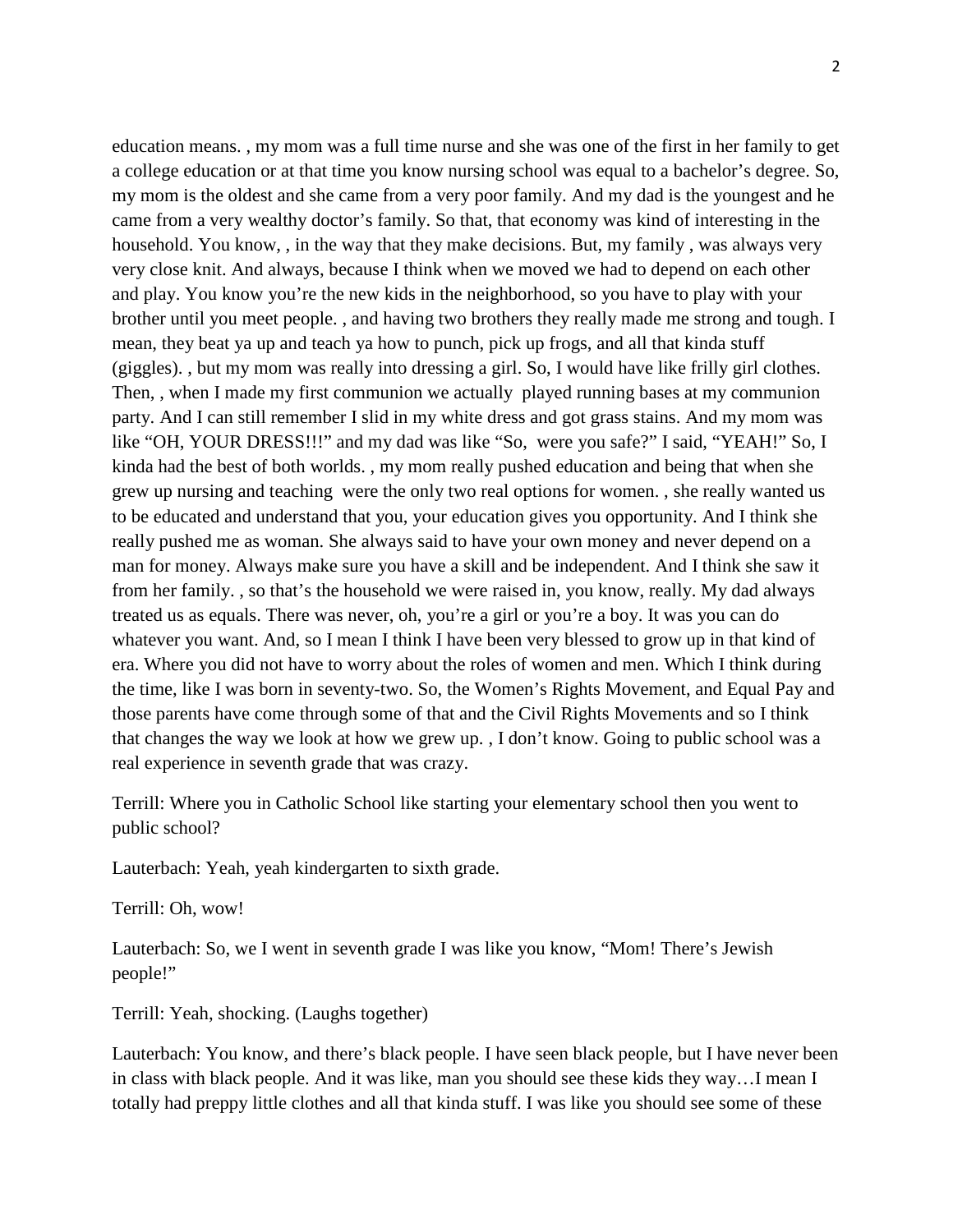girls and how they talk to people. And uh, the words they use, we would get smacked for that, ya know? They would not put up with that in Catholic school.

## Terrill: Yea, so much more strict?

Lauterbach: Yeah! I mean it was very different. So, I think it was the perfect eye opener for me. But, I was tested for honors. And at my Catholic school, they were sending me to the public school to get tested. And we had moved before that time. So, for me academically, I think it was the best move. Cause at that team, gosh, it was eighty-two, eighty-three, early eightys and a lot of the Catholic schools did not have the money to provide the curricula. So, for you know, there was no differentiation for anybody. So, I was going to have to go to the catholic school and then to the public school. So, for me going to public school I took the honors classes and they had so many more electives. And, , I mean like band, and choir. At that time, a lot of the Catholic schools couldn't afford that. So, my education was very limited, it was. But the New York system, was a great experience growing up there. It is such an amazing system and so strong. That when I moved back to Ohio, they almost made me a junior in high school because I have already taken all of the curricula work that they offer here at their freshman building here in Kettering.

## Terrill: So, they're that far ahead?

Lauterbach: Right, right. I mean, well in New York it was like if your that much far ahead then they would just put you in a year ahead. So you just take the ninth grade curricula if you are in eighth grade. So, I was earning high school credits already in eighth grade. And, cause I was in all honors classes. , and I learned to read when I was really young. Like, I was four and my mom read to us all the time. It was our, our, my brothers would get two dollars and I would golden books. You know, my mom would always give us as our allowance, I would always get books. So, reading was always very important in our household and I think that really, my brothers, even though they didn't finish college, they, ..My brother was in the Navy and retired from the Navy and my other brother has been in prison for twenty-two years, he's been incarcerated. But, they're both intelligent people and they are both well read and so is my sister. And so, you know, they are always up to date on current events. Sorry that's my heater. (heater makes a loud noise.) Nineteen forty one, our house (laughs.)

## Terrill: (laughs) That's ok.

Lauterbach: But, , I think that our parents were, we always watched the news and we always discussed. Yeah, it wasn't like shoved down your thought, but it was like you need to be educated. You need to be able to know what's going on in the world around you.

Terrill: Right.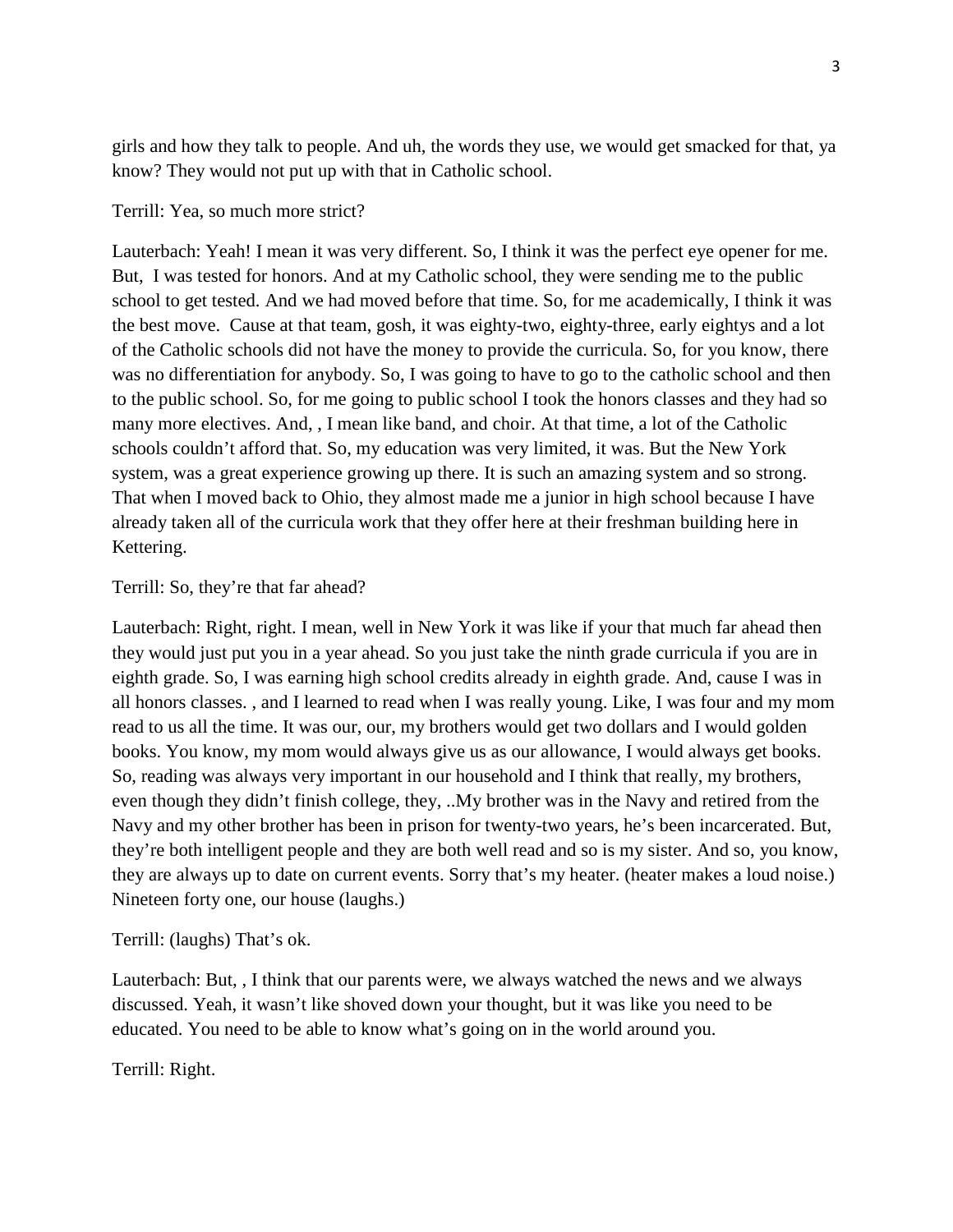Lauterbach: And, I think that is probably what led me to be a history teacher at first. Because, , I'm just fascinated with what is going on. About your place and your power that you have as an individual. So, I had a great childhood. I mean I played sports. I played basketball, volleyball, not at school. But, I played basketball for school, softball for school. I mean it was just expected like that's what you do. I did Girl Scouts forever. I've played flute since I was little and played that all the way to college. , I was on the debate team in high school. , and traveled a lot and competed and won tournaments and all kinds of stuff. And, I was in school plays and you know, I was a joiner I guess.

Terrill: Yeah, I think that makes your high school experience better.

Lauterbach: Yeah! But, my parents besides education they, my parents were really big into community service. And my parents always believe that you should leave a place better off than it was when you first got there. So, when we would go camping, I mean I've went camping since I was two. , and when we would go camping my mom would sent us out to the camp site with a trash bag and we would have to go, not just to our site, but we would have to go to clean up everybody's site. Or, you know what I mean, or it wasn't like weird to us and we didn't complain just because it was like yeah, this is what we do. So, my mom has always been about community service. And Erika, even to this day , I mean I have had Erika since she was twelve. But, you know when we get new clothes we are always putting clothes away for the people of the needy or dropping stuff off at the salvation army. Or she's always like "I'm not using this anymore, or I'm not using that anymore." So, we always look at ways to try to recycle or you know just try to give back. And I think that is something that is just engrained in us. And that came from my parents I think. So, yeah I had a great childhood.

Terrill: Yeah, it sounds like it! , okay well this is about your career kind of.

## Lauterbach: Sure!

Terrill: m, some of your experiences in your career, , you said that your parents kind of inspired you to be a teacher?

Lauterbach: Yeah, I think I've played school since I was little. But, when I got into jr. high, I really wanted to be a lawyer and federal judge. And I think through debate that's what I wanted to do. And then when my brother, he murdered a man when I was a senior in high school and my debate topic was "How to Reduce Overcrowdings in Prisons and Jails." And I had just served with two judges, and when it started to hit home for me, I was like can I really defend somebody I don't believe in? And, if I mess up, what if they die? And what if they are in prison, can I live with that? And I really weighed that out and thought, I can't do that, I can't. And I also started looking at being a lawyer and started thinking, what's my place in the world and how am I going to be able to participate? So, when I announced that I wanted to be a teacher, my mom was so angry, she was so mad. She was like you are wasting your talent, you are wasting your talent.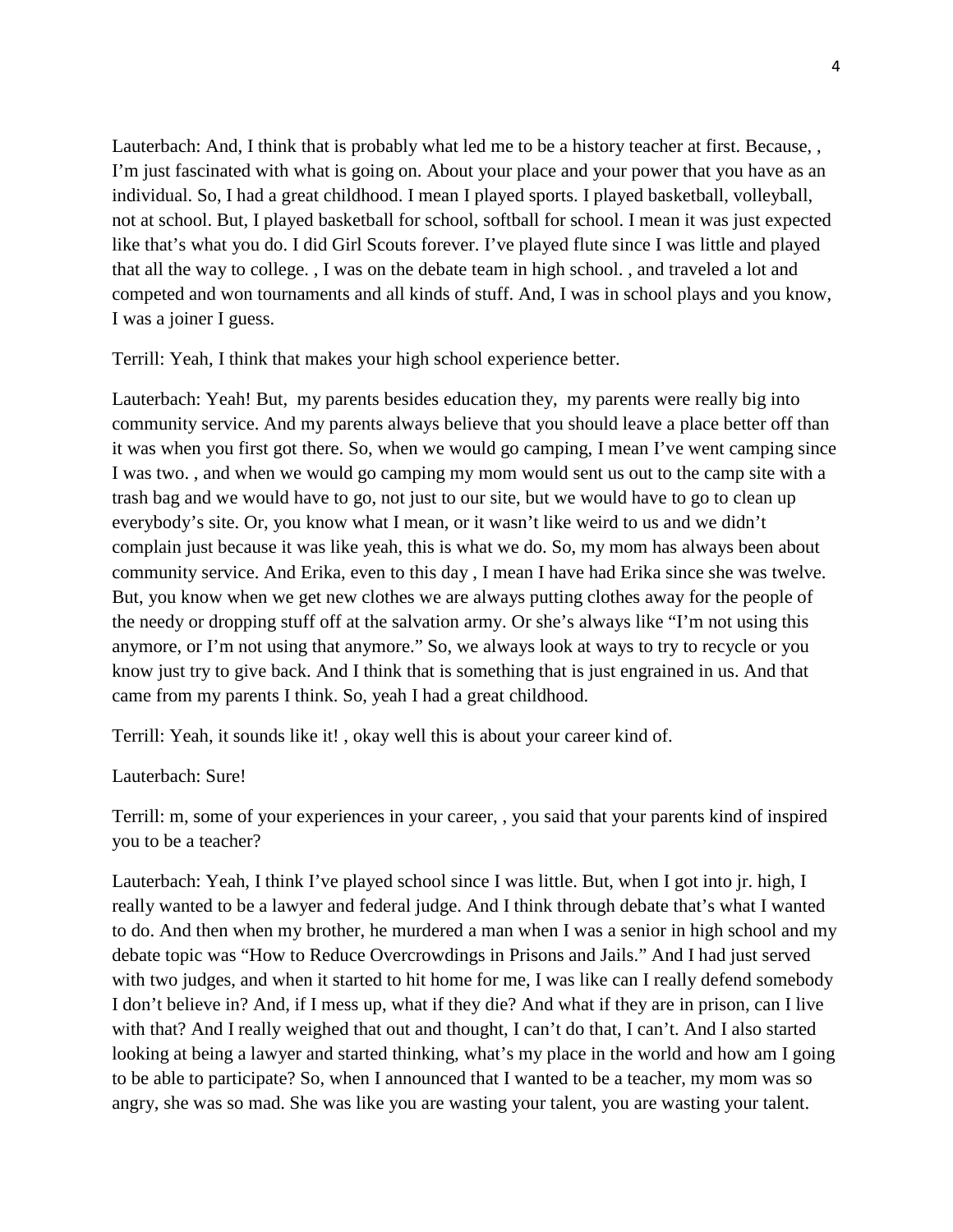She was like you are too smart, too articulate, you are wasting talent. Like, and I think it was because they way she was raised. That you were either a nurse or a teacher and that was the only option. And, how dare I like pick a traditional role. So, when I told her I wanted to be teacher she was just irate. And my dad is like whatever you want to be, I just want you to be happy. So, I looked at Ohio State that year and the person who went to grad school and graduated nber one in the class was an education major. And I didn't know that you had to be pre law or you know, to do that. So I said look if I go through four years and decide I want to teach, I can teach for a few years and go back to law school. And I can still get into law school and I can still do this and so my mom wasn't too sure about that. But I went to Miami, and they said you have to pick, you know you have to pick what level. And I said well, I don't really want kids rubbing snot on me, and I'm not really enjoying middle schoolers, and I think that was my maturity at that time ya know? I said I really like high schoolers, I really enjoy them and I feel like they need somebody there to be real with them, so I'll do that! And they said, well you have to pick a subject. So, I said well, I took two history classes in high school, so I'm great in English, I'm pretty good in science. Math, it was like I really didn't want to see myself doing that for the rest of my life.

# Terrill: Yeah.

Lauterbach: So, I said, okay will be a history teacher. And I thought if I went to law school that would be a good background. So, I literally went in and my sophomore year they put us in a placement in a class and I walked in and I literally like felt at home immediately. And like when I did my student teaching, yeah, I felt like I could be myself and I'm totally myself when I teach. Like, when I teach kids and they see me out in public, and you know like last night I was playing "Dance, Dance Revolution" with my kids for two hours. It took them an hour and ten minutes to beat me, I just want to add that it. I must say, I'm thirty-eight, they're seventeen and I still put it down. (laughs) So, and we played Rock Band, and Taboo, and so when I'm with them I try to immerse myself and be their mentor and be their facilitator. But I think they have a very healthy respect.

Terrill: Yeah, I think when they respect you then they will want to learn more from you.

Lauterbach: Yeah, and they know, they know I am not their friend. And I'm friendly to them, and they know that. So, when I went into education, my first year that's kinda the way I took it. And, , have you ever seen the "Fun Theory", have you ever seen that?

#### Terrill: No.

Lauterbach: It is really cool, you should check it out. And it is by BMW and they are all these different kinds of people and they try to take something you do ordinarily and make it fun. And, this is my philosophy of education. We, in Norway, they took out in the subway station, they used to have escalators and now they have stairs. And you'll watch, everyone is always using the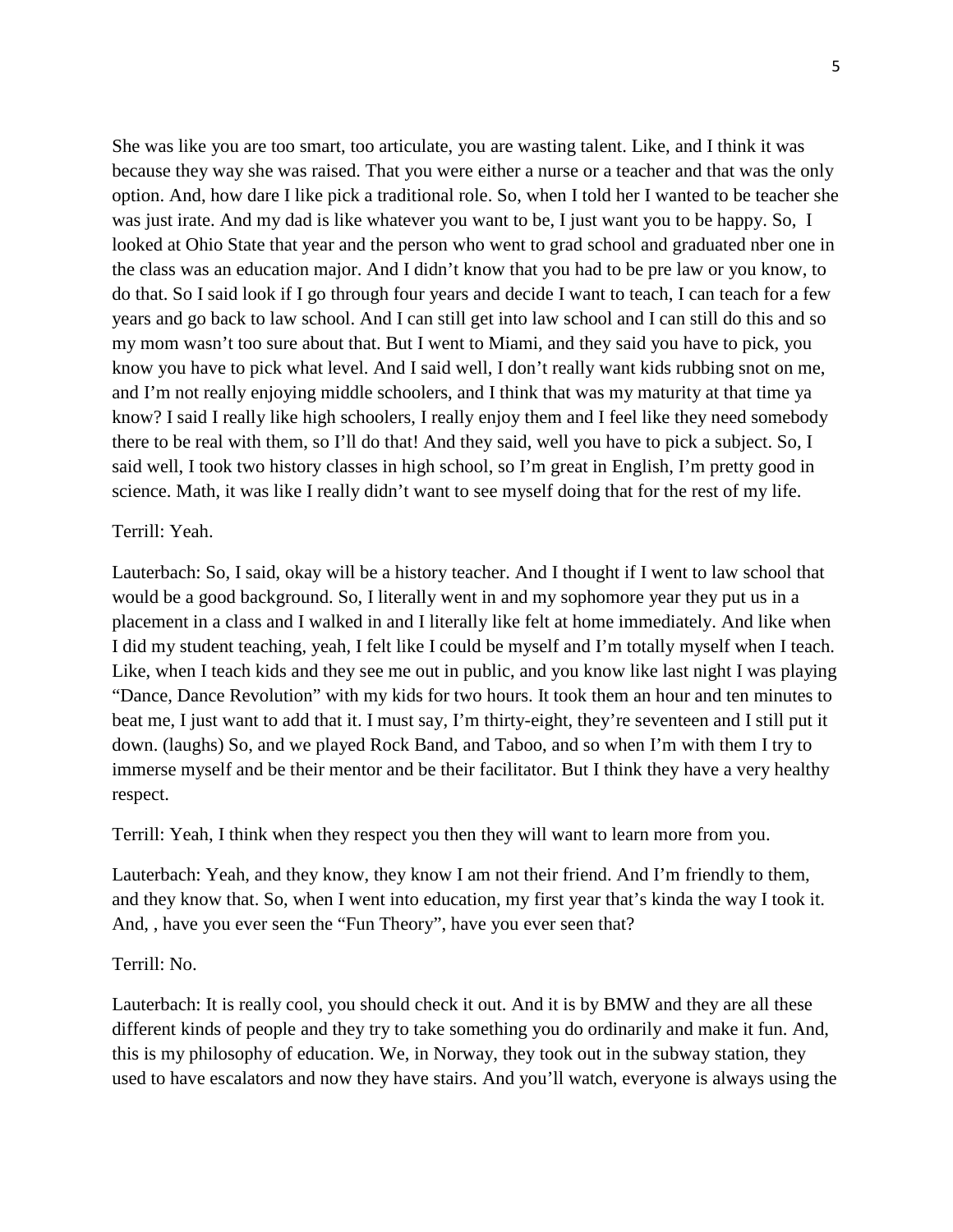escalator. So what they did is they took out the stairs and they lined the stairs with a piano key board, like they do in BIG and you know, stuff like that.

## Terrill: Yea, yeah!

Lauterbach: So, what they watched in one day is that 66% more people went up the stairs. And so my thought in education is that, if we have to get there, why can't we have fun doing it? Why does it always have to be the fastest way. Why do I just give you the answer that is the fastest way up the stairs. But if you can play with it and manipulate it, you're going to remember that experience and you're going to remember that information. So, , when I started looking at history, that is what I started trying to figure out. How can I get you to feel it, touch it, and roll around in it? I mean we reenacted, we reenacted all of the Civil Wars. I made my kids, you know, like we would march out and sing old songs and we made bubble g to learn how like factories worked. And yeah, we just started having a really good time. My kids started doing really well on the proficiencies at that time, and now the OGT's and I just found that the more I am myself with my kids the more honest I was. And I mean my first year teaching, we talked about gay rights. We talked about, I had a kid come out and tell me he was in the KKK in his class and telling what it was like because of his family. , we, my kids left. I had a racist sub one day, my very first year, this sub was like making fun of the kid's names. And my sixth bell kids stood up and were like listen that's not how we are in this classroom and this is not how you are. And they left the classroom and marched and found me on the school grounds, we were doing professional development. And I see their little faces popping up. And I was like, oh my gosh, what's going on? And I went to my principal and we explained what was going on and he was like you did the right thing, but you should've came to me and that kinda stuff. And I just got an email from that kid on face book. He found me on face book and he's like do you remember that day, that's the first day I ever stood up for myself. And he's like I have not stopped since. And he's like and you did topics that no one else would even talk about at that time, because you thought it was important. And I taught a whole unit on it, yeah and especially in like 1994, I spent a whole unit on gay rights and advocacy. Being a straight person, that was really difficult because I knew they would question my sexuality. But, I knew that I had to speak for people who were not allowed to speak. And still to this day, like when I teach Teacher's Academy, I do a whole unit t on gay teachers and gay students. And, now it's not as taboo as it used to be and people talk about it a little bit more. But, I felt like part of our job is to speak for those who can't speak and also to educate those. So, when I started teaching, my first year they nominated me as Teacher of the Year. And when I got that award, I took my mom with me, HAHAHAHA. And so my sister was actually going to my school, and so my mom and dad came and stood outside my door and listened to my opening speech. And when they're like why do you want to be a teacher, and my mom said I think you found your passion. I think this is what it is and I think you are going to be good at this. And then so, we they nominated and gave me the PTSO award two years later, I was teacher of the year my third year teaching, I took my mom. Then when I was in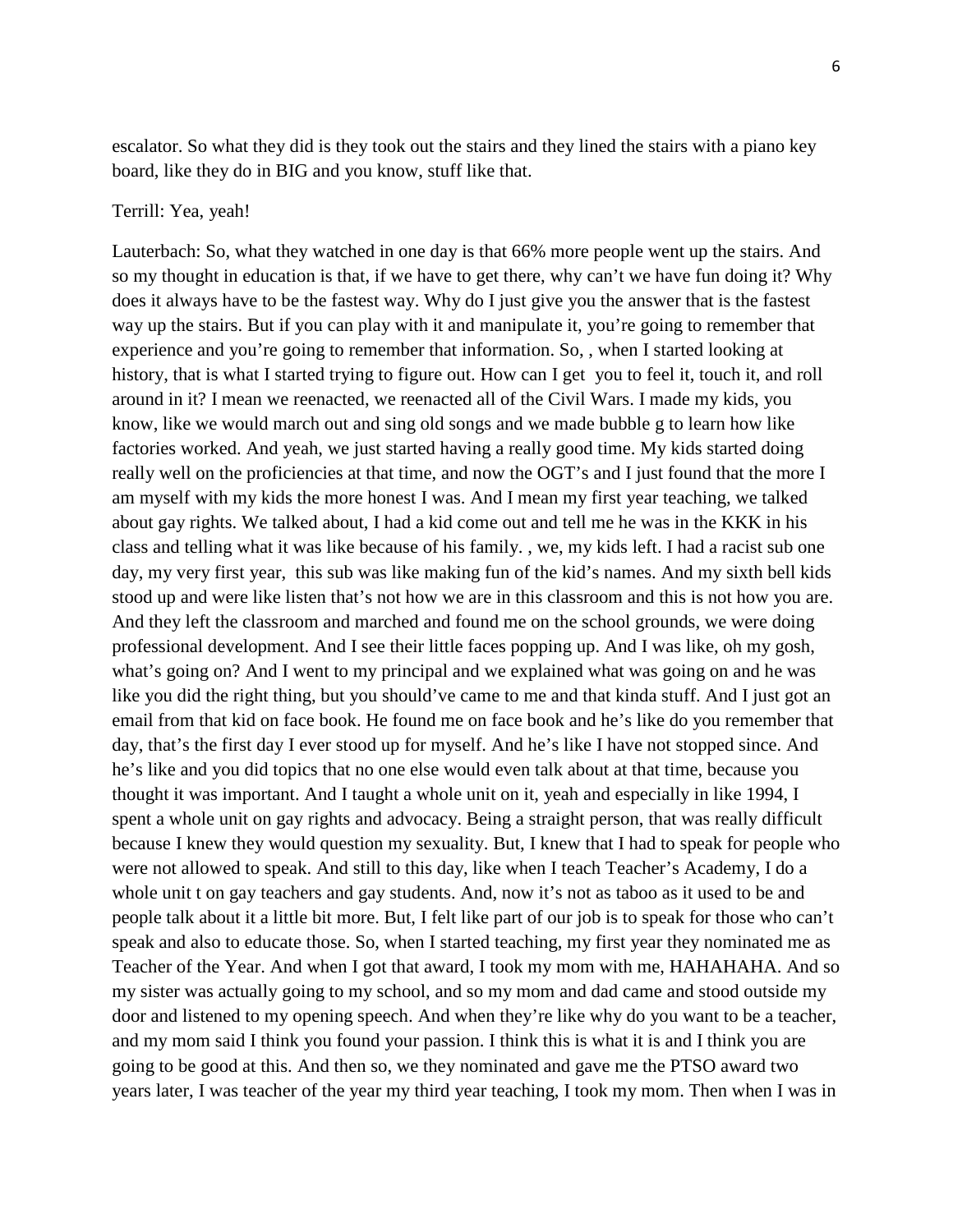the top three for the Ohio Teacher of the Year, I took my mom. And so she's like oh my gosh, and I was like you know some day if I win the National Teachers Award of the Year, you are going with me. Yeah, she's like I think I get it now.

## Terrill: Yeah. (laughs)

Lauterbach: You know, like I think I understand. But you know, some people in education they think go to your classroom, but I have been so blessed. I mean I worked my butt off, and I think it is important, as you know. Like today, I have 85 essays I am going to grade, instead of going out to dinner with my boyfriend. He will come over and we will spend the evening doing homework together. But , I mean it's worth it. I mean I have gotten to take kids all over the world. I mean, every year we take kids on a fun trip. And it was just travel for free, ya know. And then, I started a history club and at Fairmont, we had 300 kids in the history club.

Terrill: Oh wow, and history is not a subject, I mean it is interesting but for students coming up in high school especially, they are more not into history it seems.

Lauterbach: Right! Right, and like we would do touch football. We would do the history of touch football. And like make it fun so it was stuff that kids wanted to do. Or we did , I mean we did Murder Mystery parties that were time era oriented. And the kids has to research that kind of stuff and bring it in. And you know, I think my best compliment..I did some units that people didn't touch. Like I didn't teach timeline. My first two years I did because I mean you're still trying to get into content and you are so freaked out about that. , and then I started teaching conceptually. So when we would do slavery, we would do slavery all the way from Egypt to Rodney King and modern day. And when I first started teaching this way in the middle of OJ Simpson and that whole racial divide and Rodney King. And so kids, they like understood because it was on television, they understood that. So, when 9/11 happened, one of the things I had always taught, was a terrorism unit. An I taught it about domestic terrorism and conventional. And you know, we looked at like Timothy McVey and they use of trucks and looked at how these people are talking out because they are not getting their voices heard. So, after 9/11 I remember that day clearly I was still teaching history and we just finished the immigration unit. And one of my friends knocked on the door and they're like "Hey, they've hit the trade center" And I'm like eh, planes fall on that all the time there is probably an assessment or something happen. And he's like yeah, when I get more information I will let you know. And when he came back a second time, he's like Chrissy, a second plane just hit that. I said now, this is an attack. And then he came back and said they hit the Pentagon and right away, I opened my door and said, "Holy shit!" My kids all looked up and I was like, I'm so sorry (laughs.) You know, and I'm like, you just take your test, but I'm like we're going to war. And they're like what? I said, you attack the Pentagon, we're going to war, somebody is coming after us, and this is unbelievable. So, I went to my kids and I said this is what is going on and of course, since it was September you know, brand new kids. , and by the end of the day, you know people had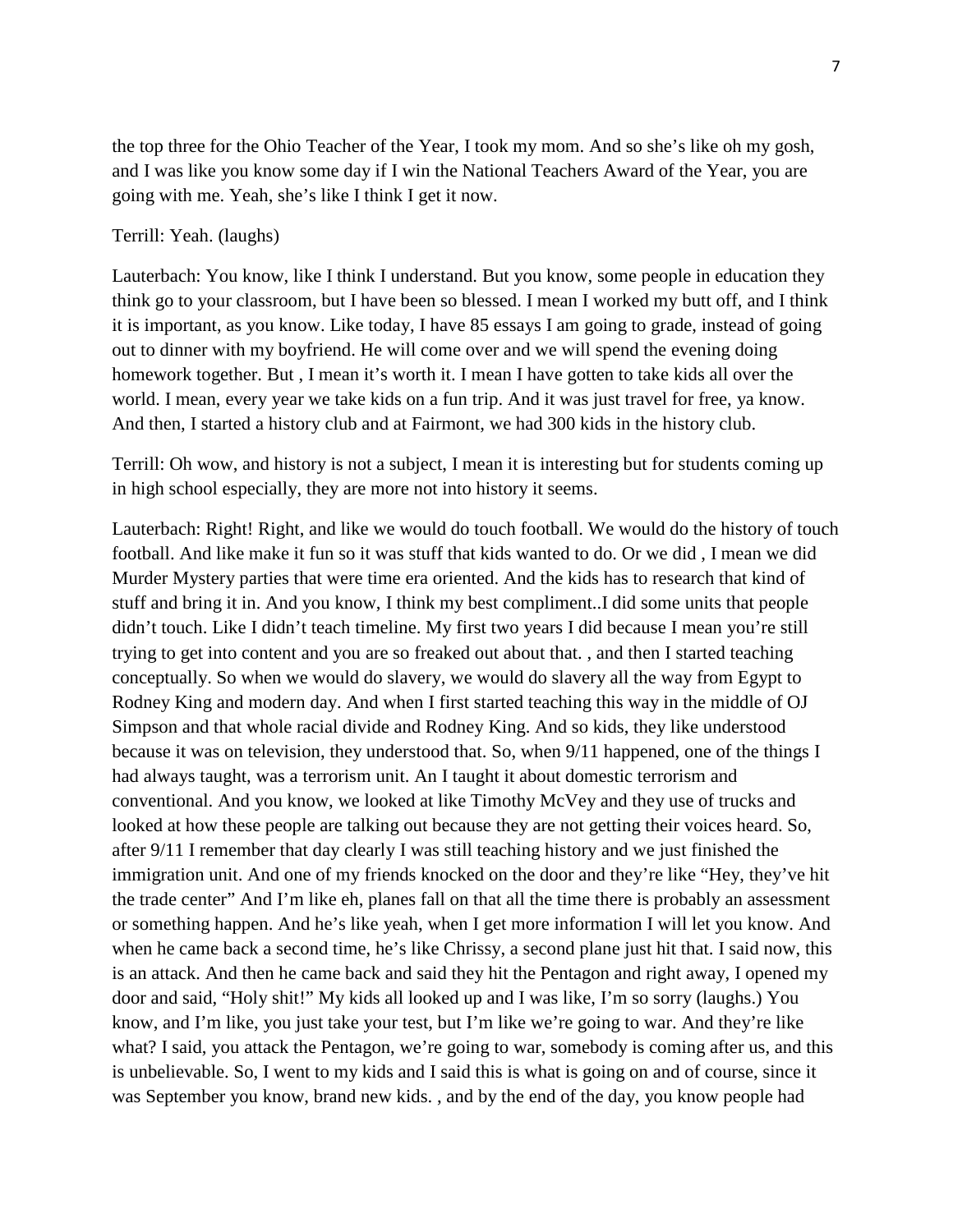started turning on the news and my kids from the previous were starting to come back and they're like I saw Osama Bin Laden. Look what they did in ninety-six, look what they did what's going on. Then, like when they were throwing around names , they were like of course they are using a plane, they couldn't use a truck on the first bombing. Like they already understood that. And they knew what was going on and they could explain it to their parents when they went home. And that, you know, I think was a huge part of their world.

Terrill: I know like when I was in like eighth grade, I didn't even know what the World Trade Center was. And I know it is like a big, huge thing that happened and I had no background of that, so that's awesome.

Lauterbach: Yeah. And I do, we have had to become more global and pay more attention since that. But, if you can get kids to understand their world and want to participate in it. Like, when we did History and we did slavery, we were actually working on the Dar-four project, way before Oprah and everyone already talked about it. And I mean I have letters from Oprah in ninety-six when she said I don't have time. I'm really sorry but we are really busy doing this this and this. Steven Spielberg, I'm really sorry but we are really busy doing this this and this. But, George Clooney talked about it and all of the sudden they are on the bandwagon.

## Terrill: Right.

Lauterbach: We raised like twenty thousand dollars and freed eight hundred. You know my kids because of a fourth grade class was doing it in Colorado. And so I wanted them to see and one of our biggest days was we actually had one of those guys from Dar-four came over and they were with us in two thousand. And they had , relocated from Cincinnati and wanted to meet the people who paid for their freedom. And they came and spent the day with us at school and it was intense. I mean kids will never forget that and it changes their lives. And I think sometimes you as a teacher have that power, and I think sometimes as a teacher, you don't realize it and you don't always see the roots of it. And I'm just really blessed that I have kids that come back and talk or catch up with me and email me or find you that kind of stuff. You have such power; you just have to make sure you yield it. You do, so.

Terrill: , ok what colleges have you attended and what degrees have you received?

Lauterbach: Sure. , I did my undergraduate at Miami University in Social Studies, AYA Education. And then I did my masters at degree in administration at UD and I've done a lot of my graduate work there. And then I was working on my doctorate at Columbia. And then I took Erika in and so when I switched jobs, you actually have to be there for the last year of your doctorate. And when I switched jobs with Teachers Academy, my workload is tremendous. And so, I can only take classes in the Fall. And so, I kinda had to put my doctorate on hold for a while, and I'll probably finish that up at UD and I've been working on that at UD., and then I probably will go on to get my law degree in educational law. Because I think they need people to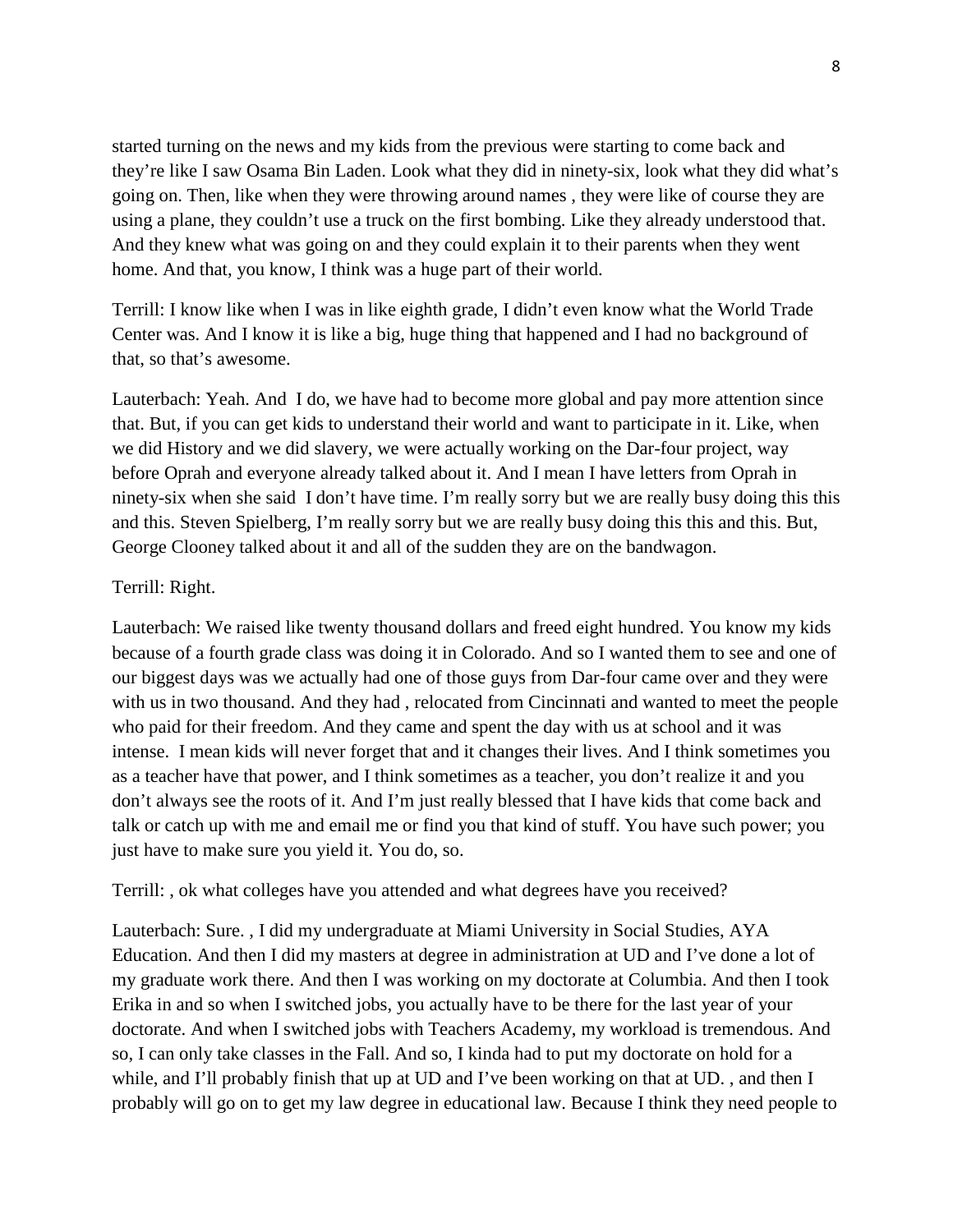be advocates and for teachers and for students. And it fascinates me with how to write law, especially with Senate Bill 5 going on right now. We have people who are writing stuff that have no clue how schools work. And they have no clue what kids need and they are just making rash decisions. And they're making decisions like No Child Left Behind, all of these things that we have to fund and we don't have the money for. They have good intentions, they just don't really know how it works. I think they need people to step up and to do that. So, I'll probably end up doing my educational law there too.

Terrill: That's cool. So you still have that background like you wanted to?

Lauterbach: (laughs) I do, I do! It's kinda like the two worlds are coming together.

Terrill: , where have you taught, what subjects, and for how long?

Lauterbach: Sure. , I taught at Kettering Fairmont. , I taught there for four years. And I taught U.S. History, Honors Government, I taught everyone who came out of Juvenile Hall. So, didn't even know that. I taught economics and then I was there for four years. Went to Lakota and taught four years of Government. And then I've done teachers academy now for nine years through butler tech at Lakota east

Terrill: I was going to ask you a related question about the Future Educators Association, did you found that?

Lauterbach: Actually, it was founded in 1937 in the United States, it was Future Teachers of America. And then it became Future Educators of America and now its Future Educators of America Association of America because it is now a global group and they have 850. So at my school, I was the first one to start it there but it was a national organization. But we have really pushed the limits because we are a career and technical program. So like when we first went they would have all these competitions and one would be a chapter display. And everybody would show up with a triboard. And I was like a professional display at a conference is not a tri board. So we actually built a window and we used like you know those big , holders that you can put on the wall and put paper in them. We used those as our shutters and we had all this PowerPoint and they were so angry that we needed power and we used technology and they wanted to disqualify us. And I said, well teachers don't make triboards. We make power points, we build things, what are you doing.

Terrill: Right, it is more technology based now.

Lauterbach: Right, so we really pushed the limits for that and they've started to change that. and then we really pushed the limits you know don't make me make the poster. Have a teacher do a speech, have a teacher do a job interview. And so we've really pushed for that to update their ideas of teachers and so , my kids compete at the state. They compete at the national level.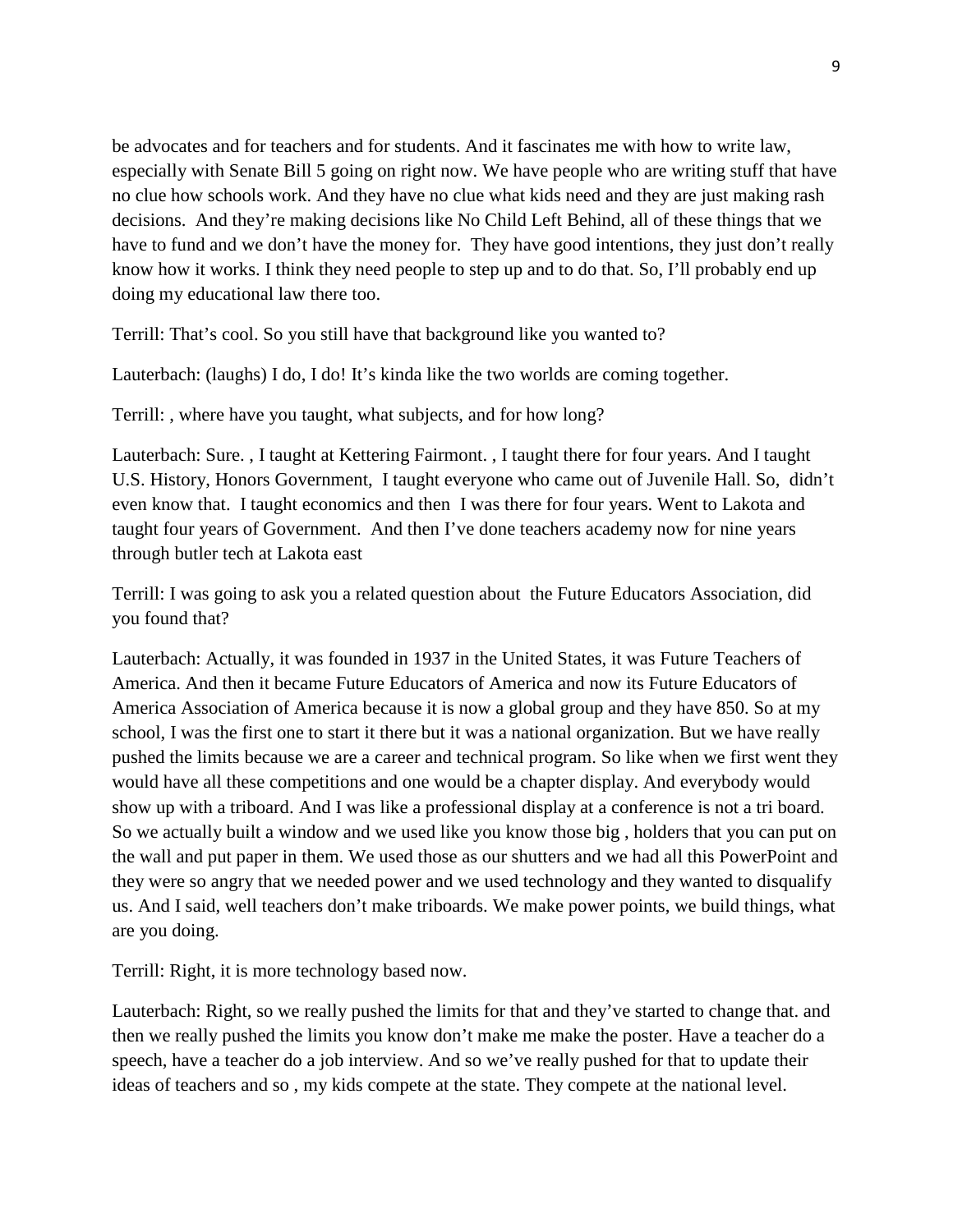They've won twenty-eight national awards in nine years. They won over forty some state awards in nine years. So , they're usually they model of and we try to up the ante and just do our best work every year. But , like we have a scrapbook that we have a little climber on. We have scrapbook that has fiber optics that lights up and talks to you. So, we just try to figure out creatively what we can do and I think my job as a teacher is to make sure what their vision is, I can make come true. So sometimes, I have to go to the shop teacher and sometimes I have to go to the video teacher and say, "I don't know what this is, will you teach me?" I've learned a lot about power tools that I never thought I would have to do.

## Terrill: (laughs)

Lauterbach: Yeah..I know. But you know, I think it is something I have to do. That is what makes good teachers is that you r willing to step out of your comfort zone and say I don't know, let me help you. And I think that my kids know that and they trust me. And when we were in Germany , we present and they were very nervous, they never talked in front of a group of 300 people. And I said, "Have I ever let you fail?" And they said, "No." And I said, "Why would I do that to you now?" just look at me if you're not sure, ill help you out and nobody will know. If you are not sure, you know, touch me and I will know that you want me to take over, I got you. And that is our saying in class we are always just like "I got you." You know, and so I've got some kids and they know how stressed I am and that I've got, oh my gosh, at one point we were planning Germany, China, and Nationals all at the same time. And they moved our state competitions up a month so they made all of our entries due a month before we went to nationals. So, to coordinate eighty people and to get all that trip stuff they were just like, what do you need today? What can I do for you? And I'm gosh, I just need to quit standing. And they are like, "I got you, let's go, what do we need?" so we really work as a team in that sense. Yeah. And you don't always get that in the classroom but I've always had that with my kids. They've always been you know, not that I go in frazzled but you know what I mean when they know when I have a lot of, I always have a student.

#### Terrill: Who is willing to help?

Lauterbach: Yeah, and they're like, "Hey, do you want me to stay after school and I can put that PowerPoint together for you." And I'm like do you understand that that will save me so much time? And I don't even, I don't even change the posters in my room. I have a new bulletin board probably every two weeks. If you come into my room, I was blessed when I taught history. Ike Henry did my student teaching. The lady I taught with was Judy Gilmore and she is now on the board of education. She retired that year and gave me everything. So, I had posters for every time era. So in my classroom I have them everywhere. And so we would change posters every time we would change a unit. And so, we would just, my room would always be filled. I mean there is not an inch of wall space in my classroom that doesn't have something on it. so, with Teachers Academy my teacher assistants and my kids do all of that. And they feel ownership in that room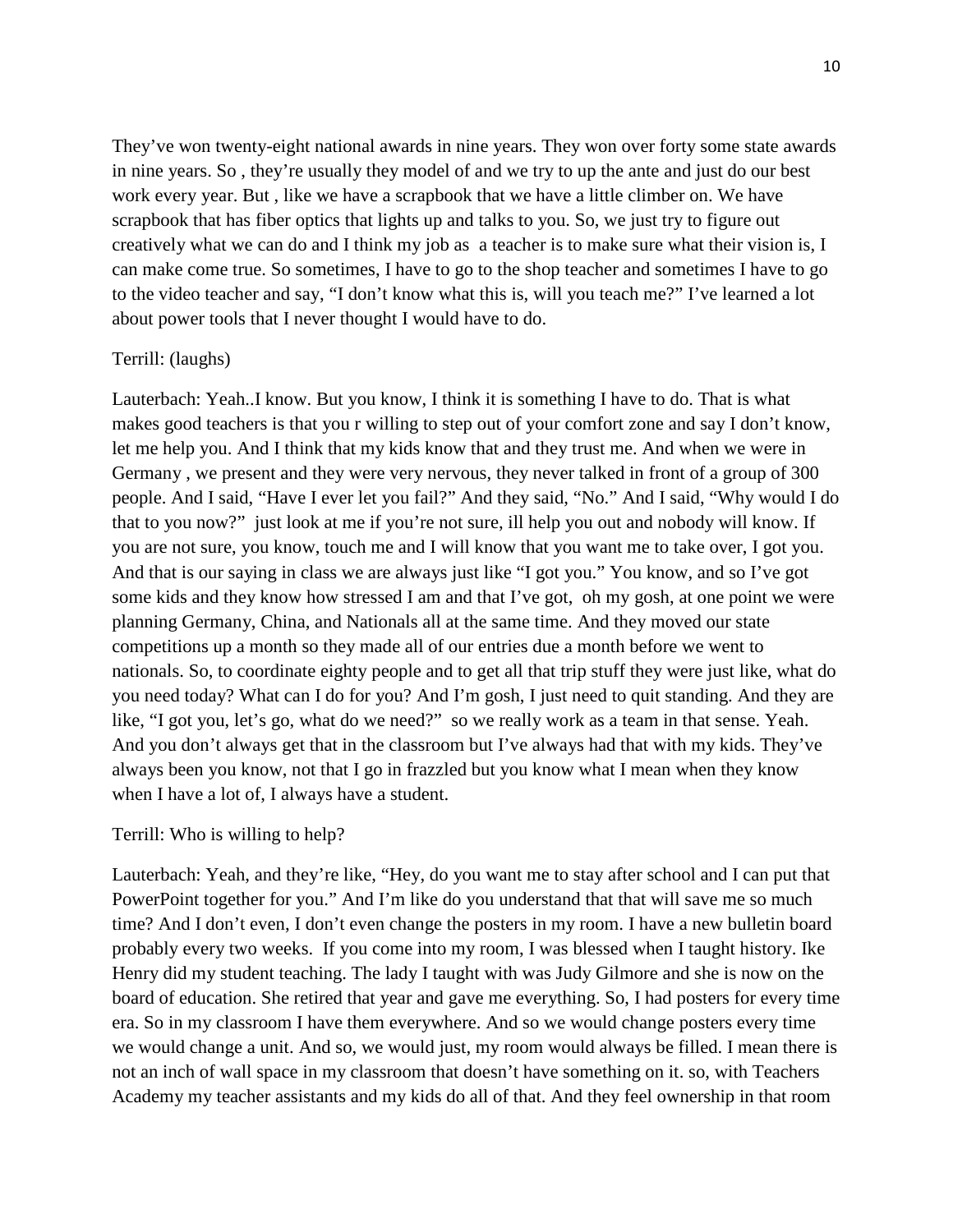and they love and it's not where you just take a day and do it. They're like, "Hey Ms. L, Can I come in and do this bulletin board for you?" I'm like lets go, and they want to do that and they feel like its apart of who they are. And so , I really feel like my classroom is not what I do it's what we do together. And if you have good kids they will make you a better teacher, they will push you to be a better teacher. You are going to find new units and you are going to be like , you know what we can do that field trip and why can't we do this? And you're going to fight for them. And so I've been really lucky that relationship has really pushed it.

## Terrill: What , is it all grades that can enter that?

Lauterbach: yeah, we do nine through twelve. And so I teach ten through twelve right now, is what our program is set up. But our freshman school kids join us, so they do and you don't have to be in Teacher's Academy to be in FEA. So, we do have kids that are on the outside that it may not fit into their schedule or they are kind of thinking about education. Or we have groupies. We have bout twenty kids whose friends are all in the program. So they come, like last night at the game night, you know, on a Friday night we had twenty-five high school school kids, and then twenty groupies. You know what I mean? And I just threw out soda and chips and they didn't even eat half of it. but they were all playing and having a great time. And you know it was cheap and we try to do everything that doesn't cost money. And if we do movies and stuff the fee is twenty dollars for the year, but the first ten people to the movie get in free. They just have to find me so I find somewhere to hide in the lobby and they just have to find me. So I mean we do stuff that's fun. And, so we try to make it valuable to the kid but you know economics right now are very difficult. You know, and you'll know as a teacher too I mean I've probably spend two thousand dollars in my classroom as a history teacher. And yeah, even my posters when I travel on vacation you know the world war one posters were thirty-five dollars apiece ya know? But now I held all the stuff for like two years, Erika is made that I gave it all away. But she was going to be a nurse, so ya know.

## Terrill: Yeah. (laughs together)

Lauterbach: Yeah, but you know, so but I gave it to like some of my kids who are now teaching. So, like when I walk in to Edgewood, Alicia Cosley is now a history teacher there and all of her posters are the ones I gave her. You know and she's like Ms. L every time I put up a poster I think of you. Or you know, I walk into Laura Sanders classroom and see things I have given her. To see people using them then just leave them in the box.

Terrill: Yeah, cool.

Lauterbach: Yeah, it is. It's a great job.

Terrill: , let's see..Kind of with the community work, how do you play an active and useful role in the community as well as in the school?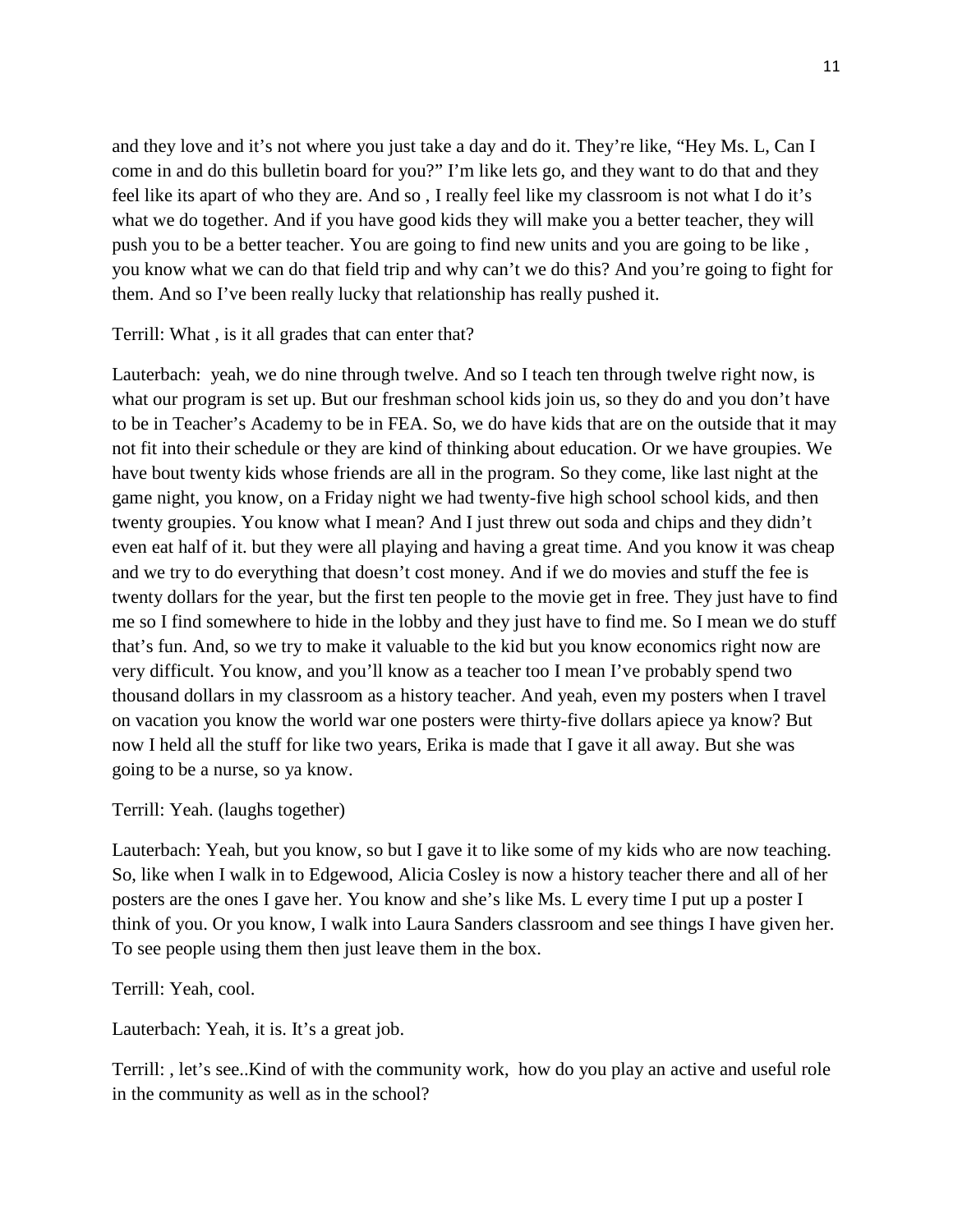Lauterbach: Your school is your community. You know, and so you in the community reflects the school and you got to go in and make sure you make the most connections. A lot of it started with history, because teaching conceptually I was looking at the monarchy impact. So when you know they asked for people to serve water at the UNOA, it was my chance and kids to see a president. Not if it's a republican or democrat, but it's the president of the United States for god sakes. So, I was like you know, were going. Let's go and made arrangements to do that. and I said, stay with me and we'll get to shake his hand. I promise you, if you stay with me, I will squeeze you up into there and you will shake his hand. And everyone of my kids got to shake his hand. And they're like "I touched the president of the United States!"

Terrill: Yeah, I mean not everyone gets to do that!

Lauterbach: Right! And they're like I don't care that I'm a democrat but I love this. I'm like it doesn't matter it's the President of the United States.

Terrill: Well yeah! They will remember that for the rest of their lives.

Lauterbach: So, we would always try to do stuff like , Make a Difference Day. And so we would go and clean community parks. But what I would do is about two weeks before hand, I would teach about National Parks and how they were developed. And then say, here's your chance to get involved in this. And I would have sixty people show up. You know, and everyone's like you can't get kids to do anything, blah blah blah.thats a lie, it's their parents that make them feel that way and their parents that make them feel untitled. But if you usually show a kid in need. Oh my gosh! Lakota has some very wealthy people and some very poor people. But I'll tell you my kids at Kettering who came from blue collar and a few white collar they would give more money and more help to kids in need because they understood what it was like.

## Terrill: Right.

Lauterbach: And so, with my kids to understand that need we show them that need. So, what I try to do with them is . We did a big book collection for the children's hospital they didn't have a library. And so, we were looking at the importance of service and how it keeps people out of jail, and how the average homeless child is literally five years old. And so, we looked at them and said what do they need? And so, I had students saying I have a bunch of kid's books. What if we put those in and clean them. So we did a book collection and got eight hundred books. Then you know for us, I do a whole unit on being homeless. And especially now a days about Katrina and all those people being displaced. And so, I wanted them to learn what it was like to teach a skill instead, I mean memorizing content you can do. So I taught all my kids how to knit. And , cuz I like to knit. And so, they would do a scarf. I would show them instruction and we would show them all the different techniques. And then after two weeks I would tell them I can't touch your scarf. You have to do it now. And then they had to teach each other. And then when they were knitting their scarves I was like, you know everyone learns different. And so every child,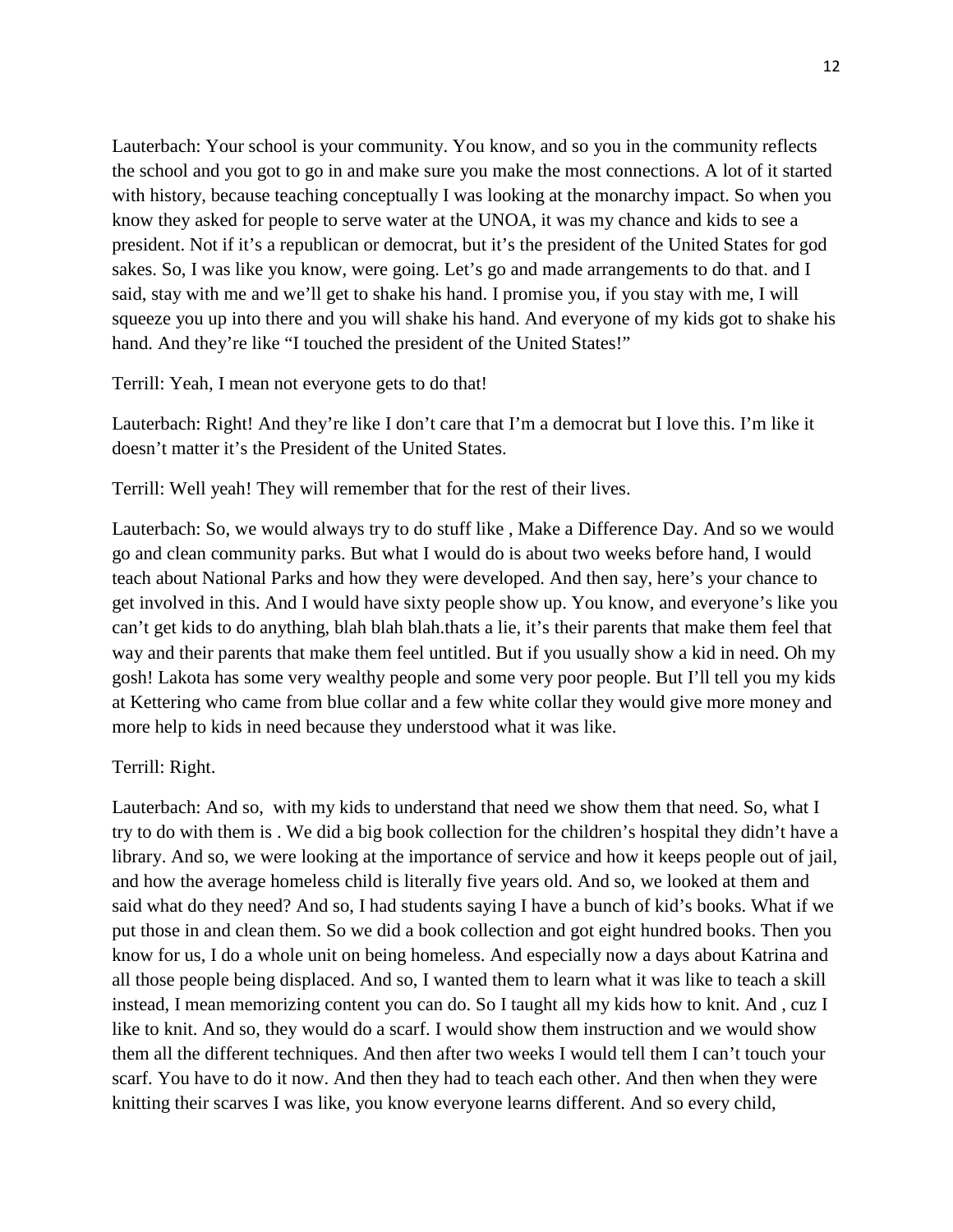sometimes you have to buy the right needles to go with it, the right approach. And when they were knitting if they had hole they had to take apart their scarves. I mean and they would have their scarves and they would have this hole and I would be like what are you going to do? Are you going to leave a child out there? You know are you going to leave them with holes in their knowledge? You've gotta go back and fix that and how do you do that? and they've had to unwind them. And so they've spent, you know these kids have spent like twenty some hours on scarves and they're like I can't wait to wear this. And I said great because we are giving them to the homeless shelter. And I said I've had two years and have to give you away. Every time you educate a child, you're going to give them away and you have to be willing to give them away. And you have to be willing to go back and do all of the hard work. And so, what I don't tell them and they're pretty good at keeping secrets. There is the, they do it and then I knit them a scarve and stuff. And a lot of times it is their college colors and so some years I started off and I had a whole bunch of scarves that I did over the summer and I did some with boys, you know you gotta say you know what kind do you want? Cause you know scarves can be really feminine. And so, I knit them a scarve and I tell them when I'm knitting you know I don't know about your religious background, but I think about that kid. And think about their future and pray for them or like think good thoughts for them. And so they're always like, I got love, you know. And I said when I'm not with you and you're in college and you're scared, just put that scarf around you somebody's hugging you and you're going to be okay. So, we just always try to tie in whatever we are doing content wise where they can touch it and they can be a part of it. Like, they taught Spina Bifida this year. They went to the spina bifida camp and ran it and that changed kid's lives. They never worked with special needs keeps. And these are medically fragile kids. And these spina bifida kids were amazing. They were like, "I gotta go get my catheter changed at this time." And blah blah blah and my kids ran the whole thing and they said I now look at them at what can they do, not what they can't do. So we've always done that with the community. The veterans come in and we did the very first veterans graduation in the state of Ohio. Where if they left and they went to service we gave them an honorary award. My principal and I did that. we always had veterans come in and work with the kids and clean up. Clean up we went and did the entire cemetery one year because we felt like we had to honor these people who gave their lives for our freedom. So, I think if you make whatever it is that you are teaching relevant and then look for places that they can get out, kids will serve. They will serve no problem. So that's how I do it.

Terrill: Has it changed like since you've started teaching like have you been (phone rings and turns sound off,) like since you've started teaching have you been more and more trying to get your students involved?

Lauterbach: I think so..like I think kids aren't sure how to get involved and they just need somebody to show them it's not as hard. And that you can make differences by little things you do. Like we have a recycle sink our classroom. Like instead of throwing your bottle in the class,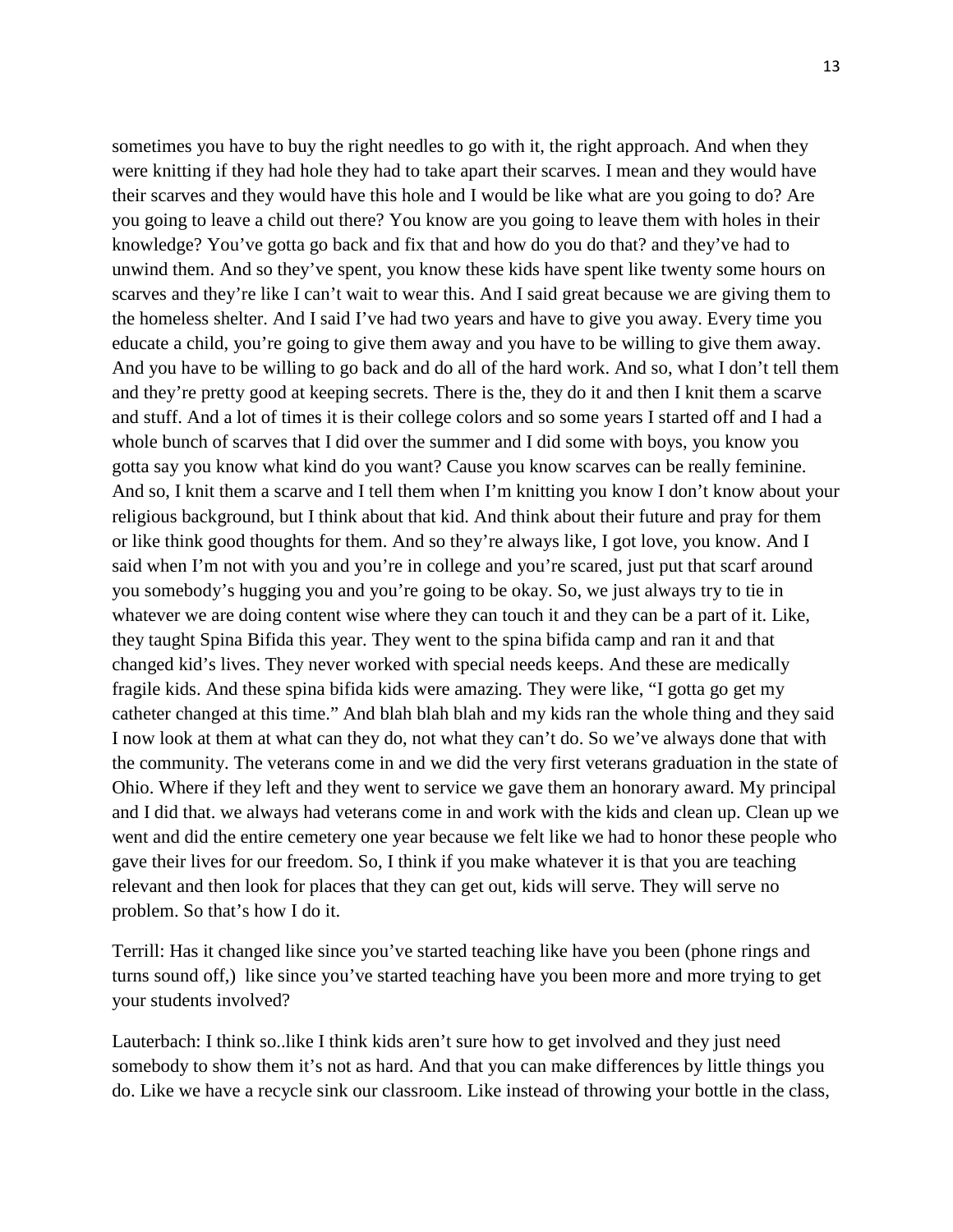put it in there. And so you know somebody's job every week is to empty that. I mean we have a job board like they did when they were in second grade and they love it. because I think when you get to older kids, older grades we think they're so independent that we don't understand how much they crave connection. In my room, I have a big cart that my seniors always give a gift away at the year, and one year they made all these pillows for people to sit on the floor because we sat on the floor all the time. And when they take a test, I let them lay on the floor. Why can't you be comfortable and take your test, why does it have to be this one-way? And we put play dough out and there is soft music on and you know they do whatever they need to do. And so people walking by are like what are you doing in there? (laughs) And I'm like no, were teaching children. And, they crave that consecutiveness. And they crave minute to be with people. So, the more that you can get them involved and the more that they see that in itty bitty ways you know, they feel more connected to their world. And I think that's what our job is, our purpose to education. Is to create active, intelligent, informed citizens and create a strong workforce.

Terrill: And they are more engaged throughout the classroom..

Lauterbach: Oh my gosh…

Terrill: Willing to do more for you..

Lauterbach: Yeah, my kids I mean and sometimes it's really hard like , topics are hard. Like child abuse, I mean I teach a whole unit on child abuse to my Future Educators, as seniors. And we, because they're out, the way my program is sophomore year we teach leadership and we teach them how to become leaders, and how to shake hands, and give a speech in front of people they don't know. And like all those skills and coaching. And the junior year is about teaching methods, so what you take your junior year, is what they do their junior year. Erika is like, oh were doing multiple intelligence and I'm like, we did that two weeks ago. And it's funny like we'll combine notes and stuff and find things that the professor didn't teach right. And so their senior year my kids go out and teach. And so they teach every Wednesday and see that development. And then they go out and teach kids at all the different levels. So, now they're coming back and talking about child abuse. And so the deputies are coming in on Tuesday to talk about what they've seen. We've watched clips, we've made pin wills for peace and to show how many kids have been abused in the United States. And so, sometimes topics are hard that you can't make them as fond. And how do you make child abuse hands on? So we look at like here's your case, what would you follow? And we look at different ways you can prospect to do that.

Terrill: Especially teaching they might have to deal with like a child who has been abused.

Lauterbach: And when they came back and we do circle every Thursday. , out of the twentyeight, eleven of them said that their teachers have reported abuse this year. And when I do a thing with my kids and , are you familiar with Post Secret?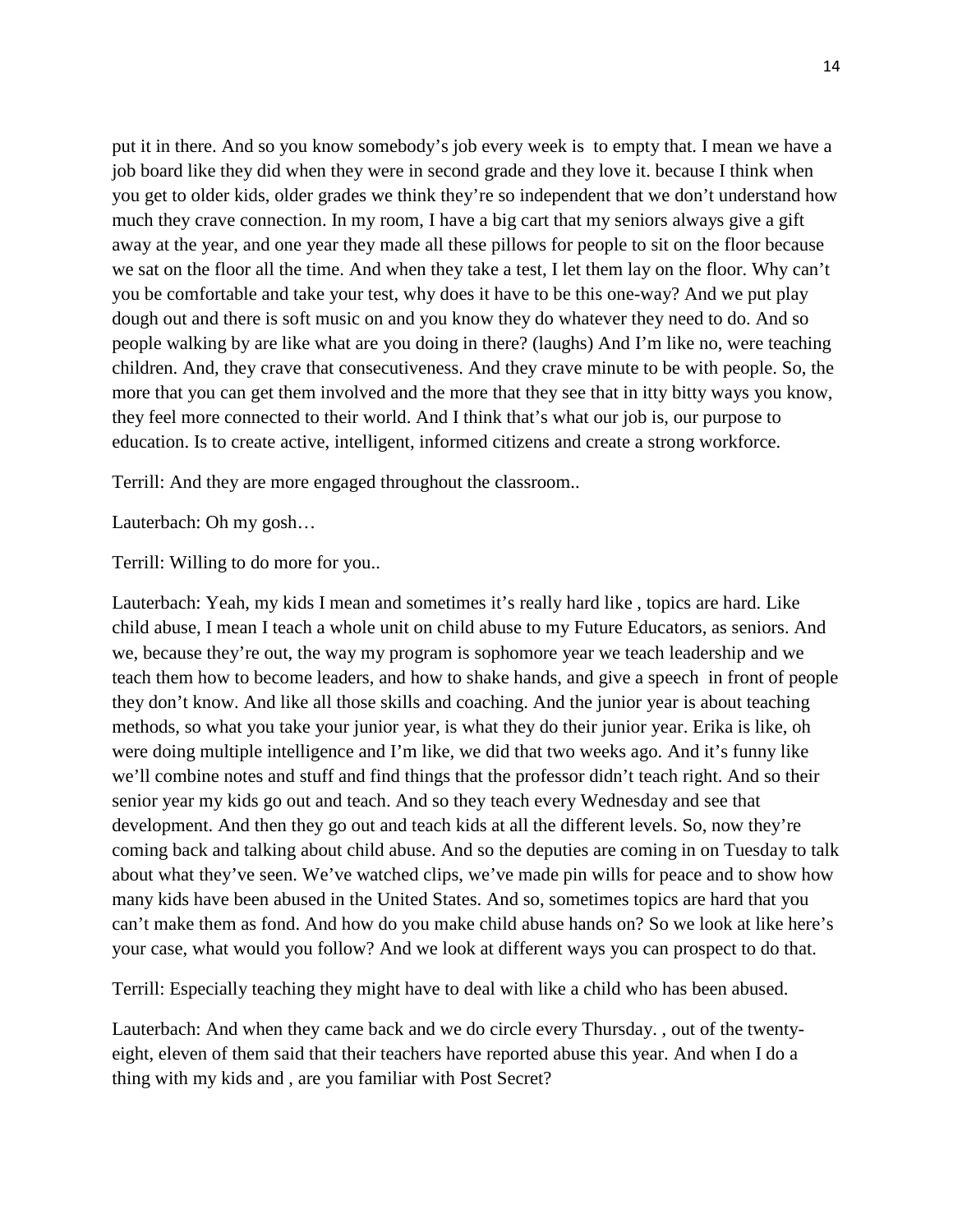Terrill: I don't think so.

Lauterbach: Post Secret is our project that they started with post cards. And this guy did it in , Maryland I wanna say. Maryland or Massachusetts, he did it in the east coast. And he said, people hold secrets and they hold them all their lives and it doesn't let them develop as a person. And that's what Erikson believes, they child philosopher. And so what I do with them is say, look at these post secrets. And so I think you might like it. You look at what people are putting on these. People are like, you know, I was molested when I was ten. People are like I stole this when I was little.

Terrill: Just to get it out…

Lauterbach: Yeah. And when they put it, out there, it's no longer a secret and it shouldn't hold you back. So, I make my kids create the post cards for the different age levels they wanna teach. What do you think a five year old would be holding from you? I still wet my bed? You know or I took this, or my dad does do this. You know my mom drinks sometimes and I don't understand what that juice is. And then we do middle school and then we do high school. And they all crave their own and they all do their own thing. And I try to do everything you know, right brain, leftbrain balanced. And , then we do theirs. And I'll say now what's the secret you're holding? And so they write it out and everybody has the same piece of paper so you can't be like, "Oh, you've got blue."

Terrill: Right…(laughs.)

Lauterbach: You know (laughs.) So, I put them in a box or a bucket and they go back to back and hold hands. And they have to close their eyes so they can't make contact and look at each other. And I say these people have chose you to share this with. And I read them out loud. And this year we had literally probably, forty percent of the class had been sexually abused in some ways. And it just kills you, but it reminds me to look at what they are caring and that you are not just teaching content. You are teaching someone that at this day and age has been through an awful lot. And yeah, the kid that you know they said that they went to a slumber party and the dad at the slumber party sexually molested her. And we had a kid who just said he didn't want to be there every day. And so what we did with my kids, it was really intense and it's a hard day and I burn them when I'm done. And , and but it's really interesting because when they are done my boys stepped up and said, whoever said this, if you don't come to class, I will miss you. And if you need someone to talk to a two o'clock in the morning, you have my phone number and call me. , whoever said this about the sexual molestation, I know what you are going through because I've been there. And it was like HOLY PETE! You know, I know you're tearing up, and I'm tearing up ( we both start to cry a little..)

Terrill: Oh my gosh, at that age!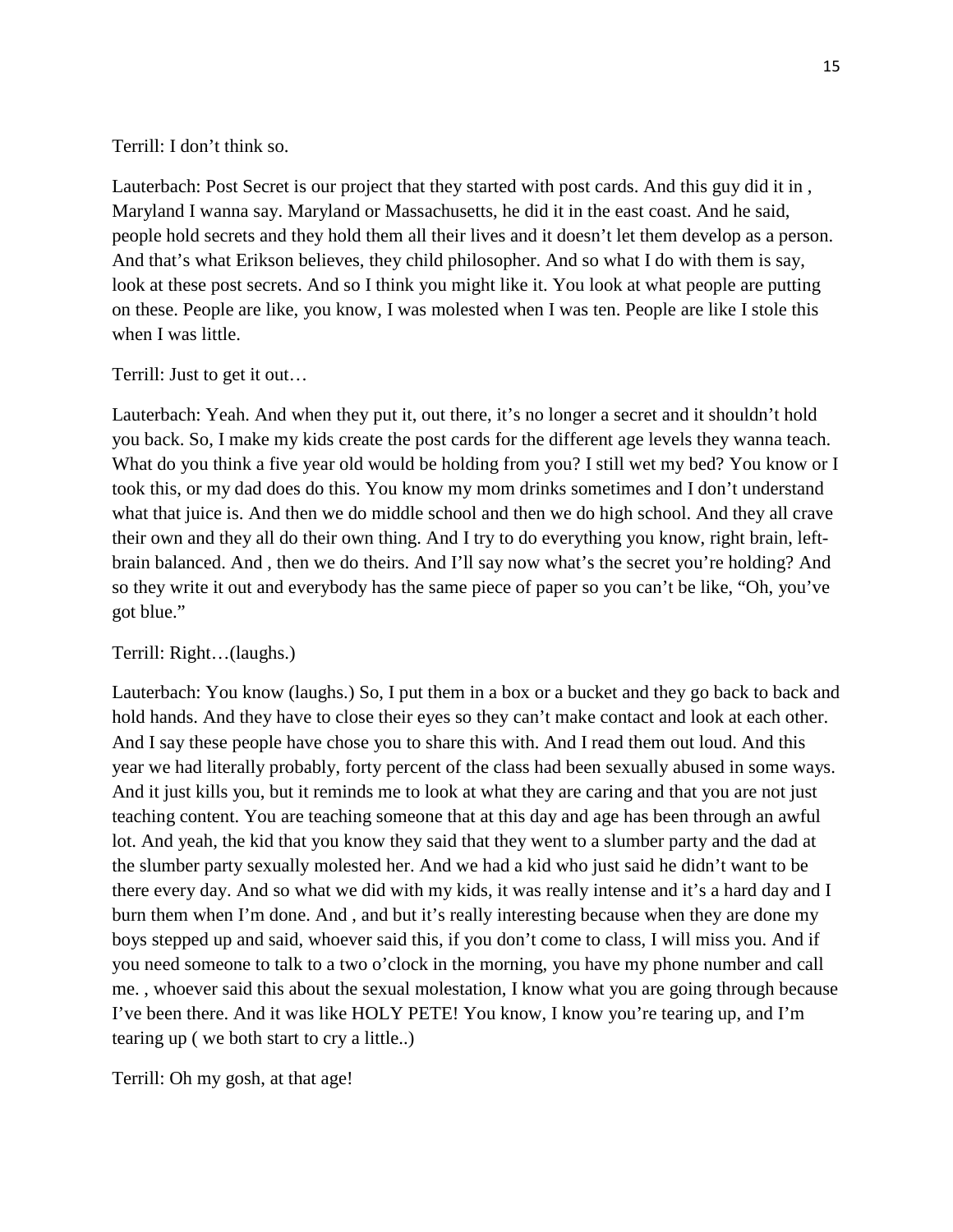Lauterbach: Yeah, and these are high school kids that are like they just love each other and they want to belong. And so, if you can teach them that they can belong or get into the community and they can belong.

Terrill: Gosh, it's so sad.

Lauterbach: I know! It makes me all teary-eyed thinking about them, I know.

Terrill: No, I mean I think that's awesome. It's a good thing on your part.

Lauterbach: It's an intense day.

Terrill: Yeah, but you make them feel more comfortable in the classroom and they get more connected that makes them want to come to class more and you know, be more engaged. That's awesome.

Lauterbach: Yeah, and they do and then when they're seniors we do the circle and they talk openly. They pass, we pass a candle around, I got that from my sorority when I was in college (laughs.) , and they say what's your intention for the week? And some of them will say you know, my mom and dad are getting a divorce and I don't know what to do.

Terrill: And they can't really talk about that with their friend's maybe…

Lauterbach: Or, how do you bring that up at home. And so, a lot of them you know will say my mom and dad got divorced five years ago. How about you and I go and get lunch and I will tell you about my experience. Or one of the ones is like my dad just brought home his first girlfriend after the divorce and I'm not sure how to handle..and one of my girls are like let me tell ya, this is what happened when I did it! and they just you know, and those are things that if kids don't get those out and they realize that they're not the only ones. So in community service we try to do the same thing. If you know what you are going through, then you can help somebody else. How you work that out and so we just try to engrain it into the kids.

Terrill: and later in life you know, they will want to teach their kids that.

Lauterbach: and that's the best part. When I taught history kids would go away and they would maybe come back and say hey, I saw this or I saw that and it was great. But, like teaching Teachers Academy, I've got kids who have been out in the district teaching for years and when I walk into the classroom and see everything decorated and I see the kids engaged, and I see their kids you know just excited to learn. And I see them teaching the way I think teaching should be done, like that is the best reward. And when one of my girls got teacher of the year this year, she invited me to dinner and oh my gosh, I just cried the entire time I was so proud. You know, and I think when you get to see that like I think it is a greater impact then just teaching a kid history.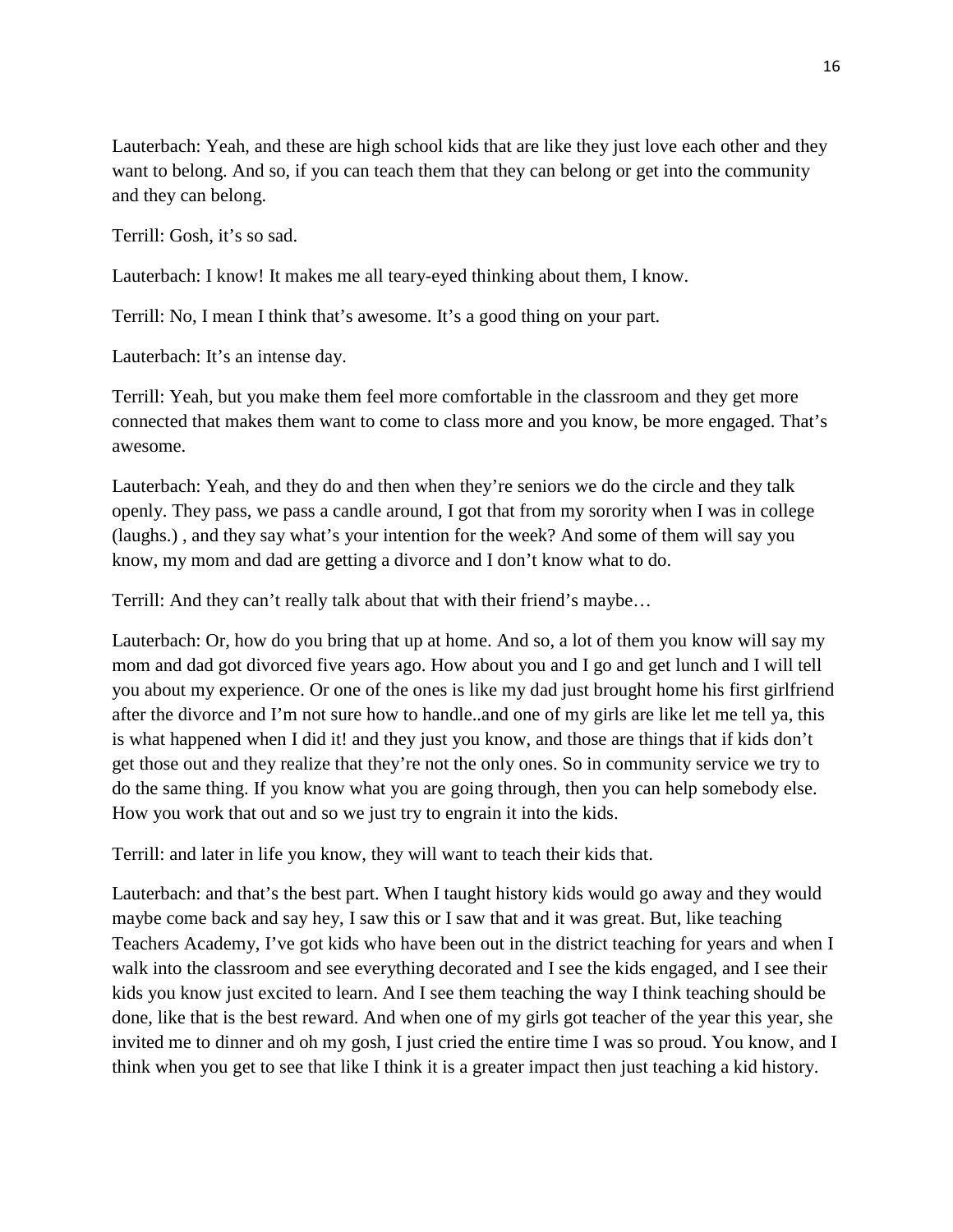Because now they are impacting, twenty-five kids and they are impacting twenty-five kids. And I feel like my work is meaningful.

Terrill: And I think like what if more teachers were like that, then what would our world be like today? You have all these students who just don't have the motivation to learn because the teachers.

Lauterbach: And I really think it is parents. The parents, I think we have a generation that became too involved in material, what do I have and didn't pay attention to their kids. And never once have I heard from kids, they just want the attention from their parents. Put down the phone, put down the computer. Have dinner with me, talk to me not at me, talk to me. And I think we have a group of parents that are in a panic mode and they think that they should be their friend. And you cannot be your Childs friend, you have to be the parent. And, they crave that, they crave a parent. And they do, and we always say, you know when we get together in your class, I will always love you for two years, I will not always like you and you not always like me. But I will be the longest relationship you probably have had before until this class. And I promise, we are going to fight like a family but were always going to love and know that even if I say things, and I'm really blunt with my kids. And my senior class are like you know you really were mean last week Ms. L, and I'm like really? But I did put two kids in their place and it was very harsh and I need to apologize to them because I mean they deserved it, but it was probably more than I should have given to them, but I don't just driving me crazy. And, I think kids today they crave that and the schools should not have to provide that. you should love your child and your child should be your priority. And when you think you are going to work to help your family because you think you are going to make money, no. kids would rather deal with less and have their parent. And I think that's reflective on our society. And that's where I think if I did, schools let me tell you. They would go until their sophomore year and get all of their OGT requirements. Then they would go and be mandated for a year either in military service or they would have to work fast food customer service. Because then they would have the value of education or they would know. And then they could come back, like they do in England and Europe, and pick two main subjects that they pick to investigate and the last two years do career exploration. And then you go to college knowing kind of, what you wanna do, what field you wanna do, and you don't waste your money. And if you don't wanna go to college then you are a trade and you become an electrician, a plumber, a carpenter. So many things that we need, but I think we in America, we don't wanna do these jobs. I remember like we can't get kids to work at McDonalds, at West Chester. And they are paying eight dollars an hour. My first job was three twenty five, ya know? I chopped onions at five o'clock in the morning at Miami University to pay for my college tuition. And these kids are like, well I wouldn't do that. well you know maybe if you earn something, you would appreciate it more. And I think we have a generation there parents have given it to them, and now they expect that. and like in my class, I don't answer questions. They'll be like Ms. L what's this? And I'll be like okay who knows? And I'll make the kids answer the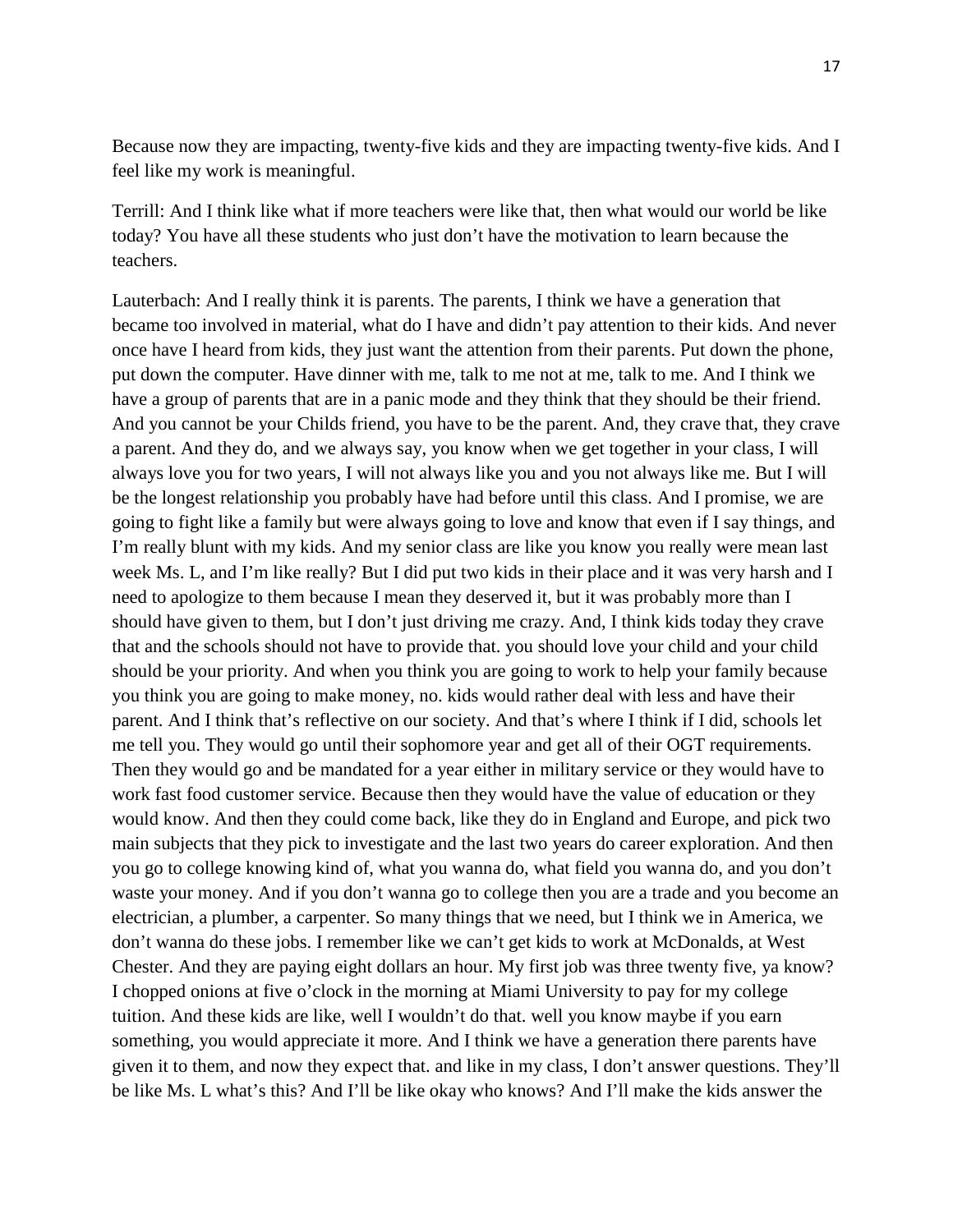questions and then if they are on the wrong track I lead them, or I toss in the vocabulary in that they should know. But, why should I hold your hand and…

Terrill: Give you the answers..

Lauterbach: Right. And you know they need to learn how to think. And if they say I don't know, I don't know is not an answer. So…

# Terrill: Find it out…

Lauterbach: So, they totally I mean it takes them three or four weeks and there's a time when they don't know when to handle me . and they usually get over that and they adjust and understand the purpose of it. But I also teach a very right brain, left-brain classroom. So if you expect me to totally just lecture you and to hold your hand and show you how to do every clip on a PowerPoint, you need to grow up and you need to learn that. Or kids that do a lot of creativity on them. We do a lot of art projects and the kids are like I can't make a puppet, I can't. And I'm like you can't what? You can, let's try this. Ask me questions and I can help you. Or when they go, I don't understand this. Well what part don't you understand? Talk to me that way. Or can you re-explain this? No no, you talk to me and fill in what you don't know. And I feel like we have very many teachers that feel like, , they have to teach to the test. And I feel like we have too many parents that feel like they have to lead, and give, but your kids have to make their own decisions. So, I think our culture needs to change in that aspect and I think our economic crisis has kind of helped that a little bit. But I think that our kids need to earn that back, I do.

Terrill: That's very true.

Lauterbach: And they need to get spanked (ha-ha) They do…

Terrill: I mean it's not abuse, you know, you did something wrong now you are learning from it and you're not going to do it again.

Lauterbach: Exactly. And clear consequence and praise. I don't agree with everybody getting a trophy . just cause you showed up in life you don't get a trophy. You know, and I think that's what we've done. Our school though lowered their grading scale. We went from ninety four to ninety percent or a ten-point scale. And now I've watched our kids, they're like okay I can miss this assignment or I don't need to do the extra.

Terrill: They don't try as hard. It's okay to get by with like a seventy percent as a 'C'...

Lauterbach: Exactly. Well that's like when Erika came back from Wright State and she was in Chemistry and she's like man, I got a seventy on my chemistry exam, but that became an 'A.' And I'm like, that stupid. You're missing thirty percent of your chemistry and you are going to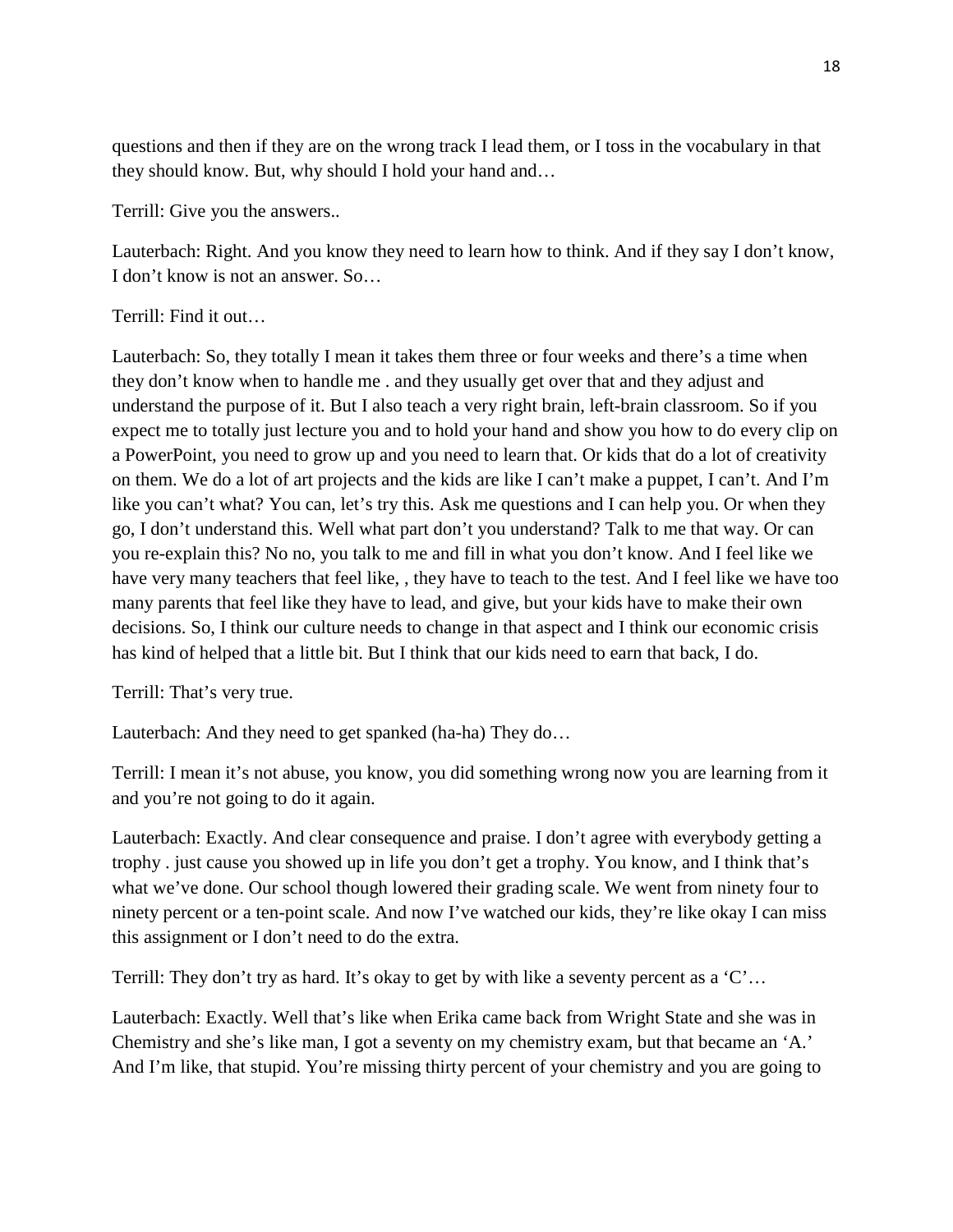be a nurse? I don't want you to be my nurse, I want someone who is going to get a hundred percent of their chemistry.

Terrill: Right, you can't just get by when being a nurse and dealing with people's health.

Lauterbach: And that's why I think with teachers people look at that too. They're like, I've had kids that said my teachers told me I'm too smart to be a teacher. I mean you have to be smart to be a teacher. You cannot be a 'C' level student, you cannot take your life that way because what are we doing to our kids?

Terrill: You are teaching them that.

Lauterbach: And what are we doing to our culture. My students have senior t-shirts that say "Smart is Sexy." (laugh together) Mmmhmmm. And in my class, I have the captain of the football team, the varsity baseball pitcher, the captain of the volleyball team, the captain of the softball team, and one of the two top basketball players. And they are people of all color, all sexes, all background, and I think that is what our culture reflects. We have to remember to have value. Am I answering what you needed?

Terrill: Yeah! It's awesome! (laughs together) , well , I don't know we've probably covered this but what are some of the obstacles, frustrations, disappointments or challenges you have face in your community work or at school?

Lauterbach: Sure. , I have been very lucky that I am in a district that is very equal opportunity. And they hire the best teacher and not always a coach. I was the only girl in my social studies methods class and my professor came in and said to me, "What the hell are you going to teach? What are you going to coach? You have breasts. Didn't you pay attention and that all social studies teachers are men?

## Terrill: WOW.

Lauterbach: And he did that to see if I had a backbone. And I said, EXCUSE ME?! And he said yeah, what can you coach? And I said you give me a book and I can coach almost anything, and I said but by the way, aren't you supposed to be teaching me how to teach? So, if you do your job then I should get a job. And he just looked at me and said you are going to be okay. But I was just flabbergasted that this man would come speak to me this way. I never, I never realized being a woman. In my household, you know, you weren't a girl, you were just who you are. You know and it wasn't like, you know, my brothers had manners and because they were boys it was like that's what you are expected to have. So when I first started teaching, it was really interesting to watch how people would placate you as a woman. It was very interesting too to watch, you know, I had a principal tell me, well you are a girl Chrissy, look around, we don't have girl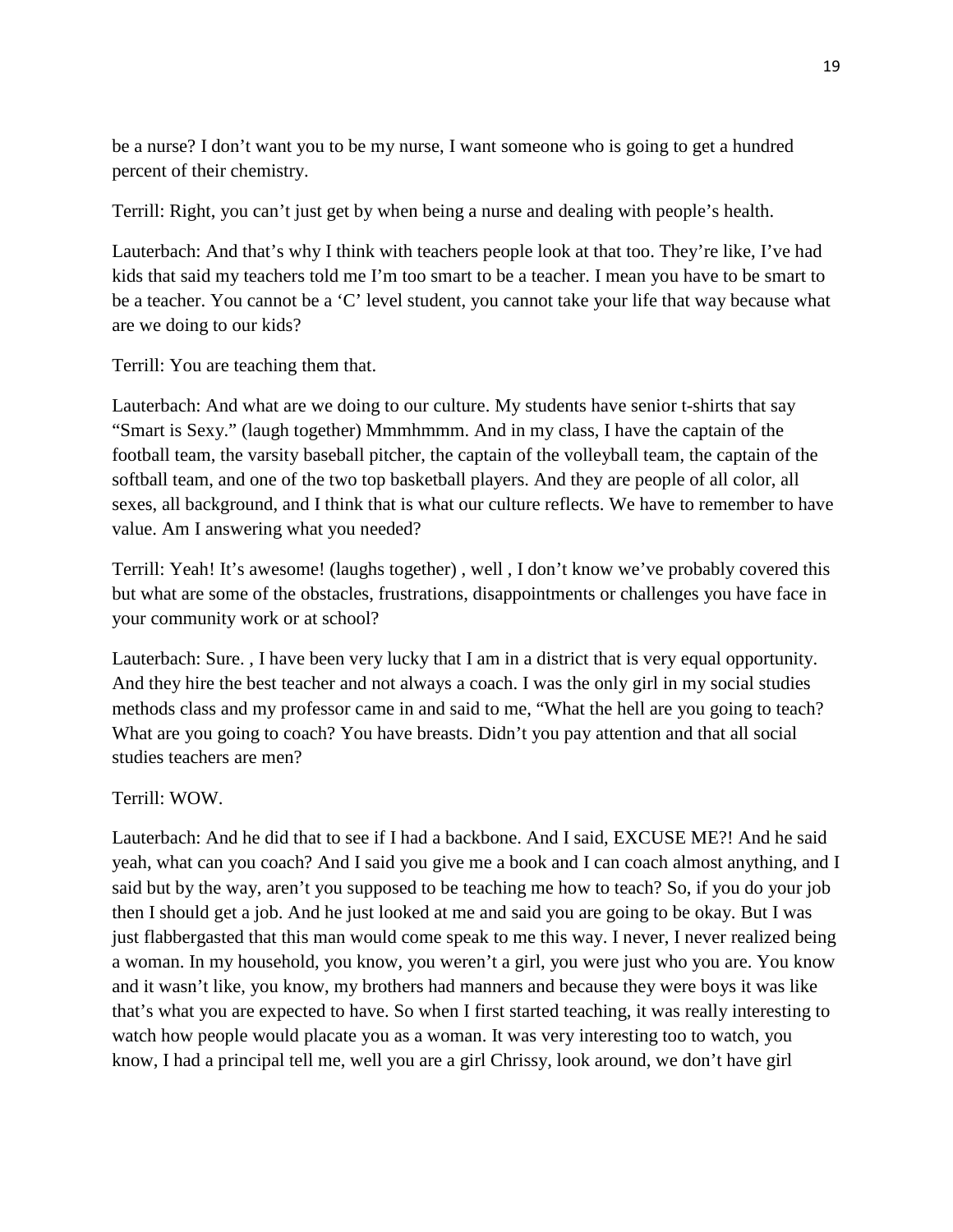principals. You know, so you gotta get used to being in your classroom. And he is literally the superintendant of Kettering Schools right now.

## Terrill: Wow..

Lauterbach: Yeah, exactly. You're like what a narrow mind you have and how can you be that way. And so , that was really hard, especially in social studies. So, I think you, I think it pushed me to become the best one or to do things differently. And because I taught with multiple intelligence, you know we would be playing games and other people would be like, well why are you making so much noise? Well education is loud. You know, or they would be like, all you guys do is play games in there. But once the kids understand that you are playing a game for stimulation on content that you have to know. My kids would go home and read the chapter because they had to know that information to play the game. And so when my kids started kicking their butts on OGT's and they started coming to me saying, so how do you do that? So I took a lot of crap. Cause teachers some time in that area will try to beat you into what they are used to. So challenge. When I was at Lakota, they had fights with the department chair because when I started there they didn't tell me that they did these group projects. She said well we decided, and I said well who is we? And why didn't you tell me at the beginning of the year. Why didn't you come to me in January and tell me I have to do these four things. So, when I did her project differently than she did, they were pisssssssssssed. And I said wait, I'm doing your project. And they said no, you are doing a scrapbook with your kids, we do a timeline and its review and this is how we do it. And why are my kids asking me why are we not doing a scrapbook. And why are we not making bubble, and you class is. I said that sounds like it's your problem, isn't it? I said, do you want me to teach the content or the skill.

## Terrill: Right.

Lauterbach: And like you want me to teach skill of timeline. Why do I have to teach your project when this is better? And they would take the first nine weeks and like review. And I'm like, I don't do that. By the first ten weeks, that kid is dead. So a lot of my methodology, in things kids, like I went to plays, I had to really fight for that kind of stuff. , I think winning teaching awards has helped that. And sometimes, and you know I have never nominated myself or done anything like that and so it's always been my kids, or my parents, or other teachers. But people get jealous, so one of the things I get is, Oh you've won another award what did you do now? And that is usually from insecure teachers.

## Terrill: Jealousy.

Lauterbach: Yeah. And I said you know what, my kids nominated me and I actually took the time to fill out the application, that's what I did, ya know. And I remember for the Ohio Teacher of the Year, I was the youngest one that ever made it to the final four. And that, so they said to me you've only been teaching seven years. Normally we don't look at anybody below thirteen to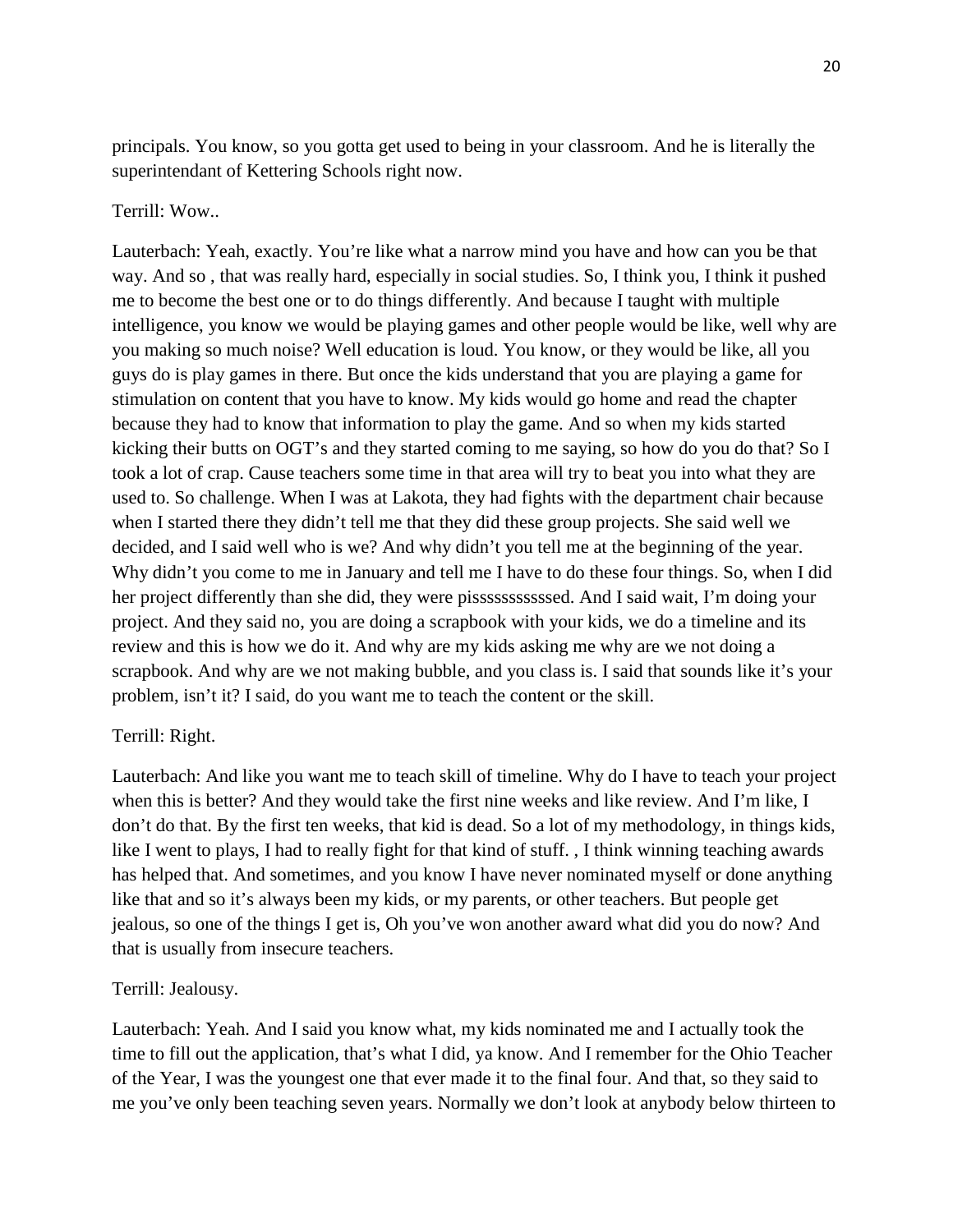fourteen years. And I remember writing those essays and I was like, what do they want to hear? And I wrote them and I gave them to a friend who is an English teacher, and their like, Chrissy this is so not you. Like you are writing what you what them to hear, tell them what you think. And I went back and I wrote all seven essays, and I was like this is what I think. And, and so I learned that one of things you have to not be afraid of is be true to yourself, do what you think is best to kids, and be an advocate as a woman, and be an advocate as a person for others.

Terrill: Yeah, you have to not worry about what other people think.

Lauterbach: Yeah, but you know I never thought that you would be beat down by other teachers. Or they would give you a hard time because you are a girl in the world of education, ya know.

Terrill: Right, right. Yeah.

Lauterbach: And in my district when I first worked at Lakota, they had a female principal, a female athletic director, and a female superintendent.

#### Terrill: Oh, wow!

Lauterbach: And I was like, okay! You know, and so that day and age where you would even think about being a girl. So, I think those are some of things I think professionally that you had to overcome. , and I think if people don't know what's going on in your classroom, if you explain what's going on and you explain that methodology. But you do have to explain yourself and establish yourself. But I think community wise it is the same thing. Funding wise is a big issue. , I don't think throwing more money at something fixes it. I think we really need to think about what we want kids to do and how we want them to learn and change that way. Politically, I think the wrong people are making decisions for schools. I think they understand a budget but they don't understand priority. At our local area, they voted for a dog park over a school levy. So what you are saying having a dog park and to have somewhere for your dog to take a poop is more important than your kids education? And, like we see that today. I over did a story about these four boys who were engaged in a home for a year, well for multiple years. And the woman would not feed them and they would eat the window seals to stay alive. And the kids were like literally, at nine years old he weight forty-five pounds. You know what I'm saying, it was so like terrible. You know how much prison time she got? Four years. She abused four children for seven years, and she got four years? We put people in jail for pot, possession of pot, longer than that. What are we saying of the value of our children and the value of our people. You know when veterans come back from war and they can't get jobs and there is no social service for them and they don't have a place to live..

Terrill: And they have been serving our country..

Lauterbach: And they have been serving our country.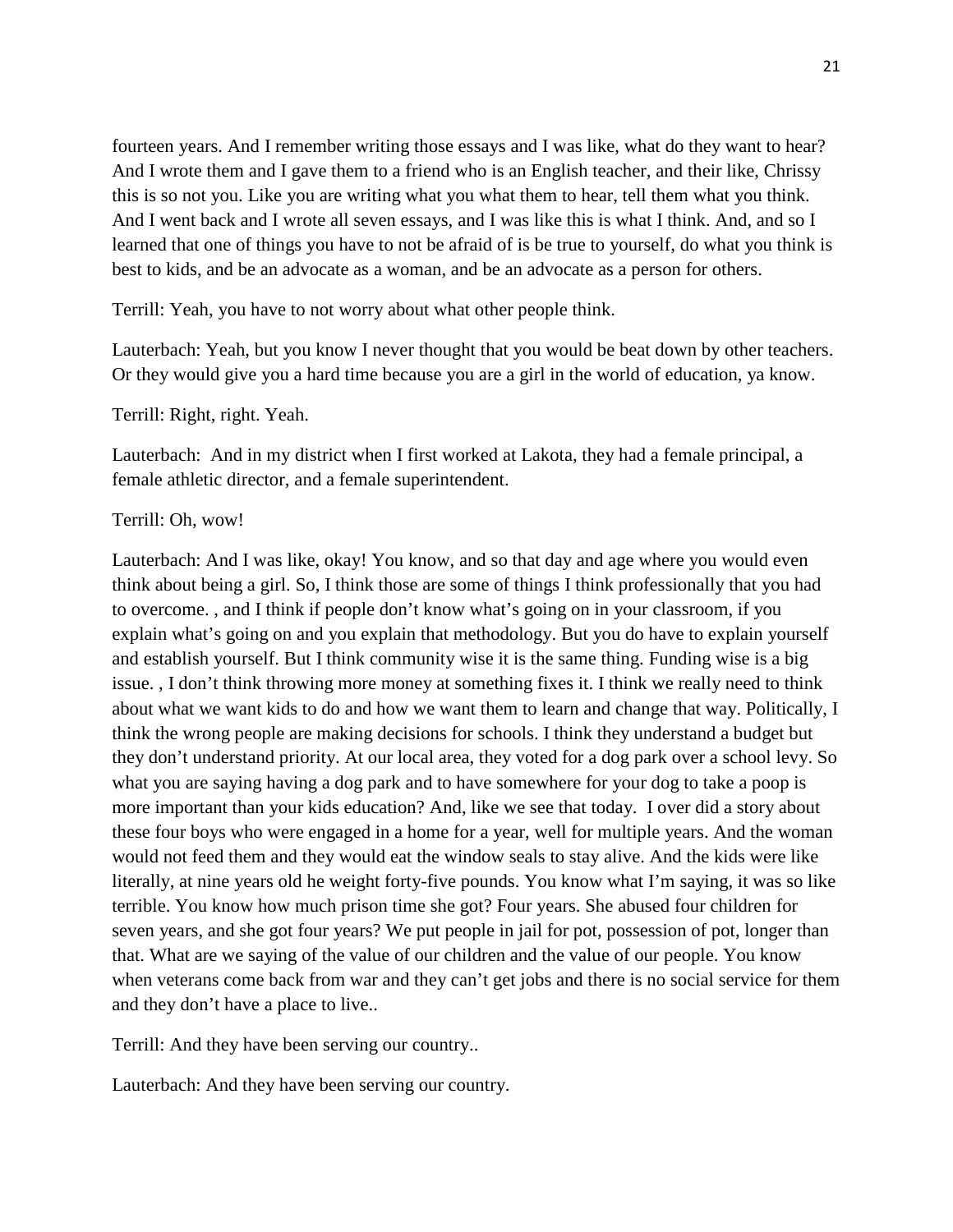Terrill: Fighting for forever long to have rights.

Lauterbach: Yeah. Like what are we saying about their value? Like I know, one of the biggest awards I ever got is that they asked me to be a keynote speaker at the Memorial Day Parade for veterans. And I was like what?! And they were like we want you to do it as a woman. And my thing I said, I said I have four things I need to thank veterans for is I drove myself hear as a free white woman, like I am free. And I have been in places where you can't even go out in public without wearing a veil. I am educated, and I have the right to vote, and I have the right to speak out on something. And I have the right to be whatever I desire. And these people gave their lives for me and I don't think we appreciate these people. As a community, we don't know our neighbors, we worry about ourselves. We live in such fear. I know my neighbors, we have a block party, and we got out and talk to each other if something's weird we make sure like, hey somebody was walking around your property the other day and I kinda scared them off. And I said hey what are you doing, where are you going. And I feel like we don't think we are responsible for each other.

Terrill: You watch out for yourself.

Lauterbach: My boyfriend laughs because we were at a muse and this kid came running by and I picked him up and said where's your mother? Stop! And luckily here comes the mother and she is running behind and she said oh my gosh thank you so much. When I've had people come up to me and say, get your hands off my child, and where I say, then you need to take care of your child. Like they are on their way to running to the campfire, what are you doing?

Terrill: Right, or someone could just snatch them up and..

Lauterbach: Yeah..and in Germany like when my kids were over there two weeks ago. And we watched people go, and you know. This group of third graders got on the train with us and my kids were like oh my gosh, they are going to be so loud. And literally, when the train started off they were very quiet. This, this like seventh grade student came and said, okay it's time to get quiet, the train is moving, here we go. We are going to meet miss so and so at this place. So, they like have that and I don't know where we lost that in America. And I don't know why, I think a lot of it is people getting sued, people being paranoid they'd get sued. But if you know, why you are making a decision, then you have to do it.

Terrill: Very true. , what do you see as some of your most satisfying contributions or accomplishments?

Lauterbach: Ohhh goodness.

Terrill: With all your awards you have gotten…(laughs together)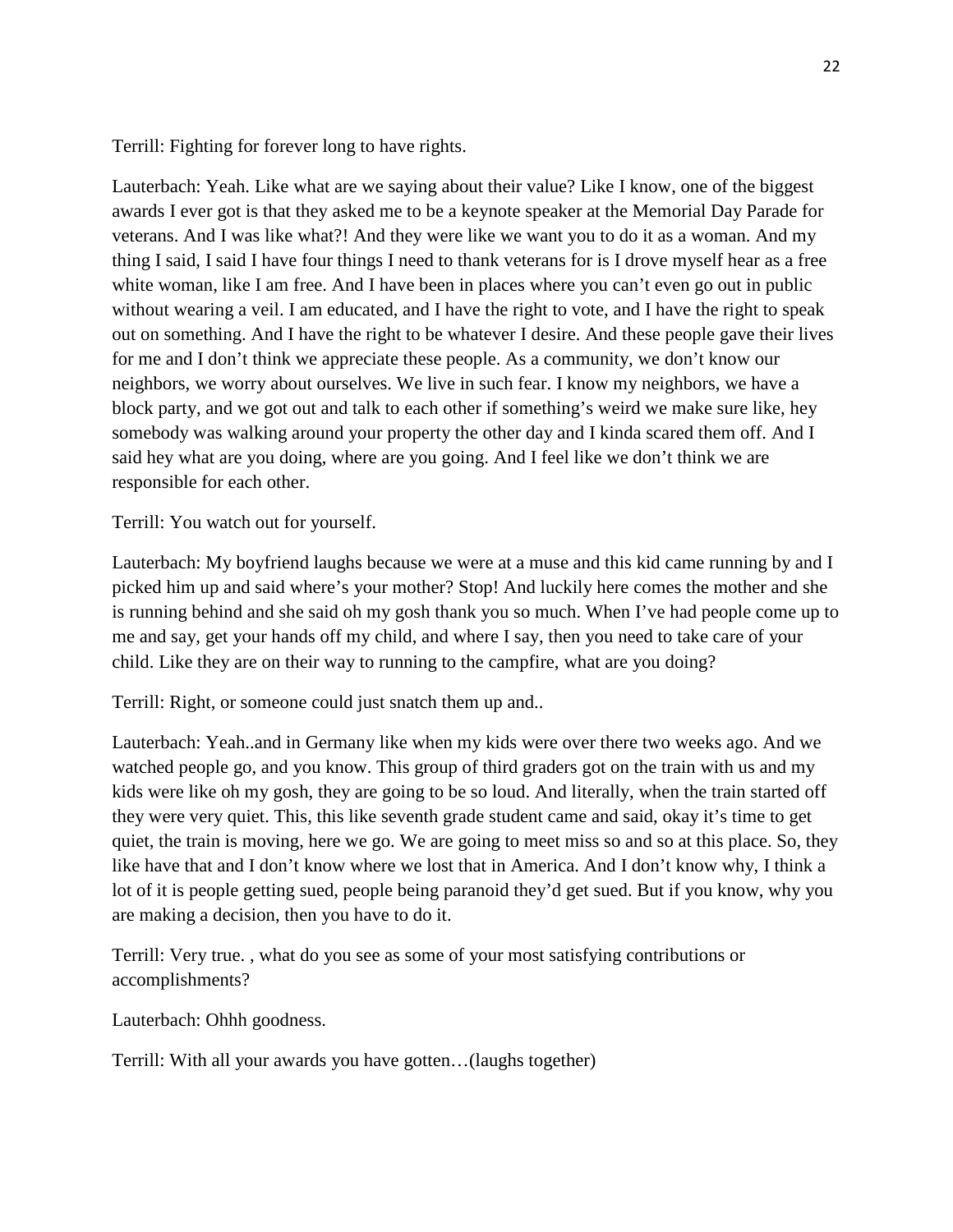Lauterbach: I know, my boyfriend that I am dating now, he was laughing. He's like you know I goggled you. I was like what, and he's like you know there are six pages of Google, and they are all of you. And I was like oh my god, and he's like do you know how many awards you have won? And I was like yes! , but like I don't think the awards make you who you are. You know, I think my biggest accomplishments is when I watch my students come who they want to be. When I watch them with their own children and they are good parents. Or I can walk in to their classrooms. or like, this is the first Erika ever told me that I inspired her to be a teacher. When she graduates from college that is going to be a big moment that I knew we did a good job together.

Terrill: Awe…And I know she talks about you all the time like throughout all of my classes she has talked about you.

Lauterbach: Like, I am just this woman who lives with her. (laughs)

Terrill: No, I have seen the impact you have made on her, and just me, talking to me right now.

Lauterbach: Aw, she, she is such a good person. But like, I think that is your biggest joy. You know last night was our game night and I had four alumni come back. And they are like, oh my gosh my brother is in your class, and we just want to stop by on game night to catch up. So I think when you help people become who they want to be and you help then figure out who they really are. I think that is the biggest reward you can get.

Terrill: , okay let's see.., the contact learning..Can you talk a little bit about that?

Lauterbach: Yeah, sure! , my first year teaching I did a lot of hands on learning and stuff and they asked me to present at the Ohio Conference of Social Studies. So from there I had people come up to me and ask me to come to their school to do an in-service and ill pay you. But I had to create a company that actually did that. so I've traveled all over the united states and I've done in-services for speech pathologist in Texas , science teachers in Massachusetts. It's just funny because when you speak somewhere, then people come up to you and say, hey will you come do that at my school? And so I've kinda just built that kind of business. luckily, when I took over Teachers Academy, those two kinda merged together. And so now, when I do it, I can actually take my kids. So, when I was invited I was doing a presentation, it was real interesting. I was doing a presentation in nationals one time, and (sigh) Howard Gardener was next to me, who did multiple intelligence. Who came over to me and said, I heard you were talking about what I do. And I was like, Oh my god, this is Howard Gardener!!!! I was like oh my god, I called him 'Hot Howard'..'Hot Howard from Harvard." (laugh together.) Love him and after that, he let me come teach at Harvard for a week. And I got to go talk about what he does like in the class. His theory, but how I teach it and to graduate students. And I was presenting at a different conference and this lady comes over and says, we need you to present at our power of defense conference in Germany, would you do it? So I went to my schools and said hey they asked me,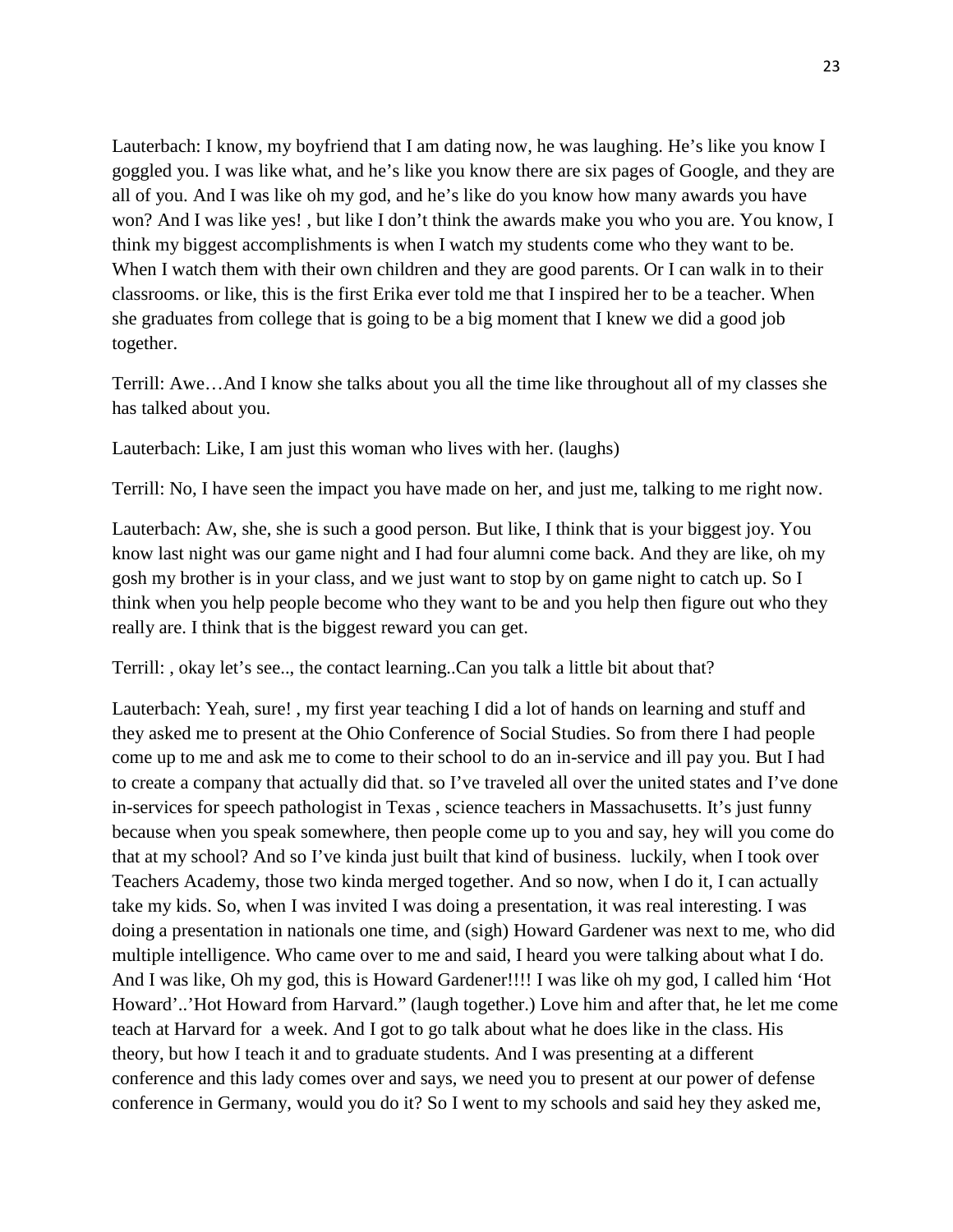and they said we will give you time off. And I said well what if I take kids with me. What if I let them come and work with me and present. And they were like that would be great, what are you talking about. So now, when I go, I try to take some of my students. So I try to present nationally, statewide, and internationally, and I try to take..Sometimes I can't and sometimes topic for schools don't coordinate. , but you know I try to, you know your best product are your students, so I try to take them with me.

Terrill: Does the school like help you with funding and all the trips?

Lauterbach: Usually they will pay for the kids and they usually pay for some of mine. But if it is a paid engagement, they usually take care of my expenses. And then pay you that is just part of business. But yeah, the schools are just really appreciative of the opportunity. I think my kid paid two hundred dollars, two twenty five, to go to Germany for a week. So, and then the department of defense waived a whole bunch of fees and different stuff because that was their way to pay us to come over there.

Terrill: That's cool. How do you decide like which students to take?

Lauterbach: Oh gosh. It causes the most controversy. And sometimes it might sound really egotistical, but I said to them, I have been invited, NOT you. So if you think you are entailed to go on this trip, you are wrong. Because they want me, they didn't ask for you, they don't even know who you are.

Terrill: And you are giving them the opportunity.

Lauterbach: Right, and I said so I need to pick people who are going to represent me well and that I can work well with. I call it making the best basketball team. You might be the smartest person in the classroom, but when I put you and ask you questions, you get hostile. So if I'm presenting to three hundred people and the kid asks you a question, you can't get hostile. So I can't take you. So I need a kid that, so one, I've got kids that hive up when the present in front of twenty-five. How can I put you in front of three hundred people? And sometimes at that maturity level, they don't always understand this, and that was brought up the other day with one of my students. He's like why I thought I was going to Germany. I said I asked you if you had a passport that way we had five weeks to make this decision. I said when it came down to decide who we were going to take, it did not work out. You are happy with a 'C', when you get in front of people you freeze of. "Well I could have done better." I said right, this is an international presentation. I can't let this be your first time, I have to take kids who are proven. We look at grades, I look at how involved they are in the class. I look at how involved they are in FEA. By the time I choose a senior, I have known them for you know, two bells a day, I've known them for two hundred, three hundred hours. Um, do I feel like they are comfortable. Can they work well with others. And that's a big issued and cut out about five or six people of our top grade getters this year. When they present it is just all about them and when were presenting its like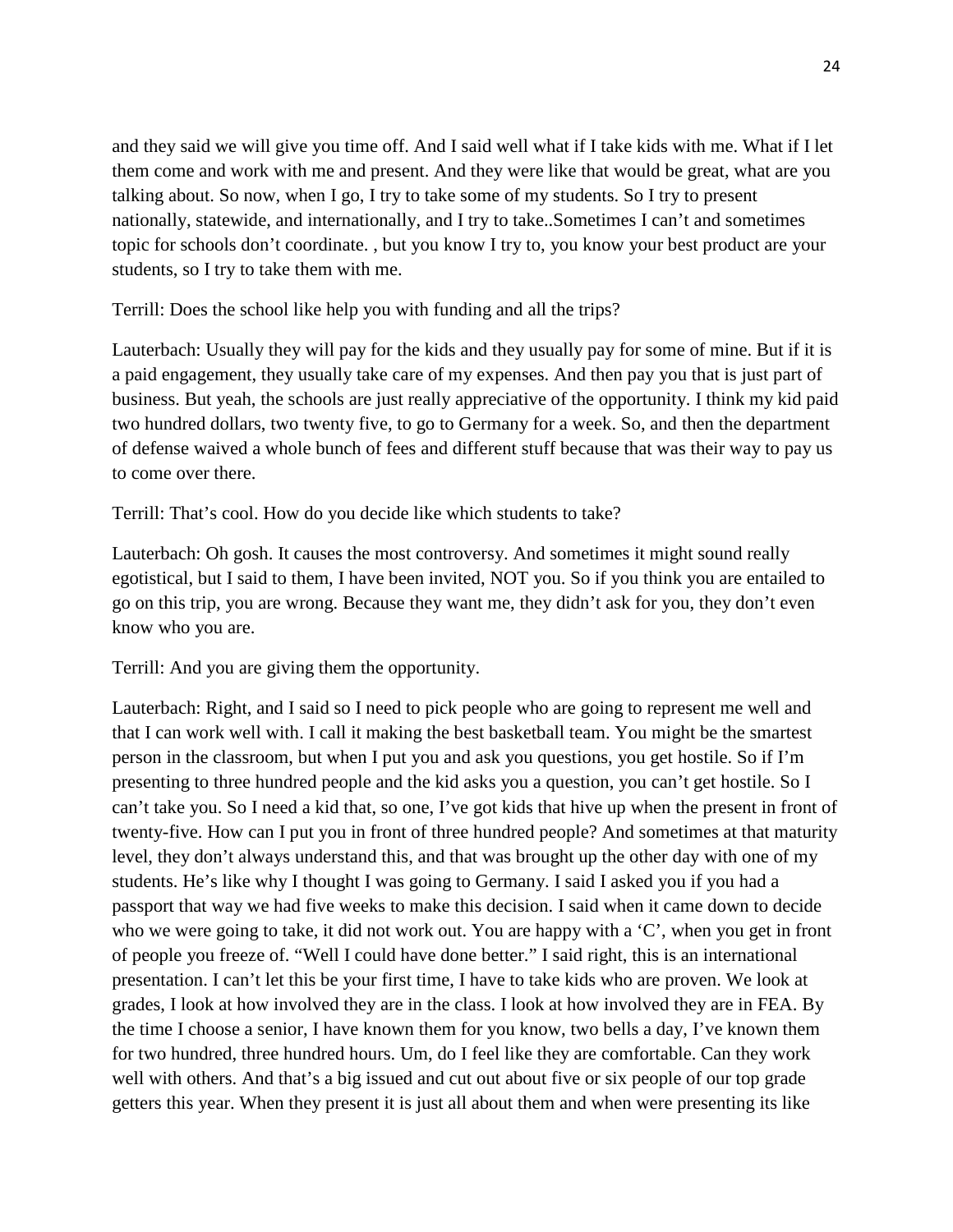we're a team and we work off each other and help each other. Like if I see one of my girls miss a PowerPoint in her presentation then I just walk over and move it around. And there is one that I bumped an activity up because of time and one of my students walked right around and changed the slide while we did it. And how can you work as a team. And sometimes we look at you know economically, who might not have this opportunity to travel and we've been trying to take some of that. And sometimes it is interesting to watch how kids react like cause one year they were like, well she is taking you because you are poor. And I'm like you are talking about your own insecurity and this is why you are not invited. They're like they're taking you because you are black. I'm like no I'm taking her because she can actually present well. And I had a parent go, can my daughter go if I pay for it. I said no, this is an honor, and if I allow her to go and pay for it then it is no longer an honor. And then I would have to open it up to everyone else and no it is not going to happen that way. This is an honor to be selected and this is how we do it. And when we do nationals and other professionals, I always get other people to come and judge. So I have a professional writer that comes and judges their essays. The speech and debate coach comes and judges those, so I don't pick those and stuff. This is the one trip I do pick because how can you evaluate. My boss and I sit down and we talk about each kid. This year I sat down with the officers and I talked about each kid and it took four hours to decide who we were going to take.

## Terrill: Do you have like controversy with the parents like not letting them go?

Lauterbach: When the parents feel entitled. But you know by their senior year, I know their parents really well. Like my kids do their own parent-teacher conferences. They have to their senior year. They have to be the teacher talking about themselves. So I used to be scared of parent teacher conferences because you know at twenty-one you're in the classroom and these parents are forty. Now were about the same age of my kids. In my junior class, I've been teaching as long as they've been alive. And after having them so long, they hug me when they come in. Ms. L. how are you, it is nice to see you. And we make sure we give every student the chance to travel and every person has the opportunity to try out. And that is what I pointed to the boy who was made at Germany. I said which opportunity, how can you dare say I have favorites. How, tell me where, give me examples. Where have I taken that from you. I said didn't I just take you and place you in a placement that was specific to you. He had a spine injury and I wanted him to see an AYA placement. And I knew a really good science teacher was doing a whole lesson on spines that week. And I put Erik in that class and he came back and was like that was so cool cause I knew what was going on. And I said right, so wouldn't that show favoritism to you? And aren't we going to the ADD school because you went there as a child and you want to go there. I said I thought it was a good idea and I said isn't that showing favoritism to you, or is that taking what I know about you. And he was like you know, I get it. But, you know at that age you don't get that. I think as long as you provide and you do love them. And there are a few kids that I don't like, but everyday ill just try to think about something I love about them. And they will redeem their selves because there are those kids that you just don't gel with right away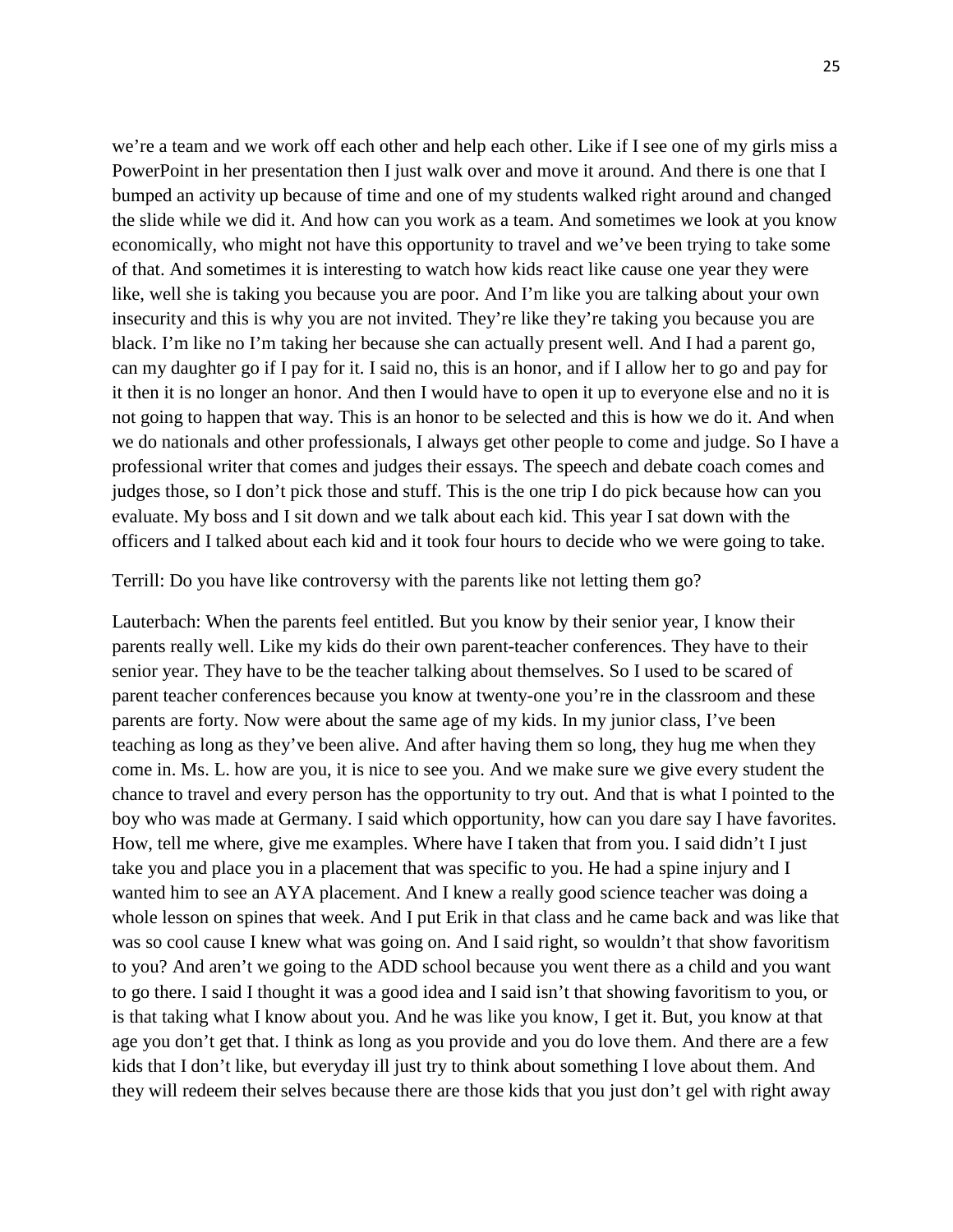or they have major issues and they can't let go of that issue so they take it out on you. And so like ill get a kid and ill be like, what the hell is going on with you? (laughs) You are being a butt today, like what do we need to do? So I think when you can have that conversation, usually we get over that. But there is probably in my whole career, I have probably taught about four thousand students, there probably only been about three where I'm like you, I've done everything I possibly can. And you have to make that decision it is out my hands. And he's like, hey how are you doing? And I'm like, what do you need? Can we get to the quick because I know whatever I do for you, you are going to turn it around and harm somebody else with it. So, out of four thousand kids there have been about three that I can say I truly did not care for. I thought I did when I taught them, cause that's what you have to do when you teach them. But there were about three that I truly was just like, you are mean, you're evil.

Terrill: I mean as hard as you try, these kids probably have so much built up stuff and you can't be their parents and like get them out of it.

Lauterbach: Well, I think your first year of teaching you think you can save them all. And you try to and it kills you when you can't take some kids home. And it kills you, like I have had to call up parents and say you know you need to be a parent right now. She doesn't want to make these decisions. She's a child and please do not make her decide who she wants to live with right now. Like you and your husband need to work this out and tell her what the plan is cause you're stressing her out. Or I've had to call up a parent whose daughter was sexually active. And he thought no, and her mom had died when she was ten. We had to actually go search the car and it was her boyfriend's car and we found alcohol and boxes of condoms. And a jar of used condoms, I know gross and they were together. And he came in for parent teacher conference and I said do you think she might be sexually active? And he's like oh no, we talked. And I was like okay, well I know she is sexually active because I have heard her talk about it in class. I have heard her on the bus, like I am worried about her health. Have you had this conversation, she is now seventeen, has she gone to a gynecologist? I know that your wife is deceased, like how can I help you with this conversation with her? Do I need the school nurse to talk to her. Do you want me to talk to her. Do you want me to be there. Because the kids don't have, that and sometimes the parents don't know what to do.

Terrill: And now you're being the teacher and kind of the mother figure.

Lauterbach: A lot. And I have a student who has a massive issue with her car and they are very impoverished. And I said have you thought about going to the tech school because they do automotives and they only charge you for the parts. So, this twenty one hundred dollar repair, you might be able to get for four hundred dollars. And so your resources. I have a parent who is getting married after thirty years and she freaked out on parent teacher conference and said I'm not ready. And I'm like okay, what you want me to do. And I'm like you are, you're a strong woman, I've known you for how long, come on! You know it's funny, but you become that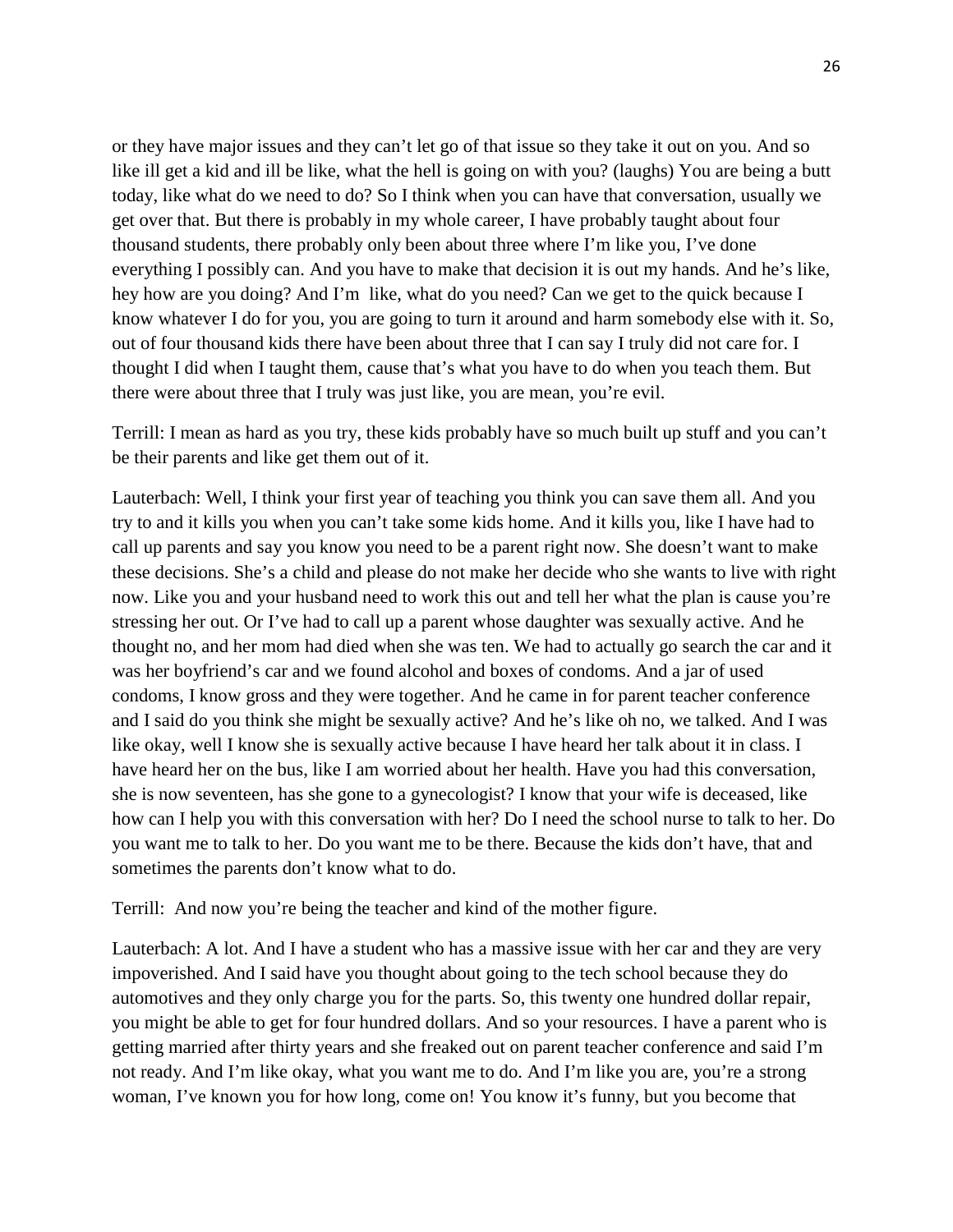resource for the parent. You have to remember that they want what is best for their kid, they don't always know what it is, but if you can help them. so you do. But you can't save them all, and that sounds horrible. Have you ever seen that commercial, the little boy is picking up starfish. He picks up starfish and he throws them in the ocean and there was a big thunderstorm and he has all these starfish. And he starts getting them out of the ocean and this jogger comes by and goes, you can't save them all! And he goes, but you know what, I saved that one and it mattered to this one. And so when you are teaching you can't take them all home. And they don't all want to be saved, but you just have to do your best every day. And you have to love them, you really have to love them. And eventually you might get twenty-six out of twenty-eight. And those other two might come along a little later, and their own pace. But if you go in and think that you can't help them, then they will never have the opportunity.

Terrill: I know that with my field experience at Frank Nicholas in West Carrolton, it's like right around the corner, I mean just some of those kids you just know that they didn't have the parental guidance. They didn't want to try , came in everyday slammed their book bag down, put their head down. And then, I think by the end though I got to some of them, which is kind of the reward of teaching. And then they had a hard time getting used to me and trying to learn from me. But once you get their respect, they will respect you.

Lauterbach: And some of it I think is let them know if you have been in that situation. And talking openly about your life. And not making it the focus of your life, but like we're doing assessments right now and kids have to rate their first test. And Erika hasn't even don't that yet, and so I gave them a quiz and I said, here's your quiz see what you know. And it was what you know about Ms. Lauterbach. And then they were like oh my gosh, and they realize sometimes you come in this room and you forget that I'm the other persons and that we have to have a relationship. And sometimes I use a lot of real life experience or teach that's just what you do, and when I taught history when I went to Pearl Harbor and I brought in pictures. And I let them ask me whatever they want to know. Like we have thirty minutes, you can ask me anything about my life. And when I first started teaching they were like, are you a virgin?! And I tell them no I'm not, and this is why I thought that. And you know what people are like oh my god, I would never share that with my kids. But like, they never take it out of the room.

Terrill: Well, if you share that information they will end up respecting you and trusting you and doing what you tell them.

Lauterbach: Right. So I'm like, well are you a virgin? Cause if you answer then I will. And they were like okay and I said ask the question that you are willing to answer too. So my kids now, at thirty-eight, they don't ask those questions. They are usually like Ms. L. have you ever-tried drugs. And I'm like never. I don't ever want to try drugs, I don't understand that issue. Um but like they said what was the hardest part in raising Erika and having her throughout Erika. Or what's the hardest part, you know they were asking really good questions. You know, do you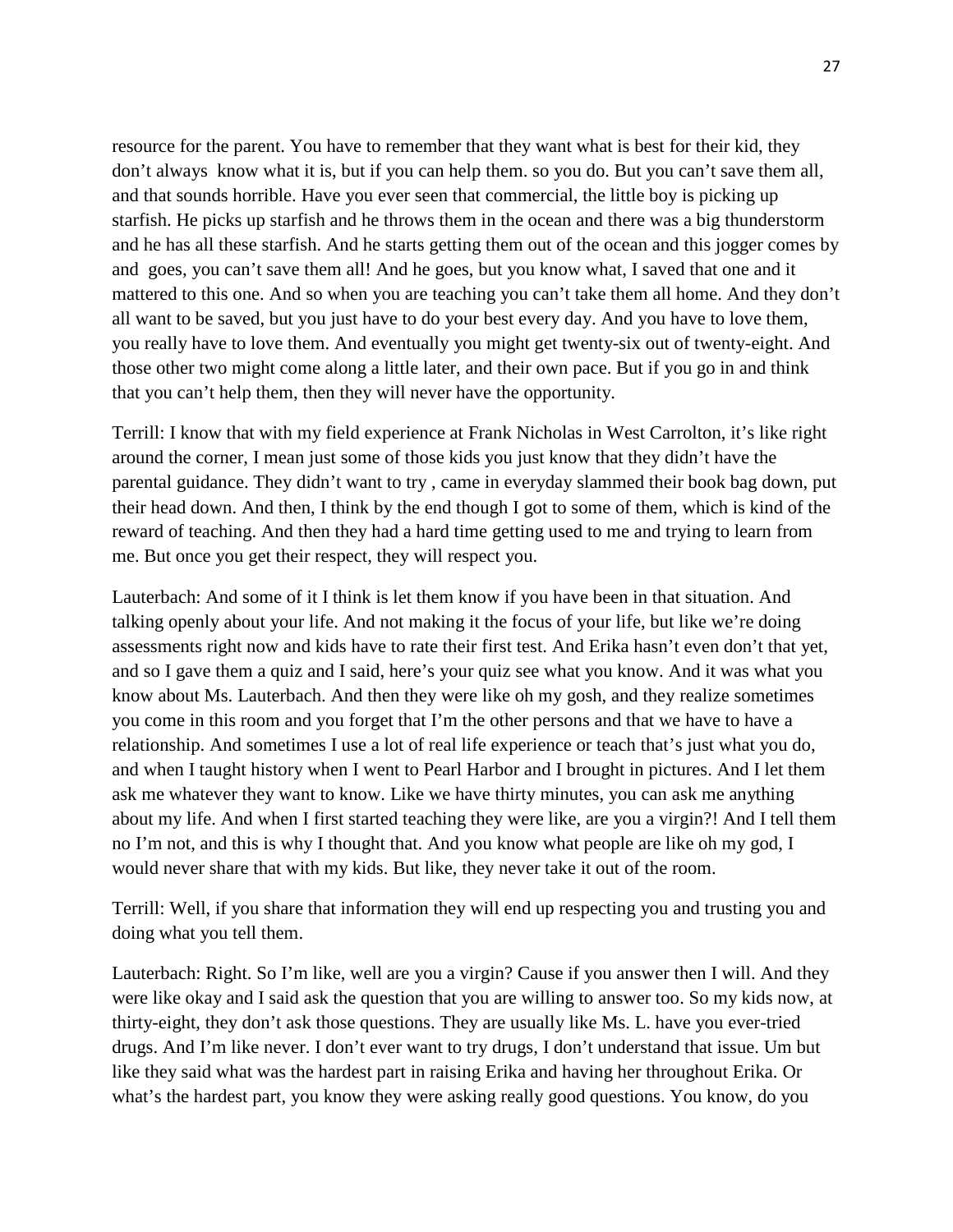want to have children, Ms. L, why are you not married. I'm like I have been engaged three times, I'll get there. And I'm like I'm not willing to settle. Yeah, I said I think I found the right one and we will figure that out. What is meant to be will be. And they ask really good things because they crave that connection. And if you are going to be honest with them and let, them know who you are. And you are the same person who you are when you are in Kroger's, as you are with their class, it's the same thing.

Terrill: And I think with me growing up, we would talk like we were more scared of our teachers. And you know, respect them and don't ask a lot of questions. You know, or just from their say not from everyone else in the class.

Lauterbach: I call that a healthy fear. They need to have a healthy fear. One of my girls, I'm like of my god I forgot my essay, and she was so physically upset. I'm like Katie, I have had you for two years. And this is the first time you have forget one, I think we're going to be fine. And then you get the kid who has forgotten it ten times, and they no longer care, and you have to kill them and stuff. And I had a kid Evan who I've had for three years and he walked in and was like, girl, it's been a good run. I'm like what? What'd you do. And he goes, I forgot my essay and I'm pretty sure you're going to kill me. I'm like, maybe I'll just take a hand today, but don't do it again be prepared, don't do it again. And if they forget something, I make them say, IM A GIMP, I PROMISE TO BE A BETTER MAN TOMORROW THAN I WAS TODAY. I will strive everyday to be a better person. And the kids do, or if they're tardy, they have to sing Twinkle Twinkle or I'm a Little Tea Pot, Itsy Bitsy Spider. And they Do, but it's a general reminder you know. Or when we sing birthdays, whenever it is your birthday, we start your junior year. Because sophomores I only have first semester. So, you can't get everyone's birthday. So we come in and we sing happy birthday and we pick a tone of voice, we never sing regular. We never sing in our regular voice because if people can be like HAPPPPY (in deep voice), then they gimmick. And so yesterday was Danielle Hietimens birthday, so she was like I want to hear it in country twang.

## Terrill: Oh, that's funny.

Lauterbach: Yeah. So I think if you are willing to make a butt out of yourself and are willing to do exactly what your kids are doing. And you are willing to stay up with culture. Like I know who Kesha is, I know…I'm so glad the Jonas Brothers are over with thank god. (laughs) But, I always have them bring me music, and I bring them music.

Terrill: And you can relate..

Lauterbach: Yeah, I know who the Script is and I know who Slipknot is. And I'm like who is that, what's going on with Skillet? Can you bring me that and kids they want to teach you. And there is so much they can teach you. When I got my cell phone this last year, literally, my cell phone broke and I ran to the Sprint store and had fifteen minutes. I'm like I don't care, I've got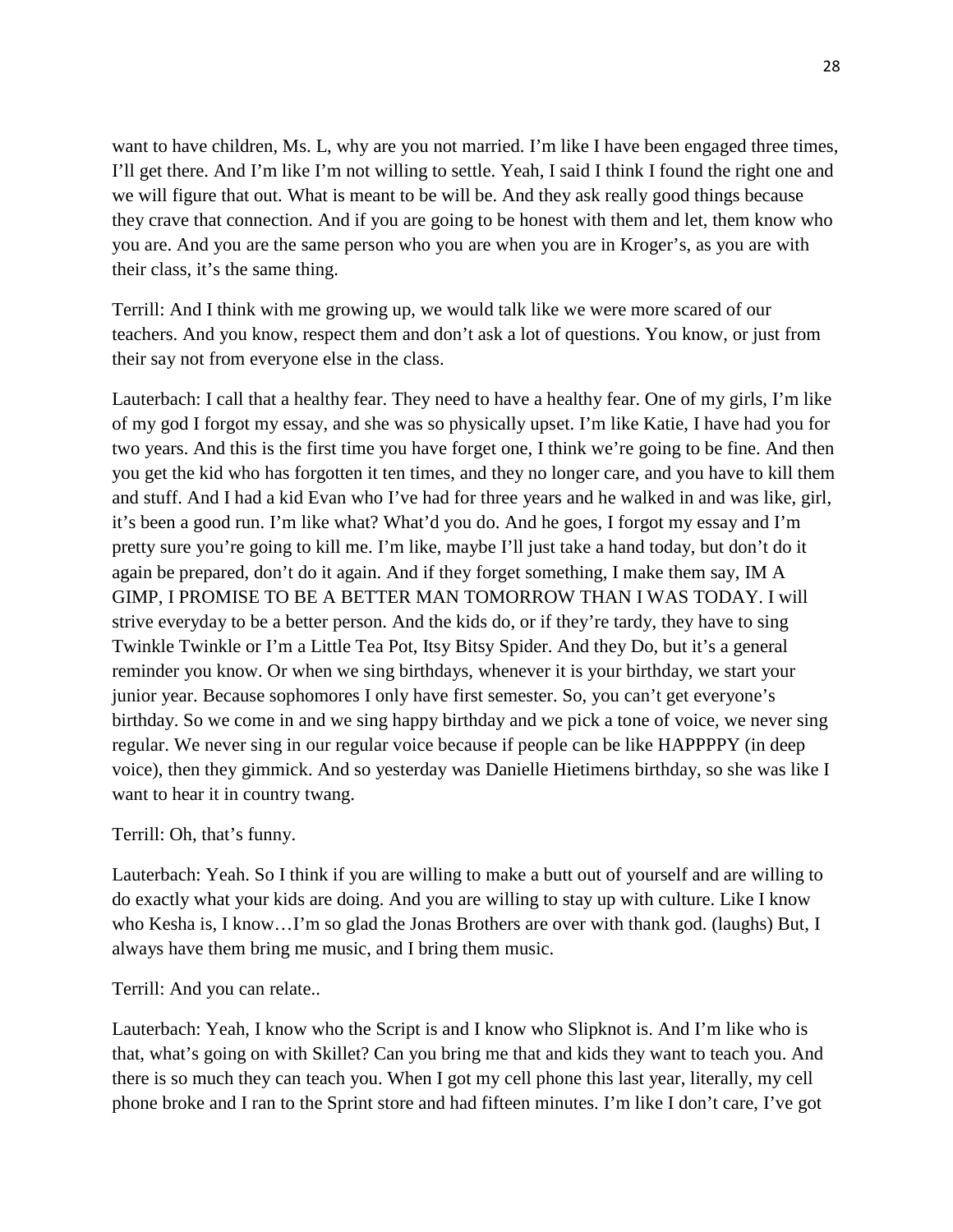to get to San Antonio, I have to get a cell phone I can't go out of the…and the guy is like okay here you go. So I'm like okay great. So for the first three days, I didn't have a problem. And so they would call no problem. And so I had a voicemail, I went here and tried to get it, nope nope. And I couldn't do it, so I went to school and I was like, LISTEN, I CANT GET MY VOICEMAIL, WHO HAS A PHONE LIKE THIS? And they're like let me see Ms. L. and so they started playing with it and they are going on and on. About twenty minutes later and my next class comes in and again I ask, and a girl says Ms. L, I think I have that phone. My brother does, she's like you can slide it up too. And I was like WHAT! And like my girl who is really massive tech, I was like, ALICIA, LOOK WHAT I DID. She was like SHUT UP. Oh my god, we played for twenty minutes on that phone and it slides up?! And that's where you get your keypad? And so we were like laughing about that for like twenty minutes. I mean we were working, it was their lunch bell. And they were like I don't know Ms. L, what do we do? But you know, if you say that to them, they're going to help you out. They're going to fix it.

Terrill: And I think they want to you to ask them questions.

Lauterbach: OH MY GOSH. Yesterday in class, this girl in class was like my uncle just bought these, his wife is hilarious. She's a teacher nurse, he's a teacher, and his wife came home with five chickens. And so she's like, I'm really worried about my uncle and he's going to have to take care of these five chickens. And I'm going to have to babysit these chickens coming up. And he's going to have to build a chicken coop and he doesn't know how to do it. And one of my boys is like, we're getting rid of our chicken coop, were building a new one, do you want my chicken coop? I'll come over and show you how to. How valuable, that kid is going to feel so smart that they can come over and help somebody else.

Terrill: Yeah, and that they can help somebody else.

Lauterbach: Yeah! Or we do a corn hole activity in class where I teach them about mode, mean, and median. And so we take the, you play corn hole, and you take your scores. And I teach them how to do their test scores.

## Terrill: Yeah, that's good!

Lauterbach: And we always do the University of Michigan vs. Ohio State. So they get so excited, they dress as their team, they play corn hole.

Terrill: That's awesome. Do you do it in the classroom or…

Lauterbach: Yeah! Yeah right in the classroom, if it is nice we'll go out on the patio because where my class is it is right next to the patio the senior class gift. And so, instead of kids bringing in corn hole stuff in, I'm like I want my own. And so one of my kids is like, my dad makes them! How about if I bring and make them. He was so excited. But he wouldn't paint them for me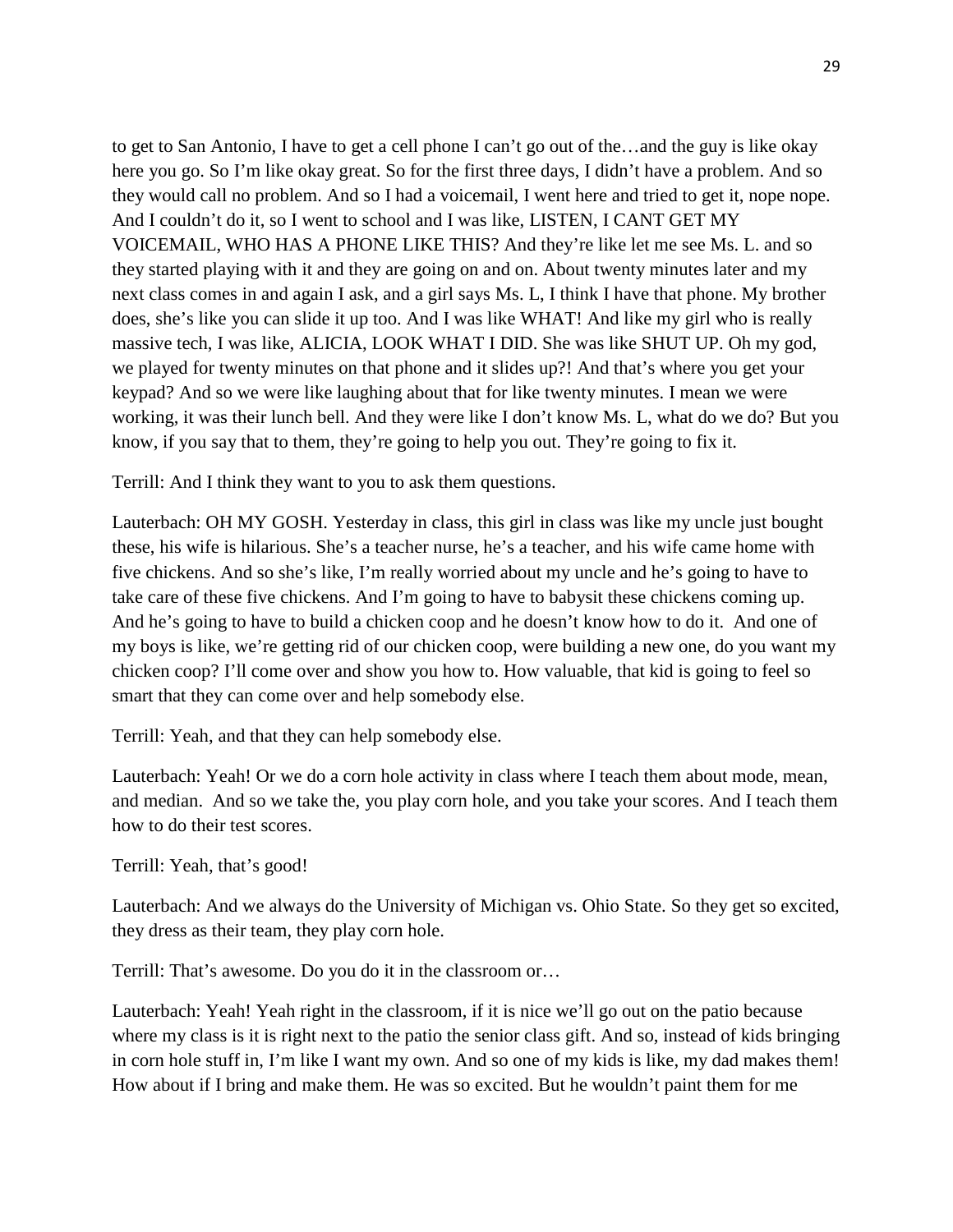because he's an Ohio State fan and I'm a Michigan fan. So I have these really artistic girls and one is going to Ireland. And I'm like Emily do you want to paint my corn holes, and that way I can pay you and you can have money to go to Ireland? You know, and she's like oh my gosh I'd love to. Let's do this and how about this design. So kids want to show their talent, they're afraid that if they are going to get ridiculed or if they're afraid on it. and I think one of the things we need to teach kids is coping skills and how we teach that. And I think our nation can't take critics well. And when you get criticism in my class, you're not allowed to talk. And they're like, well I did this, and I'm like no no no, you are not allowed to talk. You did this and we as an audience saw. And so they learn, that it, and it takes them the first two or three times, you do. And they're not like, that was horrrrrible. And so I'm like you know, you sounded like you were really nervous here. So next time I would make sure I know my notes better. Or try this, and they always give them a suggestion on how to make it better. And what I found when I let kids grade each other, is that they're not like, oh you're my friend.

Terrill: I'm going to give you the right answer..

Lauterbach: And I let them do that the first time and I'm like you really thought that was good? And I'm like look at this, did they meet this criteria, this and this, and they're like no. I'm like then how dare you give them an 'A.' because if you give them an 'A' then they are going to think what they did was good and they are going to do that for the rest of their life. You give them a 'C' what they deserve, and you tell them how to fix it. and then next time, every single time we do something, it is going to get better. And when I grade my kids essays I, they have to write twenty-four essays for their portfolio, with documentation. I spend twenty minutes on every essay, and my average amount of comments is twenty to twenty two for every essay. When they get it back, I have to be very careful because I'm like it's going to look like blood. but when you do something wrong, I'm going to give you suggestions on how to fix it, or where to place it. and I think that our job as teachers, so many times we are like this is bad, this is bad, but we don't teach them how to fix it.

Terrill: Just mark it and never give them…

Lauterbach: Yeah! And so like some of the girls, my girls just won the national essay award, um Laura Effers. We edited that paper twenty six times. Twenty six times, you know I mean hours after school and email. And she's like the last time I gave it back to her, she's like four red marks, awesome, awesome. And like I have to train them to say, I'm not telling you what's bad I'm telling you what you can do better, and how we can make you better. And you just have to do it. I think we live in a society where we don't do that well. We want to cut people down. Look at like Lindsay freaking Lohan, come on. When did our local news start telling us about what is going on in Hollywood? Shut up.

Terrill: Yeah, that's like all they talk about.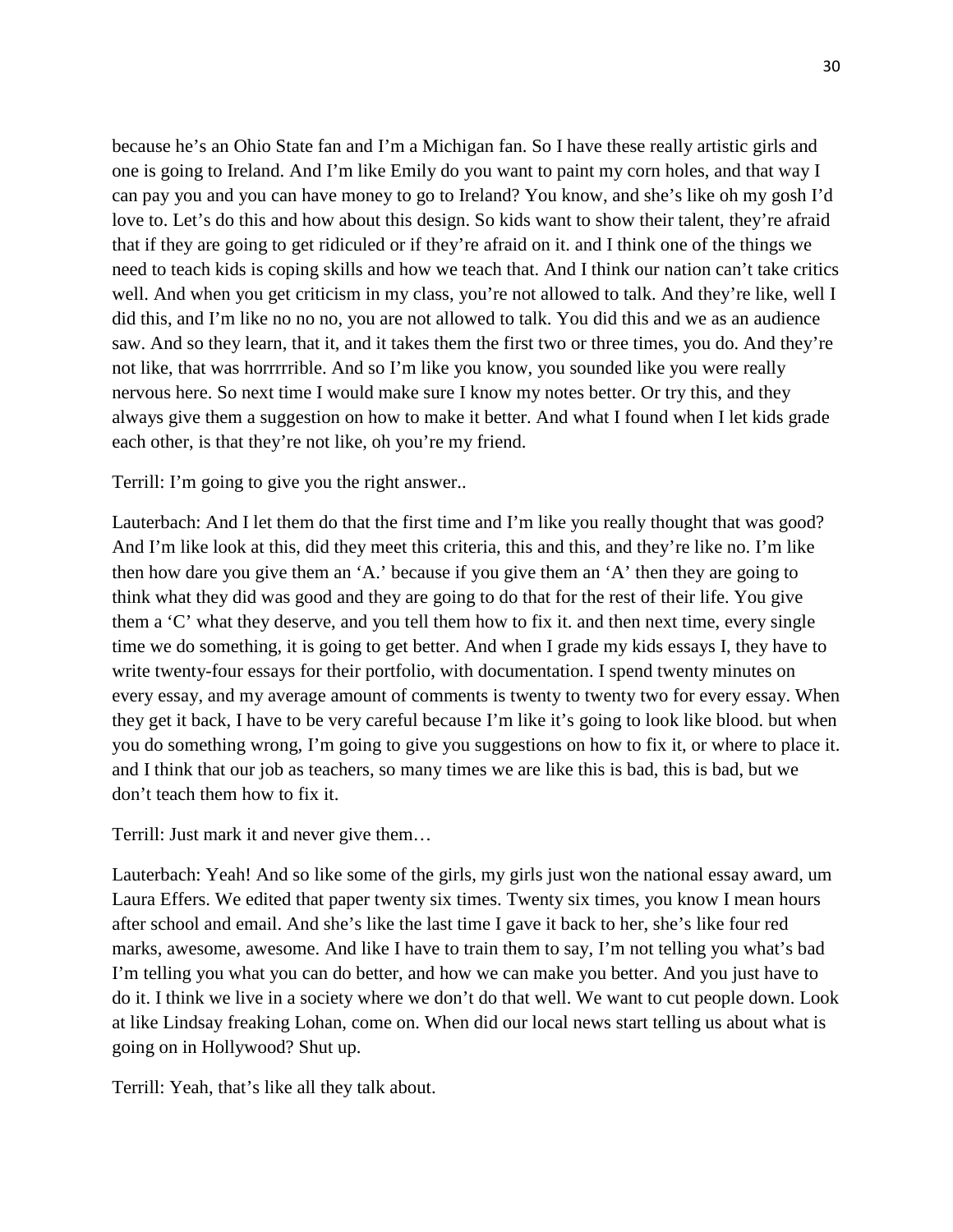Lauterbach: And why are they always talking about what's horrible in our community? What about those people who are doing good. And you know, we look at ten percent at the negative things in our society.

Terrill: That's like, I had a media class and we were talking about media and all shown on media is pretty much negative things. Not like what school districts are doing, what people are doing. You know, like you out in the community..

Lauterbach: that's why I always watch CBS Sunday morning. Have you watched that?

# Terrill: Yeah!

Lauterbach: They do the best clips for like kids and for schools. And it is all positive news. And if it is negative they, say well what our solution is and how do we fix that. and they talk about that solution instead of just making fun of whoever it is. Or just slamming whoever it is.

Terrill: And I think we need way more of that.

Lauterbach: Mmhmm..And look at like our political campaigns. I mean we're not talking about what you can do on the bandwagon. I mean Boehner is one of the worst people for that campaign. And he is from our school district. Whenever we go to Washington, he has never come to meet us. Whenever we go, we always have appointments to meet him and he has always cancelled.

# Terrill: Wow.

Lauterbach: What does that say, you know. And so when you look at people like that, you just can't. And it is very hip right now to slam teachers and blame teachers because they need someone to be the common enemy. When the Cold War ended, and we got rid of Russia, we started looking at ourselves as enemies and became our own enemies. So, when President Obama got up there, he said you wanna be a teacher, you know we need you, you're a nation builder. You know I turned to my boyfriend, and I'm like I'm a nation builder! He was like shut up!

Terrill: We just need everyone else to feel that way.

Lauterbach: I'm like what do you do?! (laugh together) And my friend Taylor Molly, he did that What Do Teachers Make? Have you ever seen that poem?

# Terrill: Yeah!

Lauterbach: Oh my god, he and I are really good friends. And Erika has got to meet him and see him live and he is really fun and stuff. And so um, that's empowering. You know, what do you make? And who do you think you are because you came from a teacher. And you came from a good community that cares, and I've always grown up in a good community. And I think like,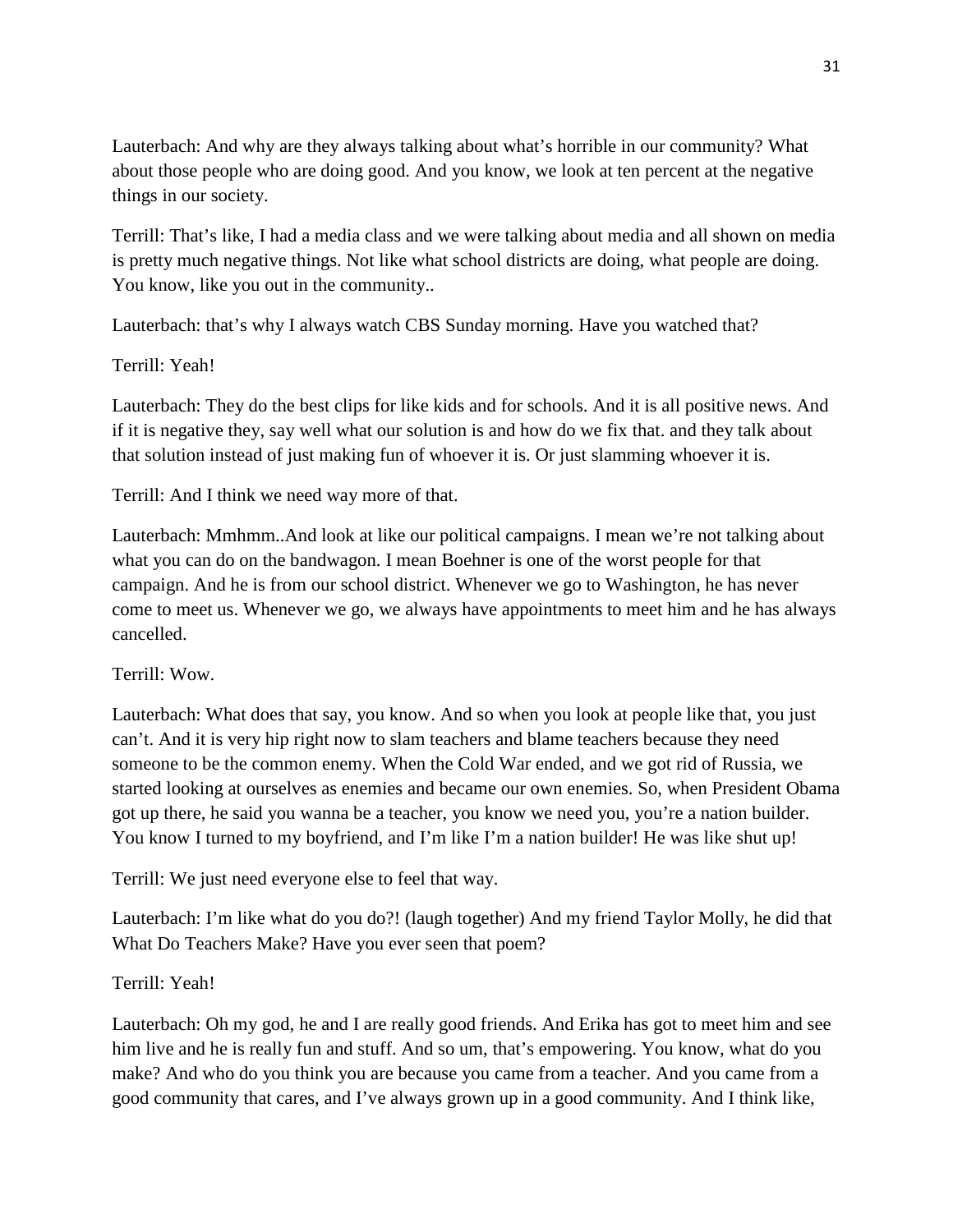Cory Booker, in Newark, New Jersey, he's making that community care. And they were together and were not just by ourselves. And we've gotta teach that our children and to our neighbors. We do.

Terrill: Um, the Kettering Travelers is that…

Lauterbach: Um I wanted a chance for kids to travel. I as a teacher I wanted to see the world. When I was a junior in high school, my only regret in my whole life is they asked me to do an exchange program and I didn't think my family could afford it. and I didn't even bring the paper home to my parents, I don't know why. But like anything I've ever done, I wanted to play the flute. Because I thought, Chris Connelly was so cute. I was like, DAD, were going to see him in concert, and he's like Okay! So we went and I'm like do you see that tiny thing, and he's like yeah, I'm like I want to play that! you know when you are little you don't realize that flutes are like four hundred dollars. And so we went and he's like let's do it, we'll find a way. So when I wanted to go whale watching, I was the first one in my family to say, I want to go on this class trip. My mom and dad were like okay, we'll front you the money, you pay half. So when they asked me to go to France I was ugh it's probably too much money and my family probably can't afford it. and I didn't really think of that and I didn't bring it home. But I always wanted to travel. So I thought here is my chance to go to France. If I get six kids to go with me, I get to go free. So I invited my parents and their best friends and I got my friends from college and we kinda went as adults to check it out. And just after that I have been bitten by travel ever since. And so every year, I take kids with me. And it is the most amazing thing. You know, I have taken my mom and dad and friends of our family and stuff with us but like when you walk around the corner and your mom sees the Eifel Tower and stuff, she starts to cry. Because a.) she never thought she would be able to afford it, b.) would she ever get across to do that. and when you take kids and they're like in the baby stage. And they start hearing people of different languages and they see things and everything is new.

## Terrill: Cultural shock?

Lauterbach: Yeah. And then they come back and they are better and they want to travel more. So we started a travel organization for kids. So we, I don't know if you know how teacher travel works but you take so many kids and they start to pay you to take kids. Well what we do is I take those free spots and I sell them to my friends. So my friends can go half price so they will give me a trip of like three thousand dollars, they will give me like fifteen hundred. And then I turn around and use that for scholarships for kids. So our kids do packing and they can win money and um if I know there is a good student and they can't economically afford it, then they can apply for scholarship. So we've give about twenty thousand dollars away in scholarship over the last seventeen years. We want those kids to have the experience, but like with my friends when they chaperone with us, they're like I'm an American and given a half price trip so they are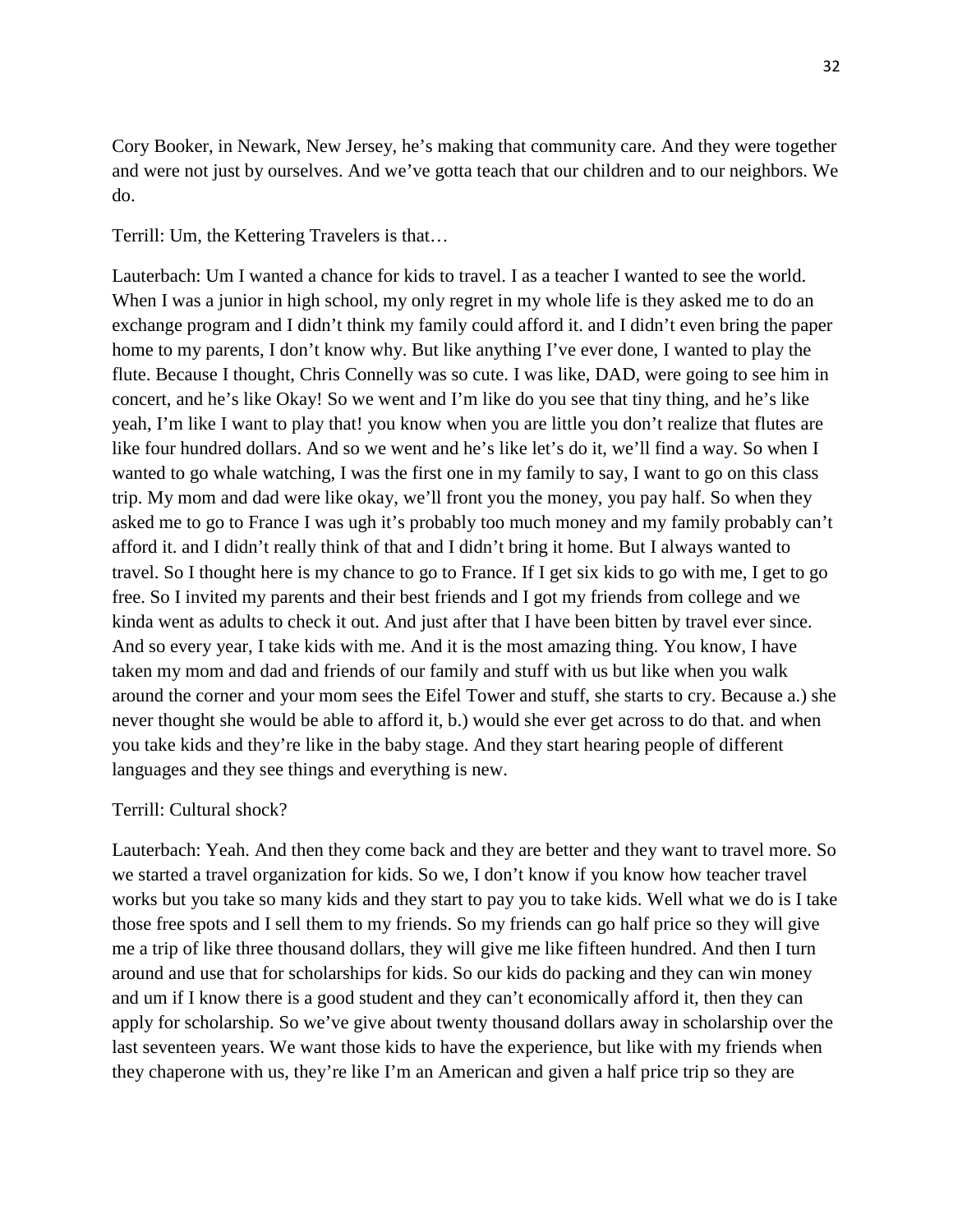happy. And so they know their money is going to a good cause, and instead of me getting paid that is how I use the money is to take kids.

Terrill: Do you go somewhere new like every year?

Lauterbach: We do. My only regret is when we go to a new city or we see something new and so this year we are doing England, Ireland, Scotland, and Whales. So I have done this tour four times and so every time I try find a different museum. And we make the kids, every kid has to make a brochure for somewhere we are going so they become the tour guide in the city. So when they get there, they are like This is the bridge of Sighs. And they know, and so they do it. if the kids can do it then I don't tell them. Um, and then what we do too is for those kids is we make them, I teach them how to read the subway maps and so ill come out and say, okay Erica, we would like to go to the Marian Plaza and see the lock and steel. Hers the map, get me there in the next twenty minutes. Or wherever we are at ill say, okay here is the map now you have to get us home. And so they learn that they can do things on their own, they can travel on their own. And when they do things, they won't get afraid. And we teach them those things so that it is really a learning experience for them. And I've had a lot of kids travel abroad and I've had a lot of kids teaching abroad. And if they're scared, if they go with me the first time. We've taken Erika multiple places with us when she was little and an adult. So you always appreciate your country when you come back. And you see how other people live and that so many places their lives are already determined. Its determined, you know. By the time you are fourteen your life is determined. You should watch the video, Too Many Minutes. And it takes an American, one from china, one from Europe and they show the attitudes and what's different. It's amazing. I have it on DVD if you wanna borrow it sometime. But it shows like education value across the world and what they are trying to prioritize. And how the kid in china studies on a Sunday and how he plays chess as his extracurricular and how it's his duty and honor to be educated. Kids here take it for granted and they think they're being…

Terrill: And its given to them and they don't value the chance..

Lauterbach: And they have no clue what they have. They have no clue how good they have it. and they just don't. it watched this kid trying to pick colleges from Purdue, and while a child drinks with his friends, decides not to do his homework and all that kinda stuff. It shows really culturally across the world. It's really good.

Terrill: I think we've gotten everything. Thank you for doing this for me.

Lauterbach: No problem!

Terrill: do you have anything you want to say?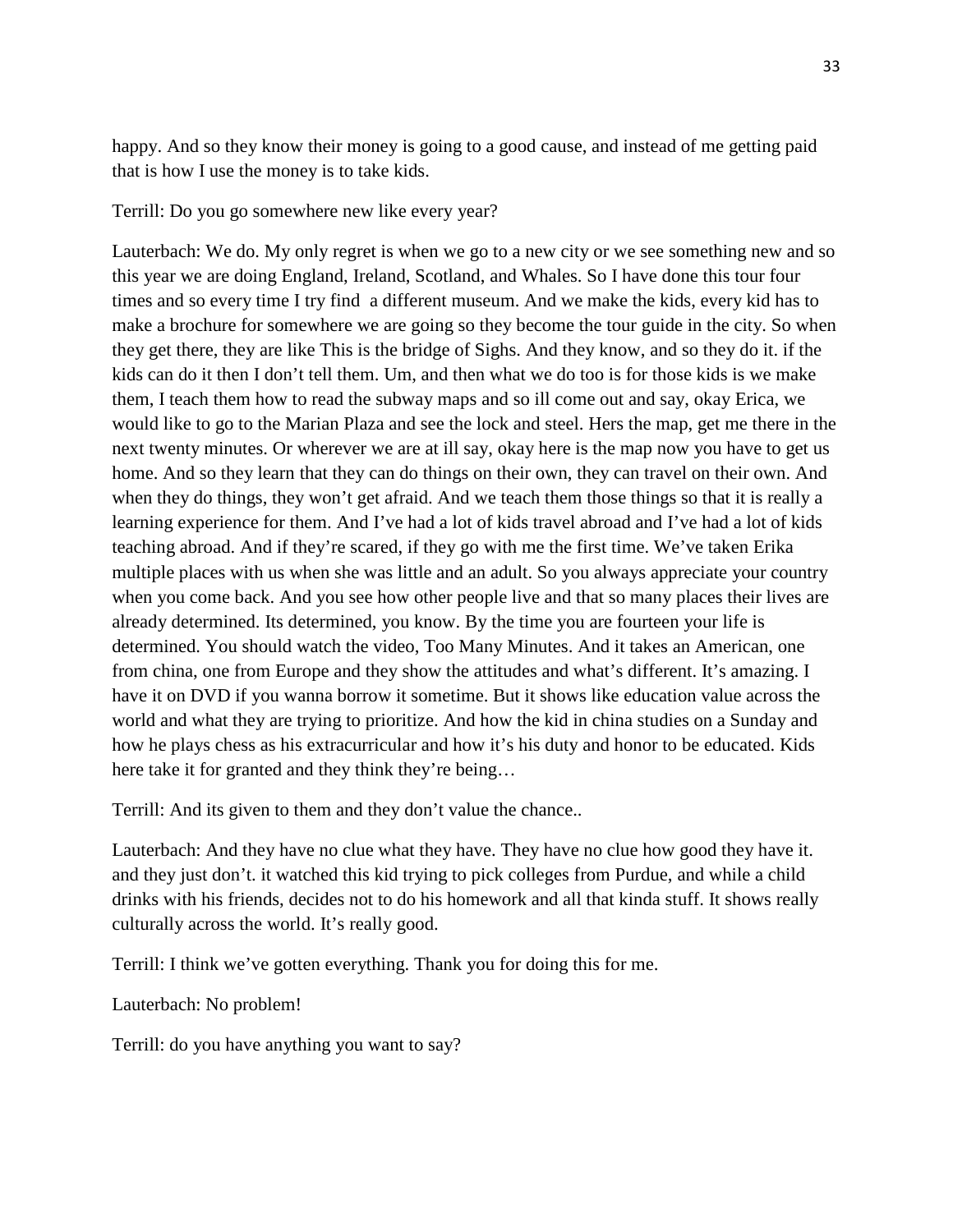Lauterbach: Into the archives..(ha-ha.) No, no…I think I'm good. What made you want to be a teacher?

Terrill: well, um my mom is a nurse and my grandmas a teacher. So I always kinda had those two options as a girl too. But I was going more towards the nursing thing, especially with the economy right now. Going into college, I just show education and I just want to be like you and promote students and make them engaged and want to learn. I know growing up I was always interested in school. I was involved in clubs and plays and sports, and high school. I don't know I just value education and I want everyone else to too. If I can be half the teacher you are, then that would be awesome.

Lauterbach: Awe..well you'll have your bad days and you'll come home on Fridays and be like what the hell am I doing? And I need four beers sometimes and sometimes I feel like I just need to go to bed, cause you'll be worn out. But just don't give up and know that you can make it better. And that one day is not the end of all. But make time for yourself. Pick one day a week where you don't do any schoolwork. And take time for yourself. Even though with like , when I got out with my friends, usually we'll go out. My friend is a do, so we'll go out to karaoke on Wednesdays. So I try to get all my work done and go with them. And then on Thursdays we'll play trivia. And so ill go to trivia and take my papers and grade. And I'm like I can either sit here and grade with you, or I could be at home. Pick a life, it is a lifestyle if you do it right. And Erika was really funny, it was funny when she did her first placement. She came back to me and was like I get it. and I was like I what are you talking about? And she was like I get why you grade until one o'clock in the morning. You know when she was going through high school, I think she felt that I chose my students over her sometimes. Or id be like I have to go this trip and I have to do this and she didn't realize that that was a part of my job and she didn't realize that they need you. So when she went to her first placement, she was like gosh, I have to do this and I have to do this. She was like I get it, they need you. And you are doing this because they need you. You are not choosing them over me.

Terrill: Like it's not just your career, it's for those students.

Lauterbach: And she gets that and I think that's what makes good teachers. You know, my boyfriend will joke around and say what's this parent teacher conference thing. And I said imagine if one of your customers could show up for fifteen minutes and complain about their car and you have to fix it. and you only have ten minutes per person. But they are all going to show up on one night. He's like holy crap, I'm like that is parent teacher conference. He's like oh my gosh, Thursday night and you have to go and do you know open house. I said yep, fifteen minutes they are going to sit in my room and I have to provide every service I will provide to their kids. And all they want to do is talk about their child. I said, he's like holy crap. I was like imagine if all your customers showed up and you have to explain all your services in fifteen minutes. And he's like wow. Or like we'll go out, it took a little while to get adjusted to a teacher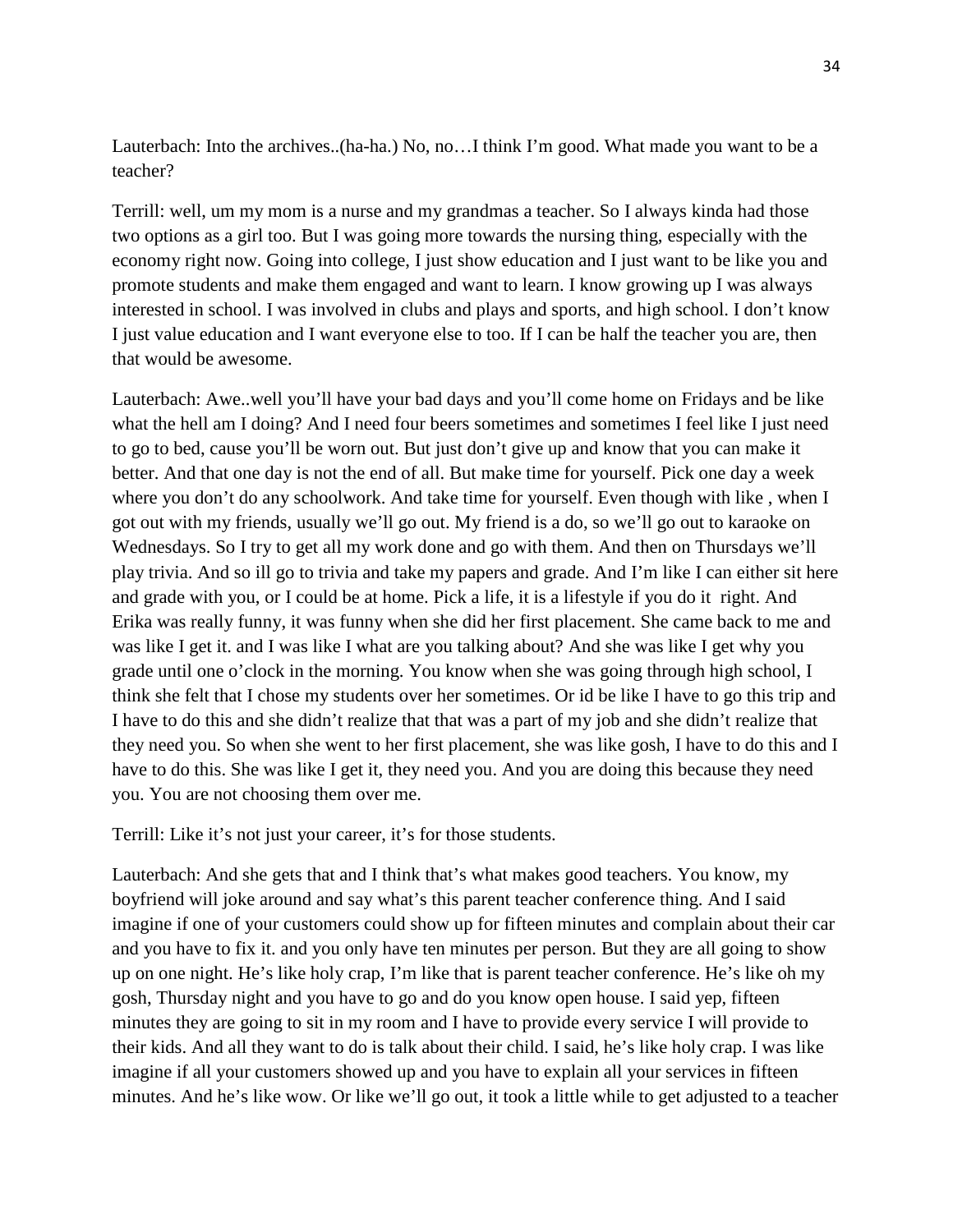schedule. He's like do want to go out to dinner and see a movie. And I'm like ew, no I can my students just took a test on the day I have to get this graded and get it back to them. He's like come one just do it another day. I'm like how about if we go out on Thursday? You let me work tonight and do this because think about it I'm making my time and in the summer I can go out in the summer every night in the summer with you. I can bring you lunch in the afternoon, I can do this. And so you have to pick, your family has to know that. but you also have to put your family first too. Like when your, you see kids fight in school. You want to go home to your family. So you may not step in between them. You got to break it up and think about ways to do that. but you gotta never put yourself in danger. And you should never put your classroom first over your kids. You only get one shot to raise your kids, you know. So there are times I've gone back and I've said to my seniors, this is Erika's senior year. And I told her whatever she wanted me to be at, I would be at every single thing. So you will check my calendar before we plan anything. You have to make that your priority. I have been lucky that I have had some distance. You know I was with a man for seven years from England. I would get all my stuff done and he would be here for a weekend or two weeks. So when you pick a mate, or partner they have to understand it is a lifestyle. You know my boyfriend he doesn't even like sports, I like sports. But I'll be watching the football game and working on papers and he'll be working on something else too, you know that time you spend together is different. And sometimes that could be about your money too. You have kids that don't have books, do you pick that kid having the book versus your child having new sneakers? And so you are always looking for resources as teachers. But you also have to remember that you have a right to family, and you have a right to do something. And I think that is the hardest. Content and teaching, that's easy. But making sure that you take care of yourself is really hard. So really watch that cause now with college too your schedule is crazy, but wait to see what this brings you. So make you balance that and surround yourself with good people. The teachers who are negative, don't eat lunch with them. Find the positive teachers and the teachers who want to help you. And when you surround yourself with those, you can do anything. And you feed off of each other and you take care of each other. You know, I was at school last night and one of the teachers called me and said, oh my gosh, can you check and make sure I turned off my computer? Yeah Patty, I got you. Or I was coming down in the ice storm and there was a two-hour delay, I left my house and hour and a half early. And I still, I got stuck on the highway. And I called my secretary and I said hey, I know school starts in thirty minutes, but I am literally three minutes from my house. I have been on this highway for fortyfive minutes. I called Patty she's going to slide over and get my class started and you have to have those , you have to watch out for each other. And I think you know, if you can do that then you'll set yourself and your kids up for success. And say yes, say yes. People will come to you and say I have this field trip and we need someone to advise this club. Say yes and you can do it. but also be able to say I'm really focusing on my teaching right now. And I need to make sure.

Terrill: And I think that is part of my problem. Is that I want to do everything and help everyone else. I don't know, you gotta learn to do what's right for yourself I guess.